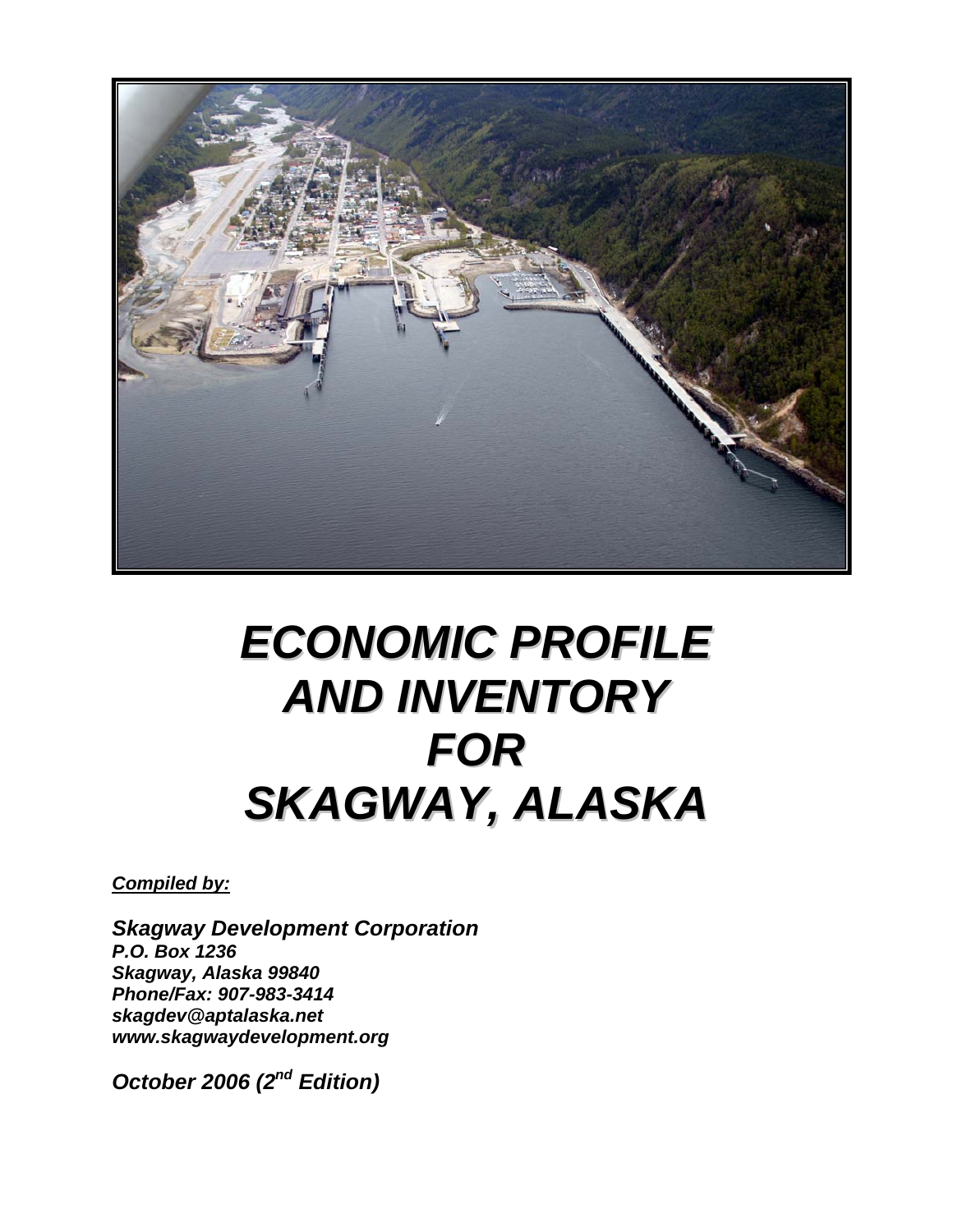# **Contents**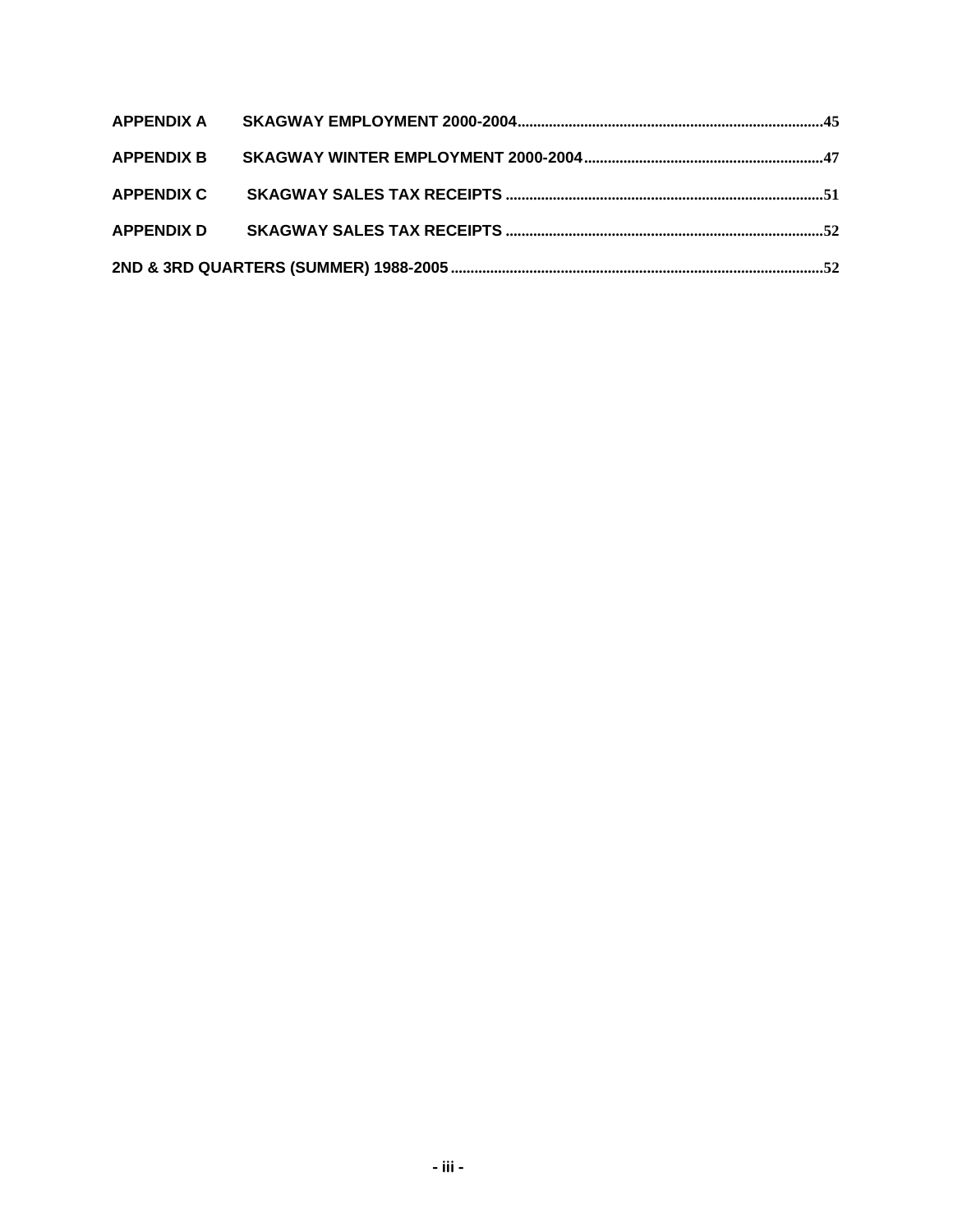# <span id="page-4-0"></span>*TABLES*

| TABLE 6: SKAGWAY CENSUS AREA (CA) UNEMPLOYMENT DATA (%) 17            |  |
|-----------------------------------------------------------------------|--|
|                                                                       |  |
|                                                                       |  |
|                                                                       |  |
|                                                                       |  |
|                                                                       |  |
|                                                                       |  |
|                                                                       |  |
|                                                                       |  |
| TABLE 15: ADULT FARES & FLIGHTS FROM SKAGWAY TO HAINES AND JUNEAU  20 |  |
|                                                                       |  |
|                                                                       |  |
|                                                                       |  |
|                                                                       |  |
|                                                                       |  |
|                                                                       |  |

# *FIGURES*

| FIGURE 1: HISTORICAL CENSUS POPULATION DATA, 1900-2000; 2005 EST 12 |  |
|---------------------------------------------------------------------|--|
|                                                                     |  |
|                                                                     |  |
|                                                                     |  |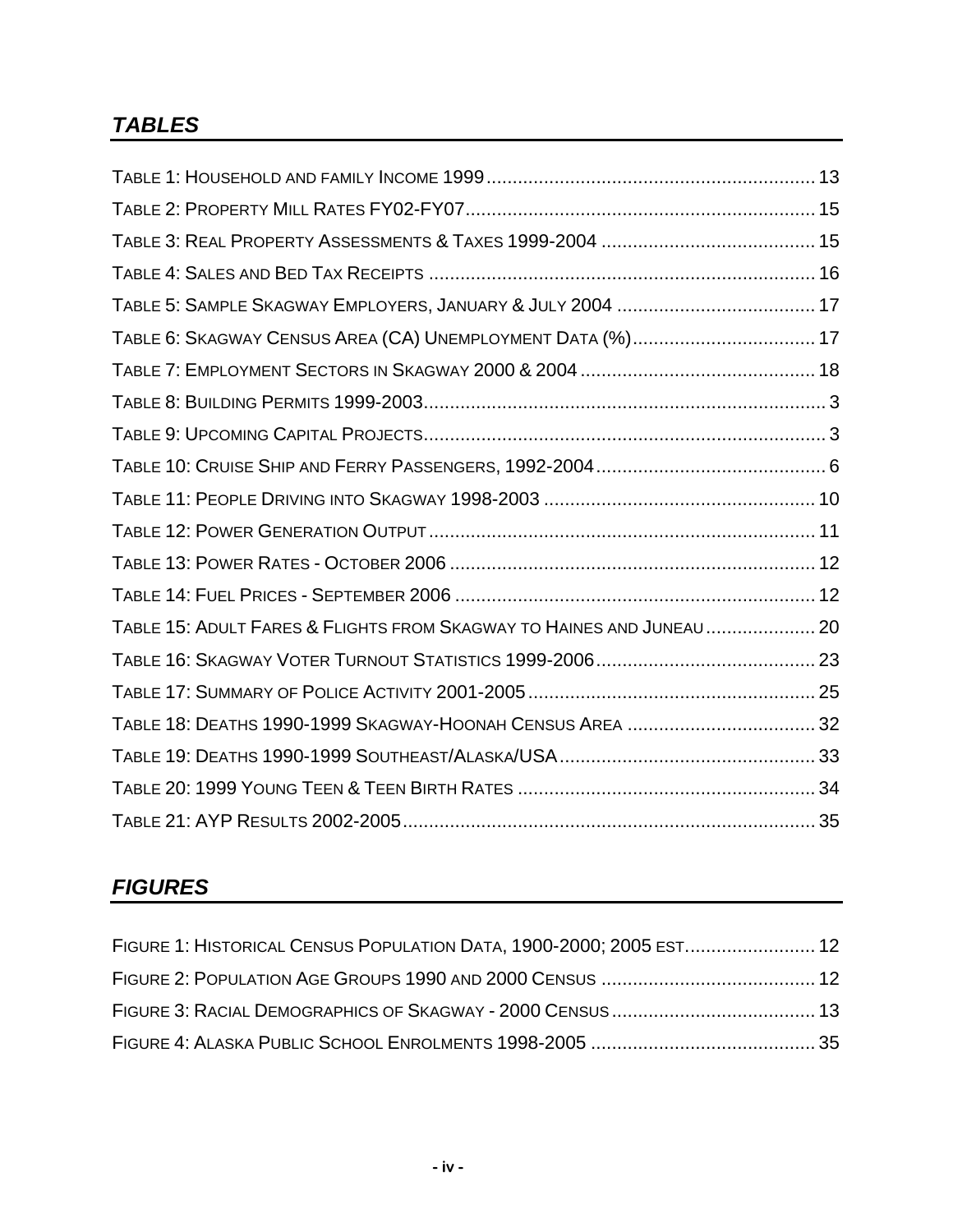# <span id="page-5-0"></span>**FOREWORD**

Any form of strategic economic development planning must first begin with an inventory of a community's assets and liabilities. Using this information it is vital to conduct a SWOT analysis which details the community's strengths, weaknesses, opportunities and threats to economic development. At this point it is essential that a community's residents contribute their expectations of which direction they want the community to head in and where they want it to be in five, ten, and even fifteen years time.

This economic profile and inventory is the first of its kind in Skagway's modern history and will provide the basis for any future strategic economic planning. This initial version will be the foundation from which all future inventories are conducted and as such will be an ever-changing document. There are areas in this profile where interpretation will play a major role in how the information will be analyzed and viewed.

The bulk of the information contained within this document was gleaned from local, state, and federal sources. These are the building blocks upon which any analysis will be based. The sources are many yet hopefully in the future more sources will be added. The Skagway Development Corporation does not have the resources to verify the accuracy of this information.

This first revision has addressed some of the earlier information gaps and has reformatted some of the data so that it is easier to read. This document as a result is more accurate than the first version and will lay the foundation for further improvements. Any errors and omissions should be directed to SDC via the contact information below.

#### **Michael Catsi**

Executive Director Skagway Development Corporation P.O. Box 1236 Skagway, Alaska 99840

Phone/Fax: 907-983-3414 Email: *skagdev@aptalaska.net* Web: *www.skagwaydevelopment.org*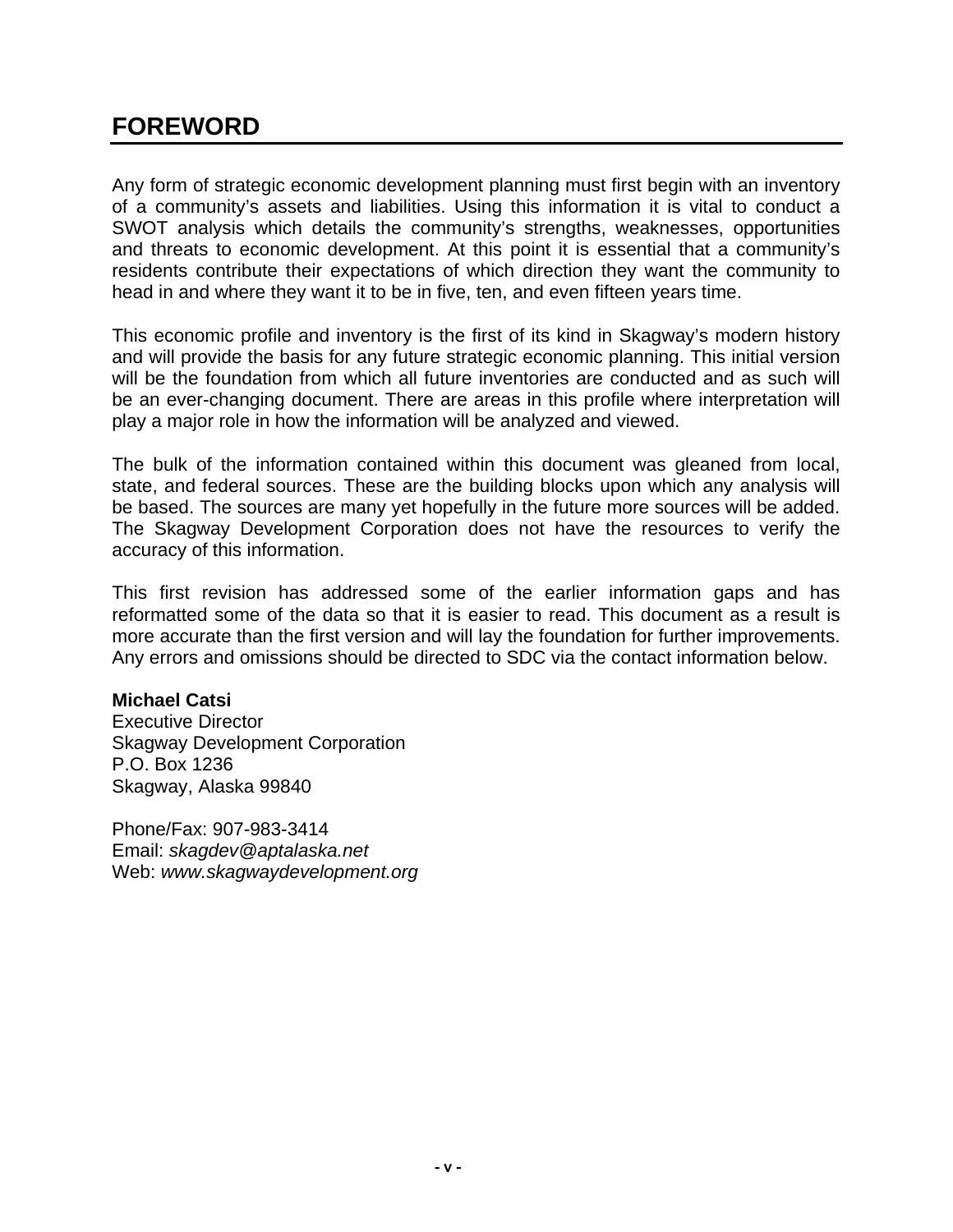# <span id="page-6-0"></span>**EXECUTIVE SUMMARY**

Skagway's economy has seen three major boom and bust cycles: the Klondike Gold Rush 1897-99; World War II 1942-45; and the present tourism boom which began around 1988. Throughout these cycles Skagway has retained its status as a major intermodal transportation hub for northern Southeast Alaska and the Yukon Territory. This position has allowed Skagway to develop not only the physical infrastructure required to handle vessels of all kinds including freight, bulk, and cruise ships, ferries, trains, trucks, and planes but also the workforce with the required skills to efficiently handle all that passes through the port.

While the port has dominated Skagway's economy, the community itself is small, closeknit, well educated, and hard working. The children of Skagway are lucky to be able to move safely about the streets any time of the year and are well catered for with events and activities to keep them occupied. The quality of life is high and relationships very informal, everyone from cradle to grave is on a first name basis.

This executive summary follows closely the *Total Development Paradigm* "Layer Cake Model" in its description of the different facets that make up Skagway and its economy. This model uses a systems approach to show how all components of development fit together. Industrial development is a subset of economic development and both are a subset of community development. This conceptual model illustrates the need for a holistic approach to development.<sup>[1](#page-6-1)</sup>

# *Economic Base*

 $\overline{a}$ 

Skagway's strategic position at the northern terminus of the Inside Passage has made this port community the gateway to and from the Yukon Territory since the days of the Klondike Gold Rush of 1897-1900. Traditionally dominated by transport jobs, today trade and service jobs now dominate the economy albeit to serve the cruise ship industry.

"Skagway's historic significance and natural beauty now attract hundreds of thousands of visitors each year. Skagway's seasonal tourism-based economy is very strong and growing. But its year round economy and its importance in regional transportation has weakened, and needs to be rebuilt to support a thriving and stable community. The need for more year round jobs is of primary concern to residents."[2](#page-6-2)

<span id="page-6-1"></span><sup>1</sup> Kansas State University Research and Extension, *Creating Economic Opportunities* Number 53, Fall 2002

<span id="page-6-2"></span><sup>2</sup> City of Skagway, *Skagway Comprehensive Plan* (1999), 5-1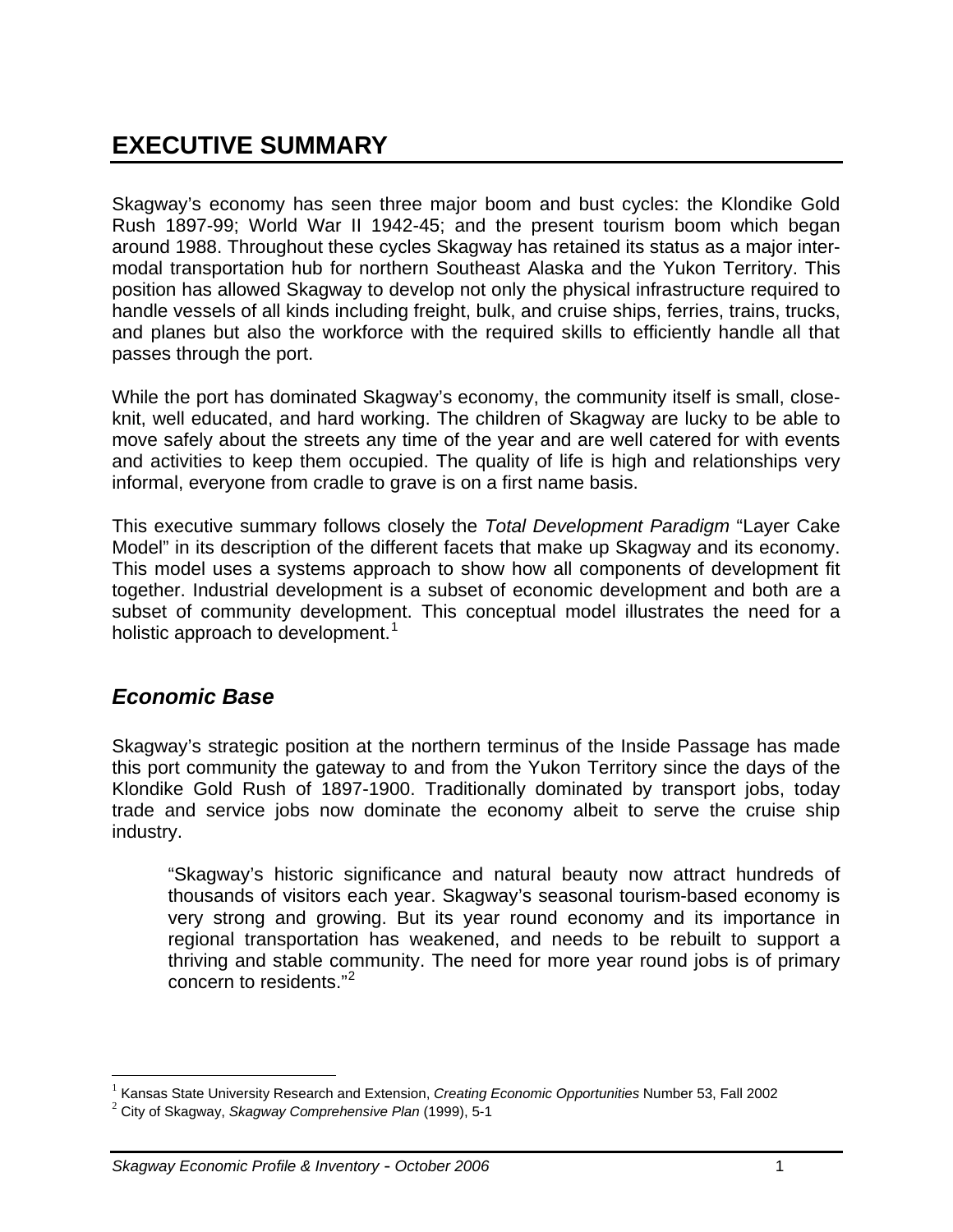#### <span id="page-7-0"></span>**Tourism**

The visitor industry is the most important sector of Skagway's economy; supporting businesses, providing jobs, and creating tax revenue for the City government.<sup>[3](#page-7-1)</sup> During the summer of 2006 there were approximately 950,000 visitors arriving on cruise ships, ferries, planes, and vehicles via the Klondike Highway. In addition to these there will be approximately 250,000 repeat cruise ship crew member visits.

Many seasonal businesses operate in Skagway to provide goods and services to these visitors. The retail and tour sectors are the largest in Skagway during the summer cruise ship/visitor season of May to September. There is also the corresponding increase in seasonal employees required to adequately staff these businesses.

In 2004 the visitor industry contributed between 80% and 90% of the taxable revenue for the community: which in turn funds the many public services and utilities. Using 1999 figures, the visitor industry generated approximately 70% of the services budget while 76% of public service and utility costs were contributed to visitors and seasonal residents.<sup>[4](#page-7-2)</sup>

While the economic activity associated with the visitor industry is very beneficial to the residents of Skagway, this seasonal economy should not be compared to other industrial economies with year round jobs." Generally, a job in the Skagway visitor industry does not pay a "family wage" (enough money to support a family for a full year at a level above the poverty line).  $5$ 

#### **Transportation**

Throughout its history, Skagway's economy and employment has been dominated by transportation. In 1980 transportation jobs accounted for over 45% of total jobs; 1985 this dropped to 22%, and by 1990 this had again increased to 31%.

Skagway continues to be a major port of entry for the Yukon Territory although in a reduced capacity in relation to its peak. Transportation suffered a setback when it became cheaper for the business community in the Yukon to haul goods up from Vancouver by road rather than by barge service. In 1998 the Skagway Ore Terminal ceased operations due to falling metal prices worldwide. The terminal may re-open in 2007 to ship copper concentrate from the Yukon to Pacific Rim markets.

The Yukon is currently seeing a resurgence in mineral exploration and mine preparedness in response to the increase in the value of metal commodities and the dramatic surge in demand from China and India. There is an opportunity to re-establish shipments from the ore terminal as the Yukon mines become financially viable. There are plans under way to restart ore shipments out of Skagway in July 2007.

 $\overline{a}$ 

<span id="page-7-1"></span><sup>3</sup> Southeast Strategies, *Skagway Economic Impact Study* (2000), 2.

<span id="page-7-2"></span><sup>4</sup> Southeast Strategies, 44-46

<span id="page-7-3"></span> $<sup>5</sup>$  Southeast Strategies, 6</sup>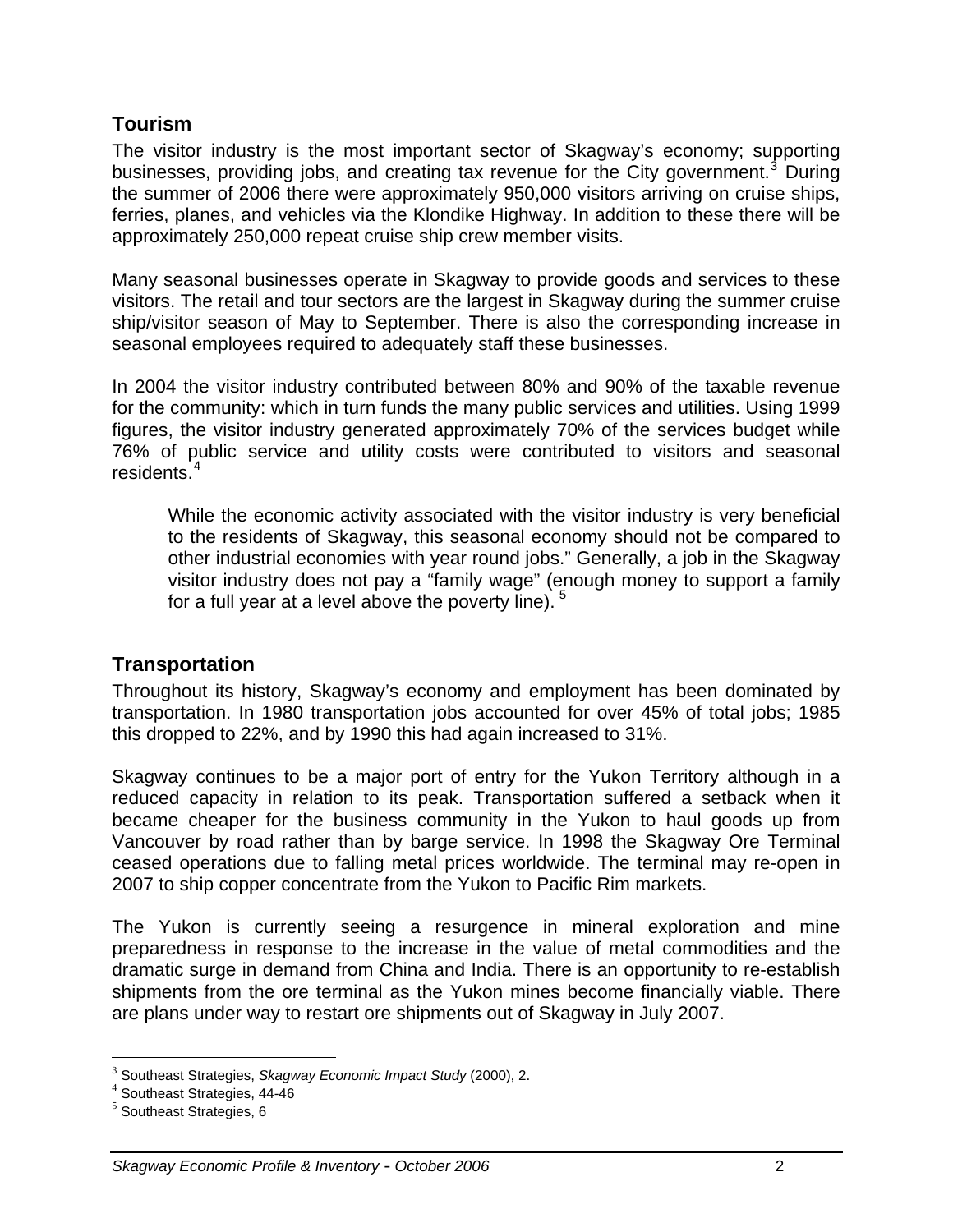#### <span id="page-8-0"></span>**Trade and Services**

Trade and services jobs began to increase in the mid-80's after the railroad closed and have increased steadily since. By 1990 the economy began a revival with visitor numbers increasing and the railroad re-opening (1988). In 1990 trade and services each contributed around 18% of the total employment. Service job numbers jumped significantly in 1995 when the Alaska Dept. of Labor reclassified the railroad jobs from transportation to service sector to reflect the changed nature of its business.<sup>[6](#page-8-1)</sup> In 1998 trade and service jobs accounted for 58% of total employment in Skagway.

#### **Public Sector**

Up until 1983 the public sector had traditionally been second to transportation in terms of job numbers. After the railroad shut down and the economy was depressed the public sector accounted for 40% of the jobs in town. This was a short lived dominance that lasted until 1988 when once again public sector jobs took a secondary position in the economy. By 1998 these jobs accounted for only 23% of the employment numbers. This is in contrast to overall Southeast Alaska employment which is still dominated by public sector jobs.<sup>[7](#page-8-2)</sup>

## *Physical Infrastructure*

#### **Water and Sewer**

Skagway's drinking water supply consists of 3 deep wells with total production capability at approximately 700 gallons per minute. Total storage consists of 2 redwood tanks with a combined capacity of 300,000 gallons. The water is pumped directly into the distribution system without treatment because it is a true groundwater source.

The water system is being reviewed to address pressure issues and expandability. There are plans for a new pump house which will increase and stabilize pressure at the north end of town while putting in place the mechanism for pumping water north beyond the Skagway River Bridge.

Skagway's primary wastewater treatment plant is designed to operate efficiently at a maximum flow capacity of 630,000 gallons per day.

#### **Municipal Solid Waste**

The community of 880 people generates approximately 8 tons of garbage per week during the winter and 8 tons of garbage per day in the summer. This requires a disposal system that will work efficiently and effectively at all times of the year. To that extent the City decided to build a (Thermal) Waste Oxidizer incinerator in 1996. In July 2005 the City bought a portable multi-material shredder capable of processing up to 7 tons per hour of solid waste from appliances, brush piles, and demolition and construction debris. This will significantly alter the way the City processes its solid waste.

 $\overline{a}$ 

<span id="page-8-1"></span> $6$  City of Skagway, 5-2

<span id="page-8-2"></span><sup>7</sup> *ibid.*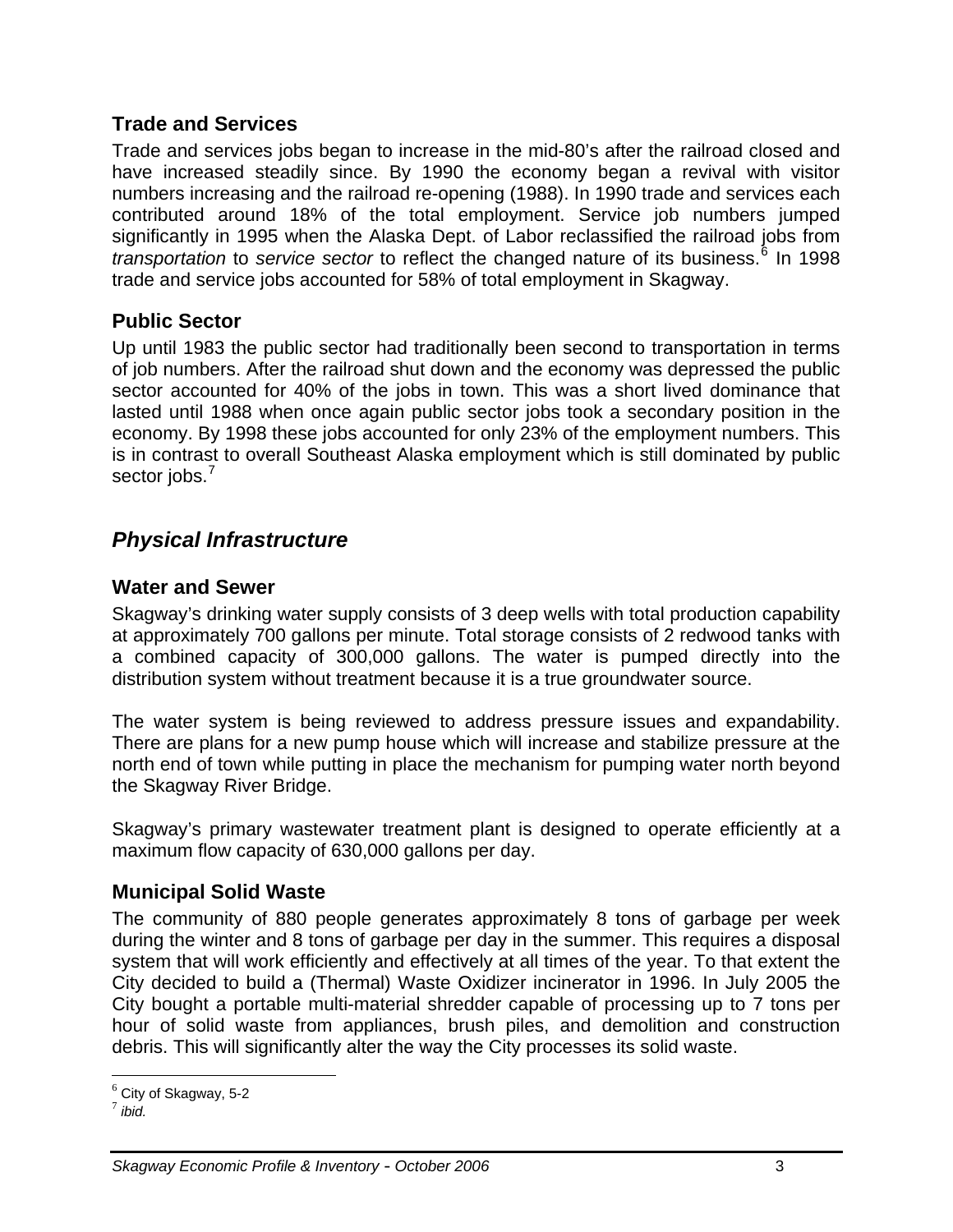<span id="page-9-0"></span>Skagway provides a curb-side pick-up service year round for businesses and residences in the townsite area. Skagway also provides a limited in recycling program which accepts aluminum, glass, and tin cans. There is a scrap metal barge that visits Skagway approximately once every 12-24 months and ships the scrap to Washington State.

#### **Utilities**

Local telephone service is provided by the Alaska Telephone Company (ATC) a subsidiary of Alaska Power & Telephone Company (AP&T). AP&T Long Distance and ATT Alascom provide long distance service. AP&T LD has 300 trunk lines out of Skagway and a capacity of well over 20,000 calls per day.

APTAlaska.Net is a full service internet provider and is a division of Alaska Telephone Company and provides both dial-up and DSL internet services.

Power in Skagway and Haines is supplied by the Alaska Power Company (APC) which is a subsidiary of AP&T. Power is generated from a series of hydro plants in Skagway and Haines which generate all of the community's power needs. The proposed Kasidaya Creek Hydro Project is to be completed by the end of 2007. It will be a 3.0 MW facility and once this plant comes on line it will boost the total peak capacity to 14.3 MW.

The communities of Skagway and Haines are joined by a 13 mile submarine cable intertie allowing two-way movement of power between them.

## **Roads**

Skagway is one of three Southeast Alaska communities that are accessible by road. The Klondike Highway provides tidewater access for the northern highway system to Interior Alaska, Northwest Canada, and the Continental US. The Klondike Highway was designated an "Industrial-Use Highway" (IUH) in 1989 to accommodate the heavy use of the road by oversize/overweight trucks, primarily hauling ore concentrate from the Yukon mines to Skagway's port.<sup>[8](#page-9-1)</sup>

#### **Port**

 $\overline{a}$ 

The Port of Skagway is a deep-water, ice-free port that serves as a year-round transshipment and transportation hub between Alaska and The Yukon Territory. There are three deepwater docks, a ferry dock, a barge dock, and the City owned small boat harbor. Principle cargo consists of general and barge container freight, and petroleum products. The City's fenced upland staging and storage area is 120,000 sq ft of open storage adjoining the ferry/barge terminal. There is also a bulk ore terminal and loader with 1000 tons per hour capacity.

<span id="page-9-1"></span> $8$  City of Skagway, 6-3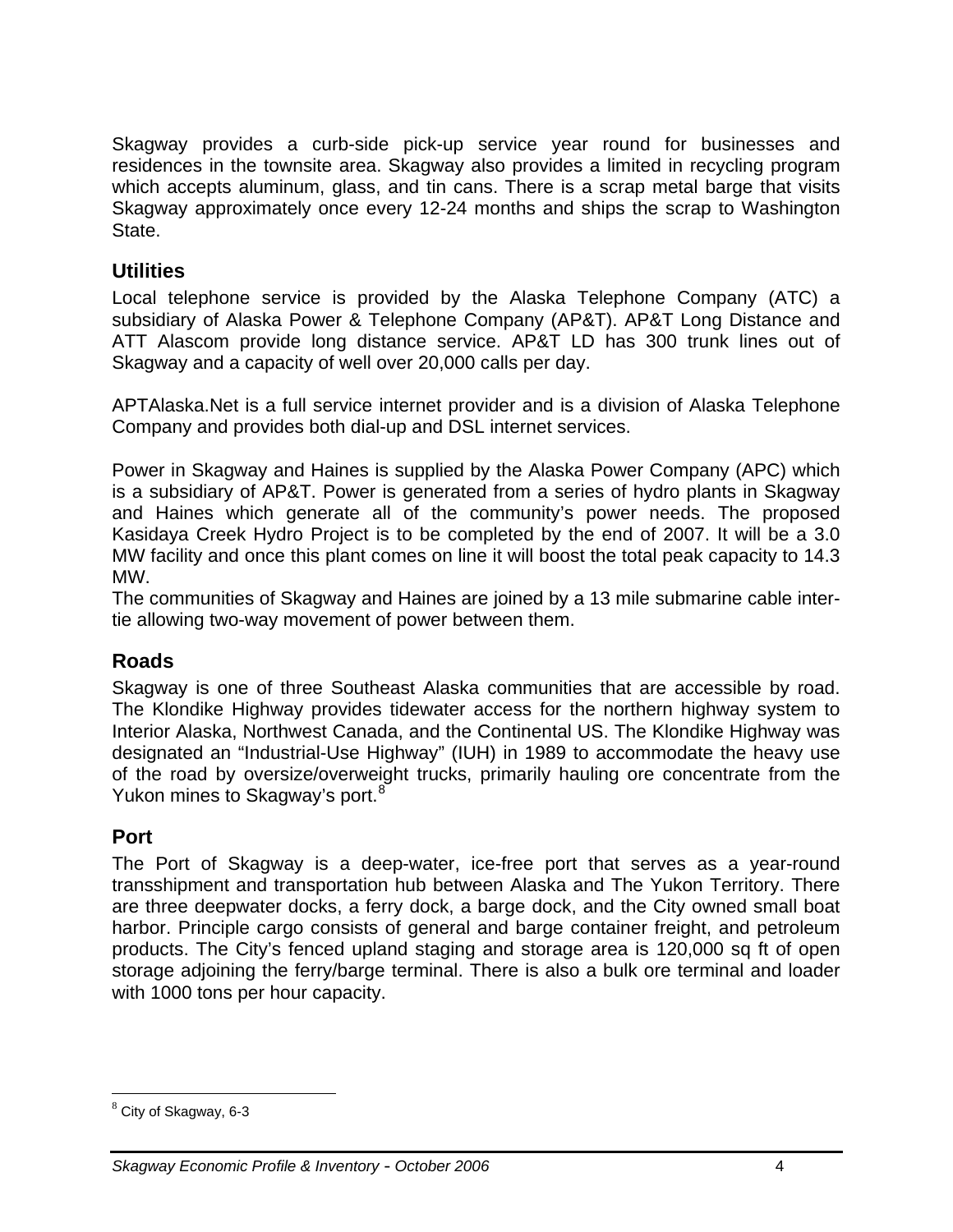## <span id="page-10-0"></span>*Support Infrastructure*

Skagway has a narrow range of professional and commercial services although; Skagway's location is advantageous in that it has ready access to two regional political and commercial centers.

The cities of Juneau, Alaska and Whitehorse, Yukon Territory are both the political capitals of their respective state/territory. Within these two communities Skagway has access to large box retail outlets; medical, dental, and other health related professional services; legal; financial, architectural and other building professionals; as well as transportation that connects this area with Anchorage, Fairbanks, Seattle, Vancouver BC, and destinations as far away as Frankfurt, Germany.

Skagway's religious community is well catered for with seven places of worship in the community. There are four fraternal organizations and several private non-profits serving the community. All have community based programs and donate heavily to scholarships, charities, and other community projects.

The school was rated the number one school district in the state for 2002-03 and 2003- 04 in terms of the No Child Left Behind AYP test scores. The district has been awarded several large grants and they have been providing levels of programming that one would expect from a larger urban area. It is often said that the children of Skagway receive a private education from a public school.

There are high levels of computer ownership and internet connectivity in Skagway. Computers are an integral part of the education system including video- and teleconferencing capabilities in the new state of the art language lab.

Quality of life is probably the number one reason that people make Skagway home. Its proximity to wilderness and backcountry experiences within minutes of town makes Skagway an ideal location for outdoor recreation enthusiasts. Fishing, hunting, hiking, camping, boating, biking, all-terrain vehicle trails, rock and ice climbing, cross-country and downhill skiing, snowmobiling, and flying are all within a short drive. Coupled with the safe nature of the community it is a wonderful place to raise a family.

One bottleneck to continued growth is the scarcity of affordable year round and seasonal housing. The City of Skagway is currently reviewing all of its zoning regulations to refine ordinances to better encourage housing development. A housing partnership is currently being pursued by the City to create housing on city land. This coincides with an opportunity for the City to have 900 acres of its municipal entitlement land conveyed to it from the state.

## *Human Infrastructure*

Skagway was settled on speculation and the drive to improve one's lot; both of which required hard work, perseverance, and technological innovation. Once the height of the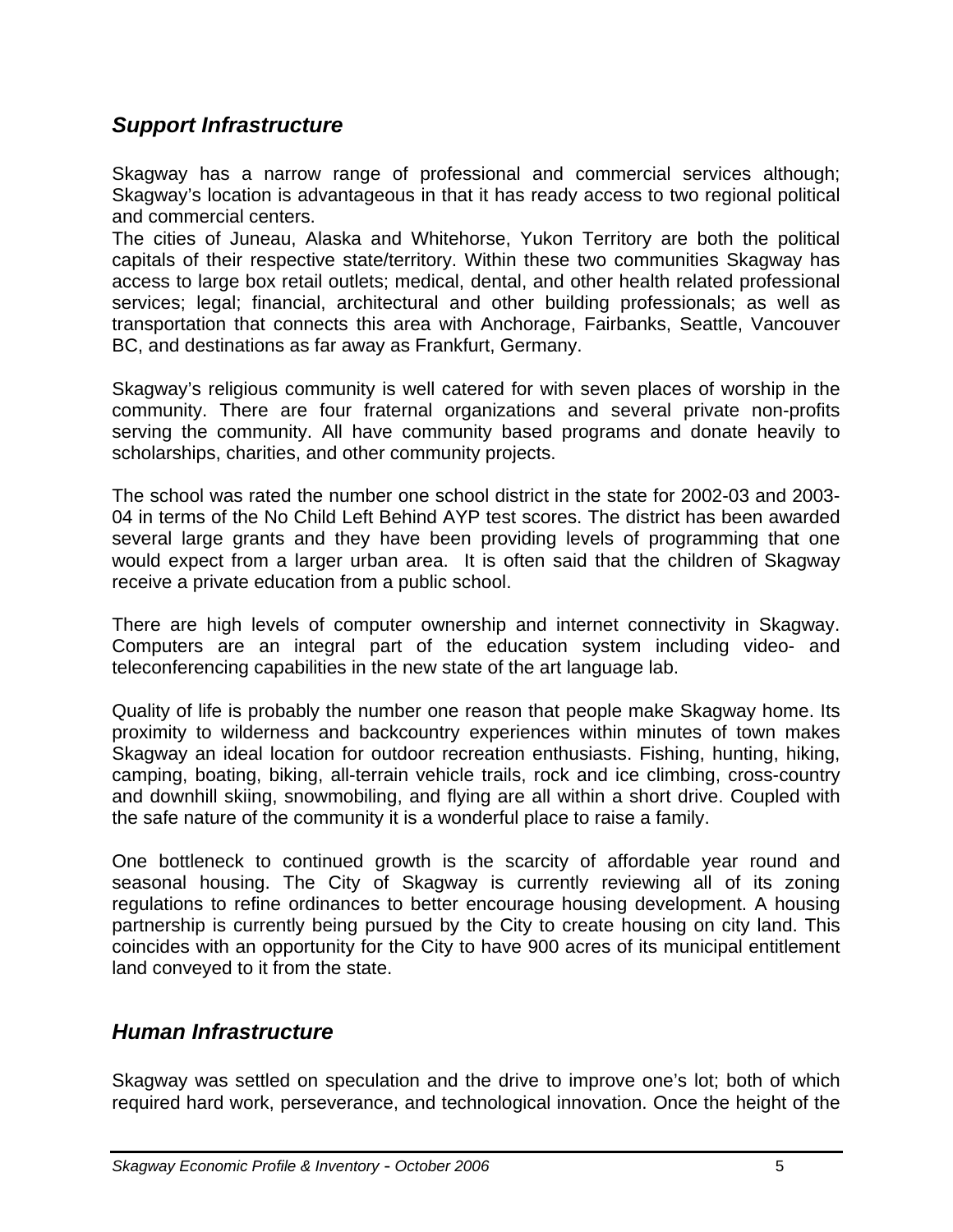<span id="page-11-0"></span>gold rush had passed the port and railroad became the community's economic engine. Transshipment has been Skagway's specialty from day one, be it cargo or passengers, and this has become more apparent today with the significant increase in cruise ship visits.

The people of Skagway are used to hard, demanding work and have always tackled a problem with innovation and determination. When they said the railroad could not be built, they built it. When issues arose from the transportation of ore concentrate in open rail cars, the railroad moved to containers and pioneered the inter-modal (ship-traintruck) movement of containers.

The community is family oriented and friendly with a high volunteerism rate in all aspects of community life. Skagwegians enjoy a positive vision for Skagway's future, although some concern remains regarding the sluggishness of the winter economy. Although, Skagway's future appears secure for the next 10-15 years according to the current projected annual increases in visitors and cruise ship dockings.

Skagway's seasonal economy has many of the positive quality of life attributes that are been actively sought by corporations and their site selectors when choosing new sites. With daily commute times at around 2 to 5 minutes, time spent recreating and with family is well above the national average.

This slower lifestyle allows for creative expression and as a result there are many artists and craftspeople who call Skagway home. The artists come from as varied a background as the art they produce. Art styles include wood and ivory carving, painting, drawing, photography, ceramics, jewelry making, corset design and making, quilting, silk scarves, glass fusion, bead making, stained glass, and fine furniture & cabinetry.

# *Leadership Infrastructure*

The City of Skagway is the oldest incorporated city in the State of Alaska. Its First Class city status allows it to levy taxes which currently include real property, sales, bed, and tour. The City is governed by the strong manager form of government with a mayor and six council members elected at large from the general population.

The 1999 *City of Skagway Comprehensive Plan* is the result of a broad based community process to formalize a common vision for the next ten years. The City has had an ongoing economic development program for over twenty years. The current approach to economic development addresses the need to diversify and enhance the year round economy. The City supports an economic development effort undertaken by a local private non-profit that receives financial assistance from the City.

# *Conclusion*

Skagway's resilience and tenacity has proven to be its strong suit. The community has invented itself and re-invented itself always for the better and as a result has become a successful rural community at a time when many other rural Alaskan communities are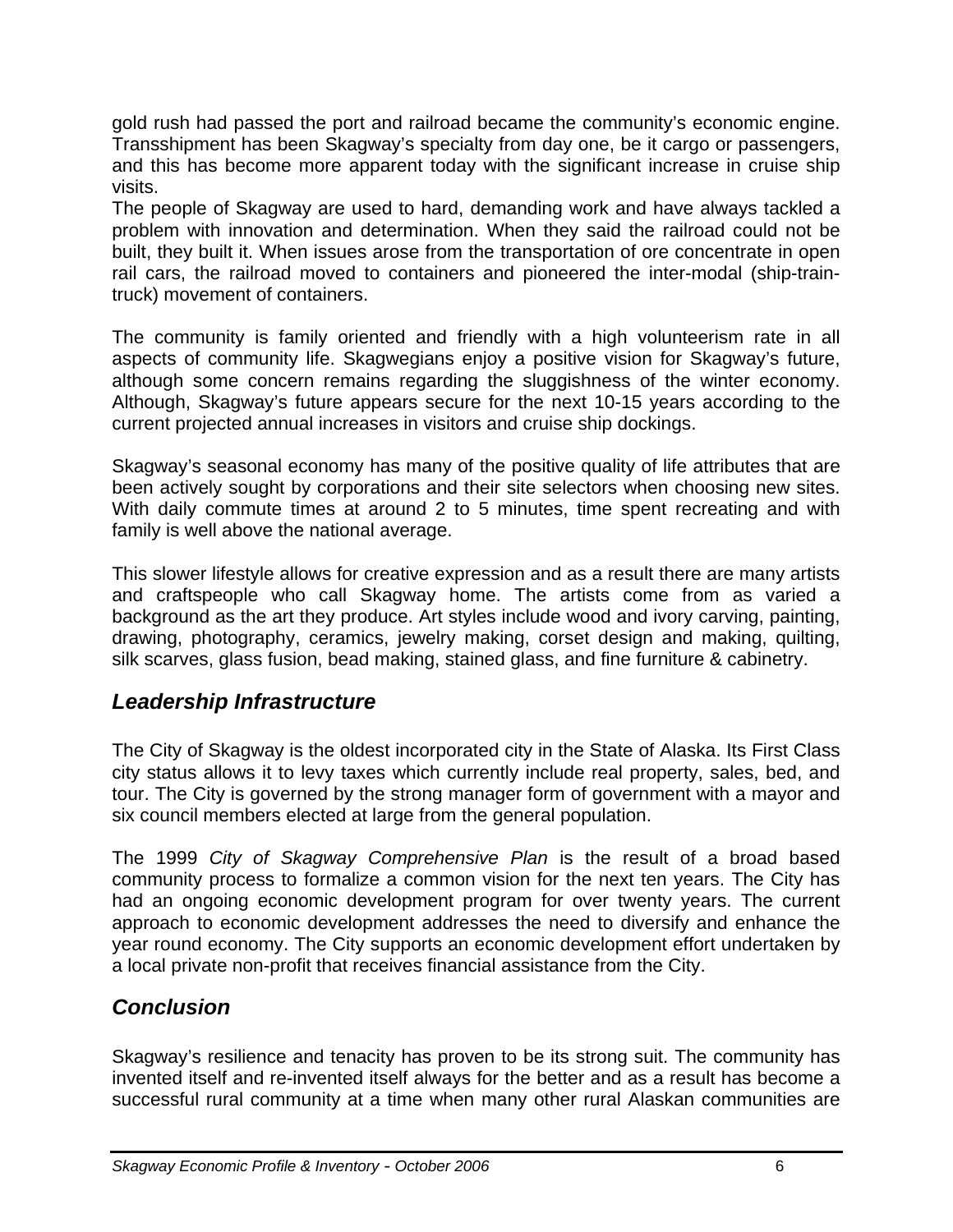closing down or suffering great economic hardships. There may well be opportunities in the near future for Skagway to begin shipping copper, other base mineral concentrates, and logs year round once again. With the increase in mineral exploration and resource development in the Yukon, Skagway may well once again become the golden gateway to the Yukon.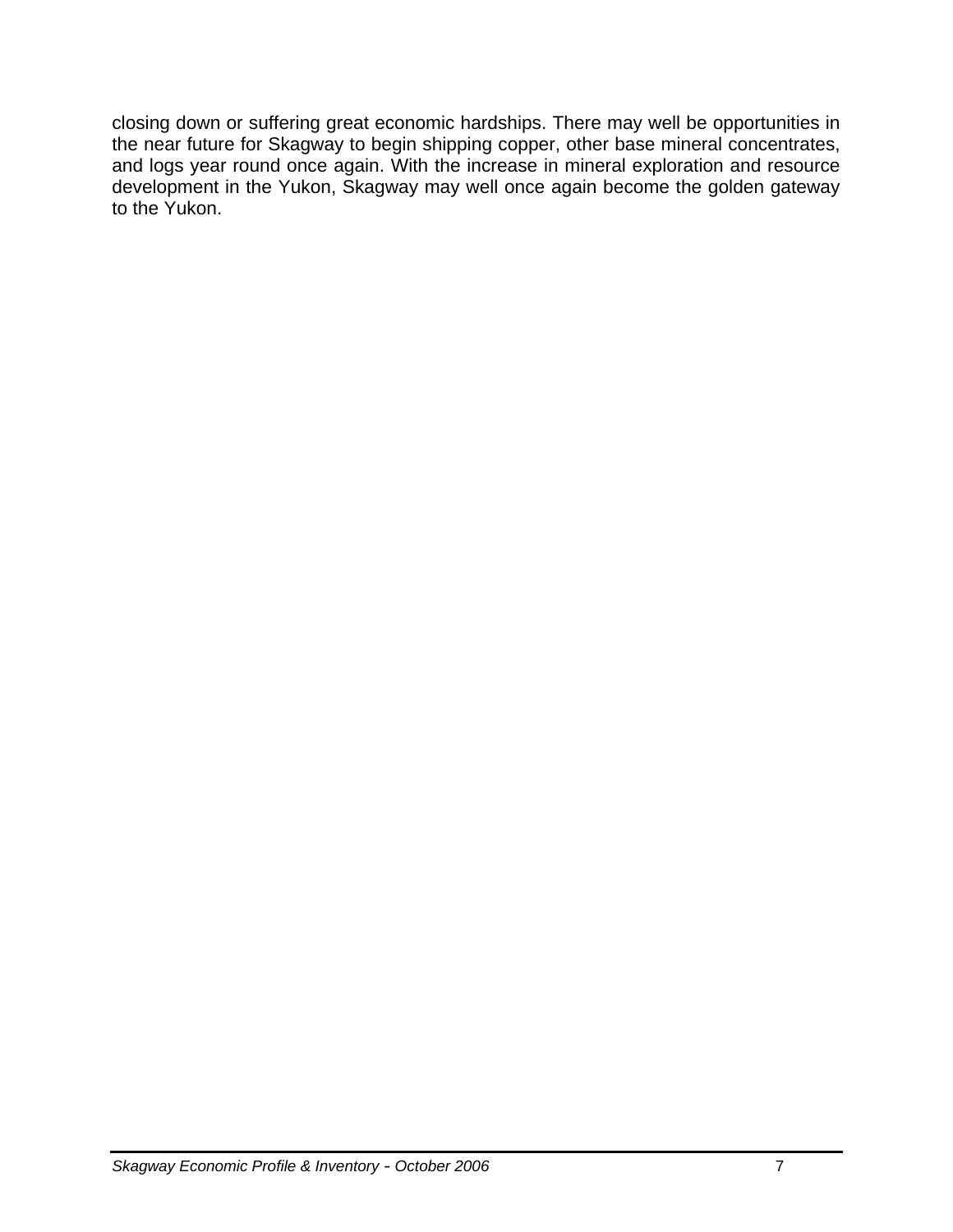# <span id="page-13-0"></span>**ECONOMY**

## *Overview*

The Skagway economy has evolved over the years to best reflect the strong economic sectors that are the life's blood of the community. Skagway's history as the major transshipment port in the Upper Lynn Canal continues today.

Skagway's historic significance and natural beauty now attract hundreds of thousands of visitors each year. Skagway's seasonal tourism-based economy is very strong and growing. The visitor industry is the most important segment of Skagway's economy, providing most of the business income, employment, and government revenue. The economy as a whole is robust between May and September, the peak tourist season, and is experiencing strong employment growth in the off-season. As the number of visitors continues increasing many successful businesses have developed and thrived, attracting seasonal resident business owners. In addition to employing most year round residents, Skagway businesses attract many out-of-area seasonal workers to fill a variety of seasonal jobs necessary to support Skagway's visitors. As a result, the population almost triples in size during the tourist season.

The city's port is the heart of all economic activity and Skagway's historic position as a transshipment port for people and products into and out of the Yukon Territory still holds true today. Cruise ship passenger numbers have increased from 48,000 in 1983 to 759,342 in 2005. These numbers decreased by 3% in 2006 but are expected to increase again in 2007. This, coupled with approximately 140,000 independent visitors and 300,000 cruise ship crew members, makes up the driving force of Skagway's economy. Growth may soon be realized in the industrial port activities with increased opportunities to ship coal and base metal concentrates to Pacific Rim Markets.

The volume of visitors has increased dramatically over the past twenty years. In 1983, summer visits to Skagway numbered 164,000. During the 2006 season, there were over one million visits to Skagway by cruise ship passengers and crew, highway arrivals, state ferry, train, water taxi and air taxi visits. This adds over \$110 million in taxable revenue to the year round economy.

The public sector is the next biggest segment of the Skagway economy. These government agencies include National Park Service, City of Skagway, Skagway City School District, Dept. Of Homeland Security, and the Alaska Dept. of Transportation & Public Facilities and represent almost 30% of the year round employment.

In addition to the visitor industry, the transshipment of goods to and from the Yukon continues to be an important part of the economy. Although the Yukon economy declined somewhat in the 1990's with the drop in metal and timber prices, this trend has reversed itself and the Yukon now is seeing increased amounts of investment especially in the mining sector coming back to the Territory. This has been brought about by the rise in global base metal prices and the short supply of these commodities around the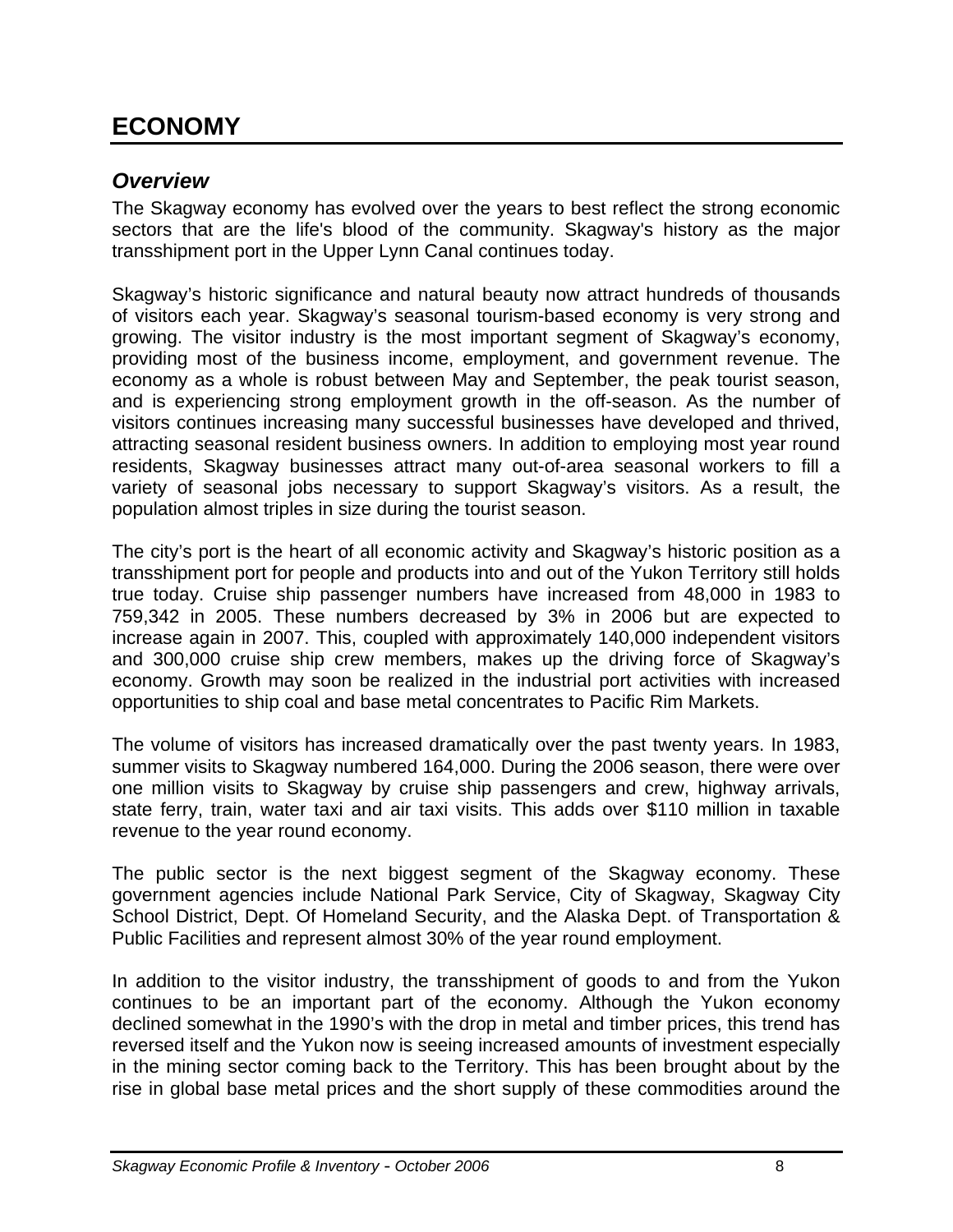<span id="page-14-0"></span>world. This increased economic activity has trickled out to other sectors of the Yukon Territory and this expansion will increase the demand for goods and more of them will transported through Skagway to the Yukon.

Skagway's economy continues to expand as more people are being employed in the community during the winter months. As expansion of the port continues, Skagway is well placed to benefit from the construction of the proposed natural gas pipelines; and the railroad and fiber optic cable corridor linking Alaska and Canada with potential spurs to Skagway. There is a plan by the Yukon Government to expand the freight capacity of the Whitehorse International Airport. This will increase its position as a regional freight hub as there are already direct links to Canadian regional cities and Frankfurt, Germany. The Skagway Development Corporation, City of Skagway, and Yukon Government are working to promote this link which will open new market opportunities and could be a boon to the fishing industry of northern Southeast Alaska.

Skagway's winter economy continues to show significant expansion. Employment figures for winter months (October - April) show increases for every month from 2000 to 2005 – in some cases up to 31%. This is most likely attributable to the construction industry which is very busy in the winter meeting the demand for retail space in the commercial district and the growing housing market.

# *Economic Strengths*

Efforts to strengthen and diversify the year round economy are based on retaining and expanding the businesses that currently provide year round jobs and diversifying into new areas. Efforts in particular include providing small business resources which assist in the development of the community's entrepreneurial capital and providing services which facilitate relocation to Skagway.

# **Transportation**

With road, marine, and air access Skagway is the major transshipment hub between Southeast Alaska and the Yukon Territory, Canada. With new efforts underway to expand these links Skagway now offers opportunities to develop markets on the West Coast, Pacific Rim, South Asia, and Europe. Skagway is one of three communities in Southeast Alaska with road access to the Lower 48 states and to Canada: a distinct advantage for any business that requires access to outside markets. The Klondike Highway meets the Alaska Highway 100 miles away and it is maintained and open year round.

A weekly barge service carries goods into and out of Skagway and the Yukon to Seattle. The AML barge facility as well as two docks, capable of holding three large cruise ships or four cargo vessels, provides the basis for Skagway's freight capacity.

Three air taxi companies provide regular, scheduled year round air service between Skagway, Haines, and Juneau (45 Minutes). The Alaska Marine Highway System (AMHS) provides vehicular and passenger ferry transport, year round between Skagway and most of the Southeast communities and onward to Prince Rupert (British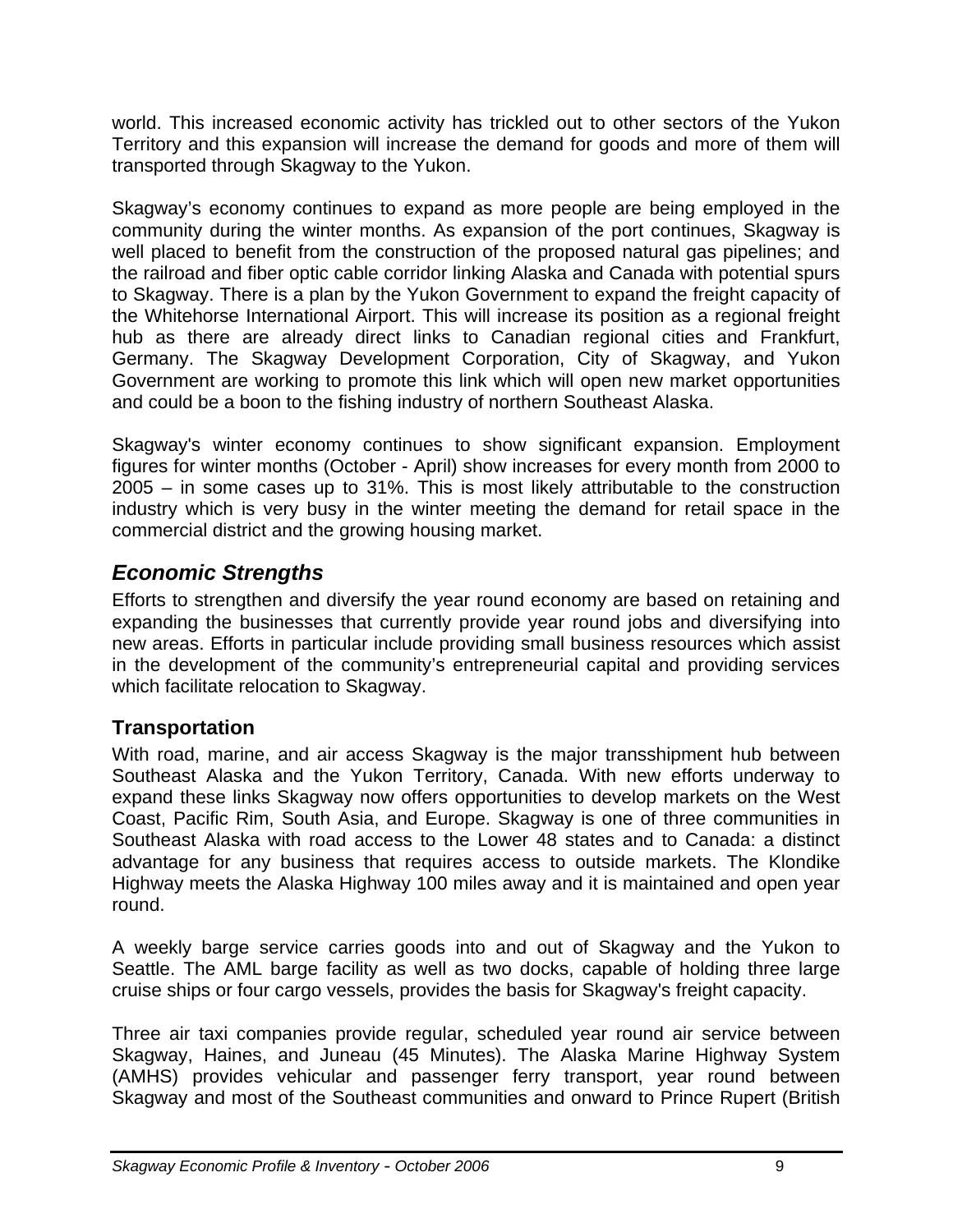<span id="page-15-0"></span>Columbia) and Bellingham, Washington. Service in the summer is up to 7 days per week whist in the winter months service continues at a reduced rate. During the summer there are regular daily fast ferry connections to Haines and Juneau.

## **Waterfront and Industrial Land**

The Port of Skagway is a deepwater and ice-free port that serves as a year round transshipment and transportation hub between Alaska and Canada. Port commerce and activity still supports the Skagway economy. Inbound are general cargo, petroleum products, and 700-800,000 cruise ship passengers, while outbound are general cargo, and in the past mineral ore concentrates and logs. Skagway's ore terminal is currently being prepared for reconstruction to store new concentrates from the Yukon bound for Asian markets. Skagway's port houses three major docks (4 large cruise ship capacity), AMHS ferry terminal, barge ramp and storage facility, and a small boat harbor which currently holds 140 boats up to 40' in length.

The small boat harbor is currently undergoing the second phase of a multi-phase upgrade and expansion project. The first phase included the construction of a new seawall which was completed in May 2005. Phase Two is the development of an intermodal transportation facility in conjunction with a seawalk. This will reduce congestion and potential safety concerns and create an aesthetic walk from the Railroad Dock to the city center. Construction commenced in March 2006 and is scheduled for completion in May 2007. Phase Three is the construction of a wave barrier (to protect the small boat harbor) and future phases are planned for further harbor expansion. This expansion will increase the vessel capacity of the boat harbor as well as provide the infrastructure to enhance the commercial capabilities of the uplands around the small boat harbor. These new opportunities may include a marine repair facility, ice plant, cold storage, fish processing plant, and any other waterfront related activity.

There is approximately 150 acres of industrial and waterfront land zoned for development in Skagway. All of this land is within 1.5 miles of the waterfront itself and is easily accessed by road and utilities.

# **Tourism**

Tourism is the mainstay of the Skagway economy. This sector provides the majority of the income for the residents and out-of-area businesses that operate in Skagway for the summer tourism season, May through September. During these 5 months Skagway sees over 1,000,000 visitors who spend over \$100,000,000 which results in more than \$4,000,000 in City sales tax revenues.

Although summer tourism is healthy, the community is looking at expanding the tourism sector to include a winter segment. Skagway has first class cross country ski trails within 45 minutes of the city. These trails are maintained and groomed and feature the Buckwheat Ski Classic in March each year. There is also spectacular backcountry snowshoeing and ice climbing. For those with a mechanical bent there are unlimited miles of snow machining in pristine country to be explored. In all of these activities the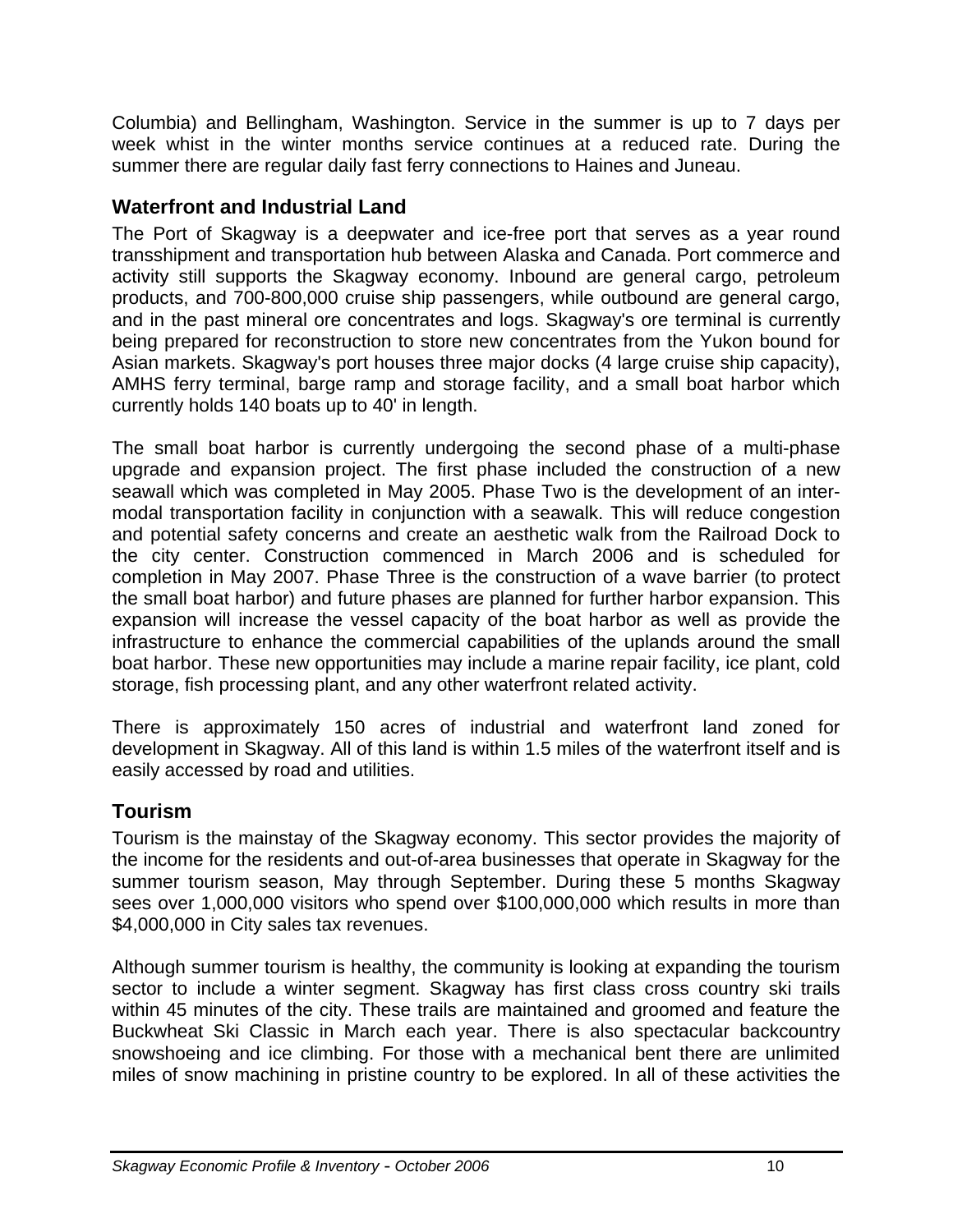<span id="page-16-0"></span>number of participants is low and therefore a true wilderness experience is available to all.

Skagway's amazing history has been the focus of tourism for much of the last 100 years. An opportunity that has been overlooked is the area's incredible natural beauty and wilderness. With ecosystems ranging from the marine to the alpine the accompanying range of experiences is vast. From whales to mountaintops: the adventures available to all are as immense as the landscape.

## **Manufacturing**

Skagway has a rich history of small time producers who are mainly concentrated in the craftsman/artisan segment of manufacturing. The arts community in Skagway has many very talented people who work in many different mediums. There are ivory carvers, wood and stone sculptors, glass bead makers, jewelers, painters, quilters, hand painted silk scarves and ties, photographers, native carvers, stained glass makers, and more. This artistic presence allows for a large amount of "Made in Skagway" products to be sold in town particularly during the tourist season.

Writers, including two published poets, songwriters, musicians (with a number of CD releases between them), and other people with creative energy find Skagway a wonderful community and place to create. The energy here is conducive to inspiration and yet the chance to work undisturbed is ever present. The benefit of producing art works in Skagway is the proximity of the product to the market, allowing producers greater control over what is produced by having direct access to the customer.

# *Population & Demographics*

Historical Census data shows that immediately following the close of the Klondike gold rush, Skagway's population decreased significantly from 3,117 in 1900 to 492 through the 1930's. The Census data from 1940 shows that Skagway has maintained a population base that ranges between 650 and 880. There are the usual economic fluctuations within this range for example During World War II (1942-45) we know the population exceeded 1,000, while during the railroad closure of 1982-88 the population dropped to below 400.

Skagway's age distribution has also changed slightly between the 1990 and 2000 Census reports and Table 2 illustrates where these changes have occurred. It is noticeable that there has been a decrease in the number of children under 17 and yet there has been an increase in every other age group. This may reflect current national childbirth trends rather than a phenomenon unique to Skagway.

The median age of Skagway residents in 2000 was 39.2 for both sexes with males being 39.8 and females 38.1. The ratio between genders was males 52.2% and females 47.8%.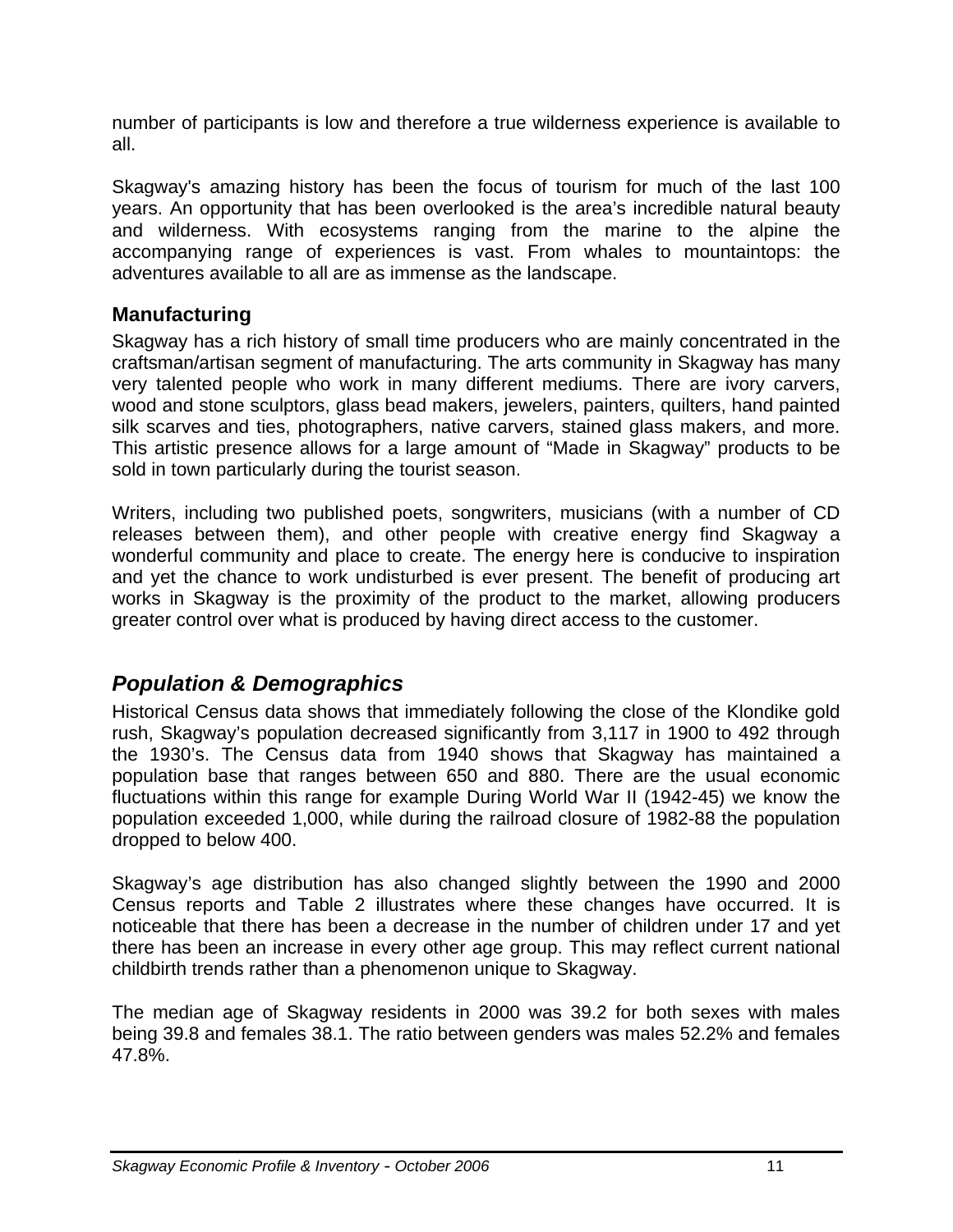<span id="page-17-0"></span>

**Figure 1: Historical Census Population Data, 1900-2000; 2005 est.** 

**Figure 2: Population Age Groups 1990 and 2000 Census** 

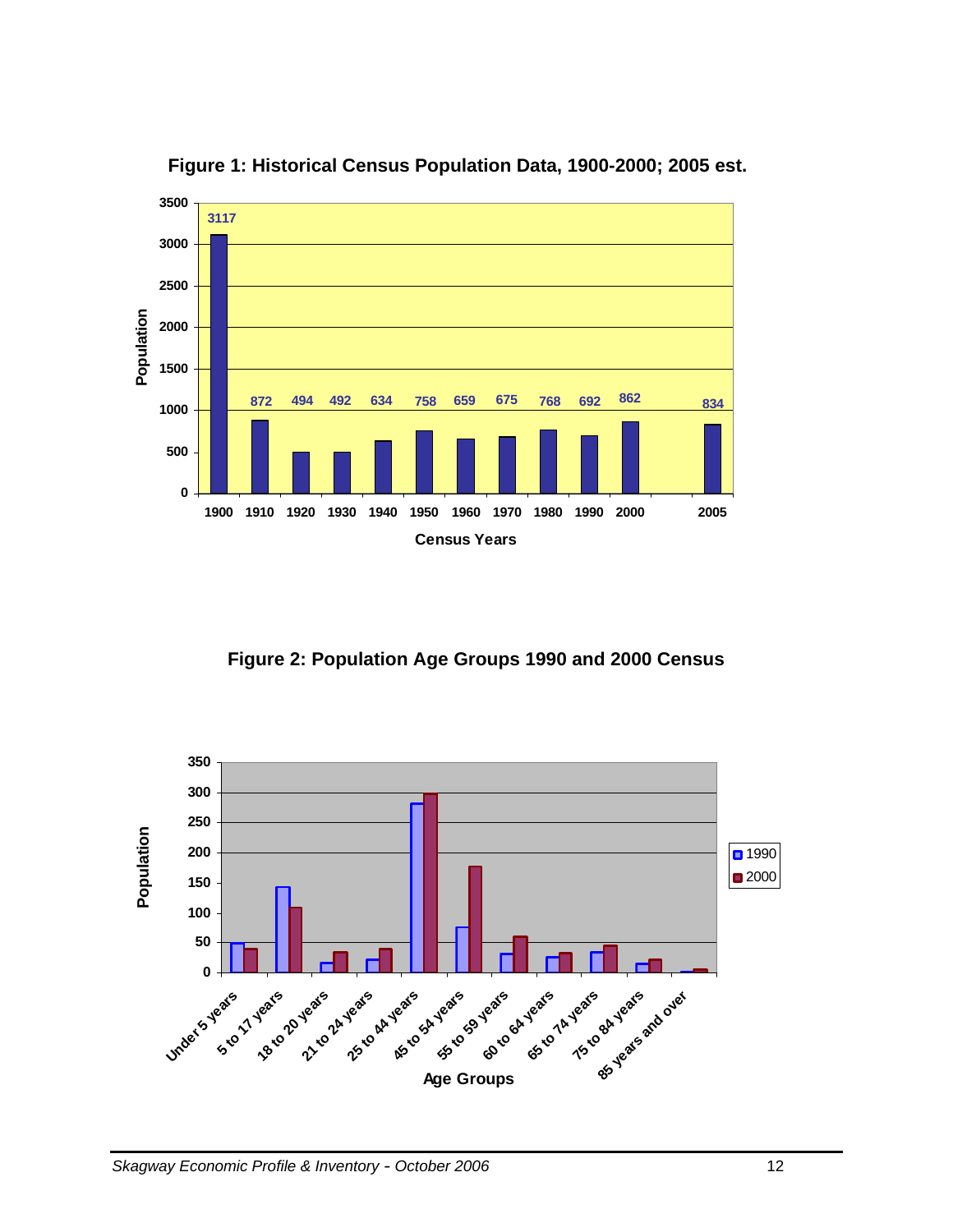<span id="page-18-0"></span>

**Figure 3: Racial Demographics of Skagway - 2000 Census** 

#### *Income*

 $\overline{a}$ 

According to the 2000 US Census, the median household income for the Skagway-Hoonah-Angoon Census Area (CA) was \$40,879 in 1999. The population living below poverty level in 1999 was 10.5%. Public assistance income comprised 7.9% of the median household income. In 1999 the distribution of income was:

| Table 1: Household and family Income 1999 <sup>9</sup> |                             |      |  |  |
|--------------------------------------------------------|-----------------------------|------|--|--|
| $lncome$ (\$)                                          | Households (%) Families (%) |      |  |  |
| Less than 10,000                                       | 3.3                         |      |  |  |
| 10,000 to 14,999                                       | 5.5                         | 3.4  |  |  |
| 15,000 to 24,999                                       | 8.0                         | 8.2  |  |  |
| 25,000 to 34,999                                       | 13.8                        | 6.8  |  |  |
| 35,000 to 49,999                                       | 19.8                        | 19.3 |  |  |
| 50,000 to 74,999                                       | 23.1                        | 24.6 |  |  |
| 75,000 to 99,999                                       | 14.3                        | 19.8 |  |  |
| 100,000 to 149,999                                     | 9.3                         | 13.5 |  |  |
| 150,000 to 199,999                                     | 1.3                         | 2.4  |  |  |
| 200,000 or more                                        | 1.5                         | 1.9  |  |  |

| Table 1: Household and family Income 1999 <sup>9</sup> |  |  |  |  |
|--------------------------------------------------------|--|--|--|--|
|                                                        |  |  |  |  |

Source: US Census Bureau, Census 2000

<span id="page-18-1"></span><sup>&</sup>lt;sup>9</sup> Profile of General Demographic Characteristics: US Census Bureau, Census 2000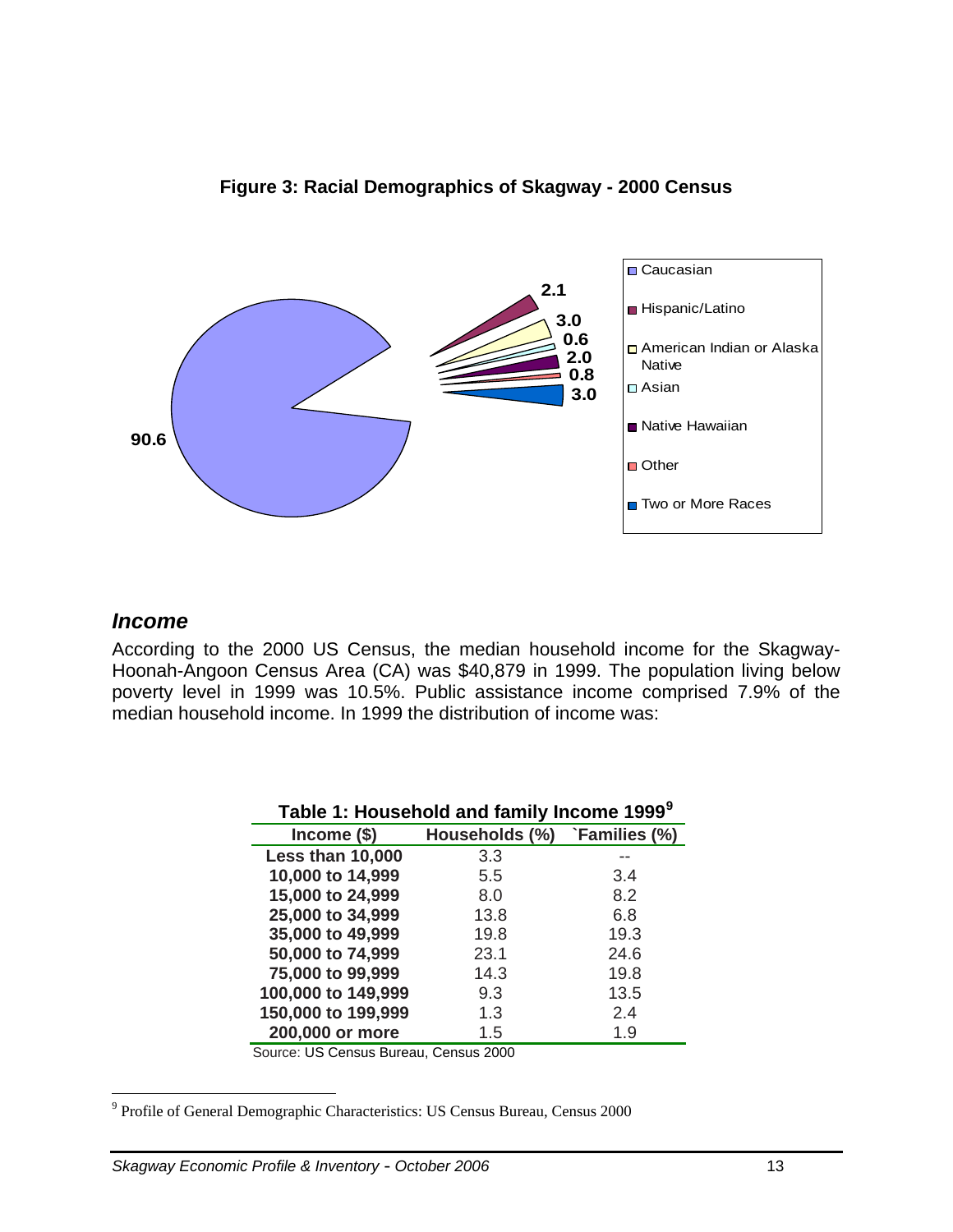<span id="page-19-0"></span>**Economic Characteristics - Summary of Income (\$)**

| Median Household Income                                                                                   | 49,375           |
|-----------------------------------------------------------------------------------------------------------|------------------|
| <b>Mean earnings</b>                                                                                      | 53,477           |
| <b>Mean Social Security Income</b>                                                                        | 10,256           |
| <b>Mean Supplemental Security Income</b>                                                                  | 8,462            |
| <b>Mean Public Assistance Income</b>                                                                      | 600              |
| <b>Mean Retirement Income</b>                                                                             | 20,461           |
| <b>Median family income</b>                                                                               | 62,188           |
| Per capita income                                                                                         | 27,700           |
| <b>Median Earnings (\$)</b><br>Male full-time, year-round workers<br>Female full-time, year-round workers | 44,583<br>30,956 |

Source: U.S. Census Bureau, Census 2000

## *Municipal Taxation & Revenue*

Over the last 15 years City property tax, sales tax, and tourism tax receipts have increased. City expenditures have also increased to meet the growing needs of the community due to increased visitation, school district support, and to provide increased levels of service and amenities. Support for the school district, spending on capital projects (that create maintenance and operations demands), and the provision of amenities to enhance year round quality of life must be balanced in relation to revenues to ensure sustainability over time.

The decrease in municipal revenue sharing programs from the state and federal governments to communities has led to increased fiscal pressure on the City and the need to more closely scrutinize its expenditures. Other financial areas the City is grappling with include the ever increasing contributions to city employee's and teacher's state retirement system (PERS and TRS), escalating health costs and increasing insurance premiums. These are all issues beyond the control of the City government, but must be addressed nonetheless.

The State of Alaska does not levy a state sales tax or a state income tax.

#### **Real Property Taxes**

Property taxes in Skagway are based on the locally assessed value of a property including the land and any improvements upon that land. These assessments are made annually by a contracted, independent assessor. The aggregate levy shall not exceed three percent (3%) of the assessed value of the property taxed i.e. there is a 30 mill tax cap on real property tax. (See Table 2)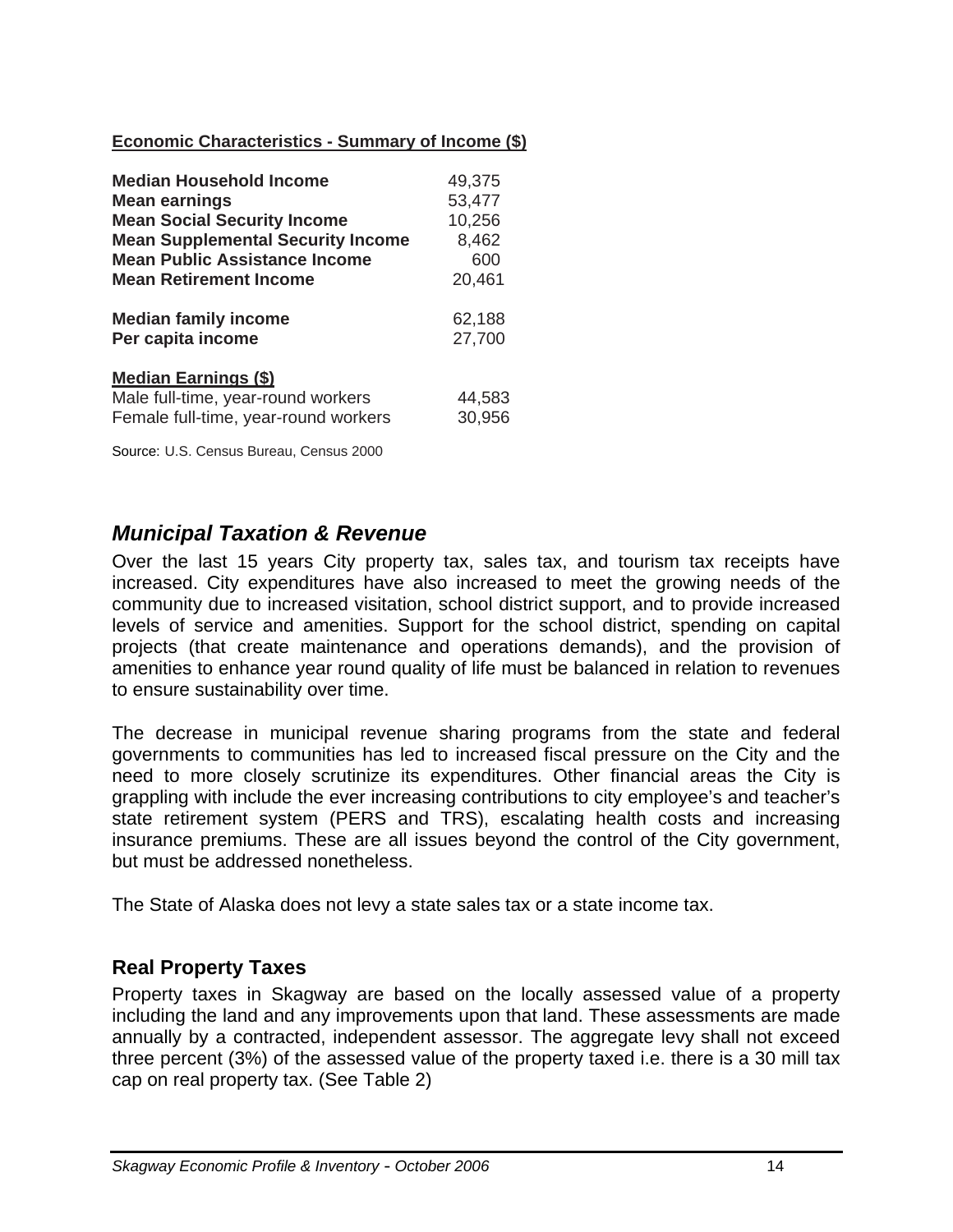# <span id="page-20-0"></span>**Personal Property Tax**

There is no personal property tax in Skagway.

| Table 2. Floperty will nates FIDZ-FIDT     |      |  |                               |  |  |  |
|--------------------------------------------|------|--|-------------------------------|--|--|--|
| Service Area FY02 FY03 FY04 FY05 FY06 FY07 |      |  |                               |  |  |  |
|                                            |      |  | 8.27 8.27 7.78 8.78 8.54 8.48 |  |  |  |
| Ш.                                         |      |  | 6.82 6.82 6.42 7.24 7.24 7.00 |  |  |  |
| Ш                                          |      |  | 5.46 5.46 5.13 5.79 5.79 5.60 |  |  |  |
| <b>IV</b>                                  | 3.56 |  | 3.56 3.35 3.78 3.78 3.65      |  |  |  |
| v                                          | 1.49 |  | 1.49  1.40  1.58  1.50  1.53  |  |  |  |

**Table 2: Property Mill Rates FY02-FY07** 

| Table 3: Real Property Assessments & Taxes 1999-2004 |  |  |
|------------------------------------------------------|--|--|
|------------------------------------------------------|--|--|

| Year | <b>Locally Assessed</b><br>Value (\$) | <b>Full Value</b><br>$($)$ | <b>Property Tax</b><br>Receipts (\$) |
|------|---------------------------------------|----------------------------|--------------------------------------|
|      |                                       |                            |                                      |
| 1999 | 160,115,940                           | 165,751,500                | 927,274                              |
| 2000 | 166,260,800                           | 176,086,400                | 1,058,426                            |
| 2001 | 170,690,100                           | 185,331,300                | 1,076,001                            |
| 2002 | 205,046,300                           | 218,832,800                | 1,148,146                            |
| 2003 | 211,397,500                           | 210,345,800                | 1,523,593                            |
| 2004 | 239,114,670                           | 258,322,400                | 1,338,097                            |

Source: Alaska Taxable: 2000, 2001, 2002, 2003, 2004, and 2005

#### **Sales Taxes**

The City of Skagway levies a four per cent (4%) sales tax on all goods and services sold in Skagway. Currently there are twenty four (24) exemptions to the sales tax including seniors, insurance, medical services, and heating fuels.

A bed tax upon hotel room rentals is levied in the amount of eight percent (8%) of the gross revenues on all hotel and motel rents, and on all services provided in connection therewith.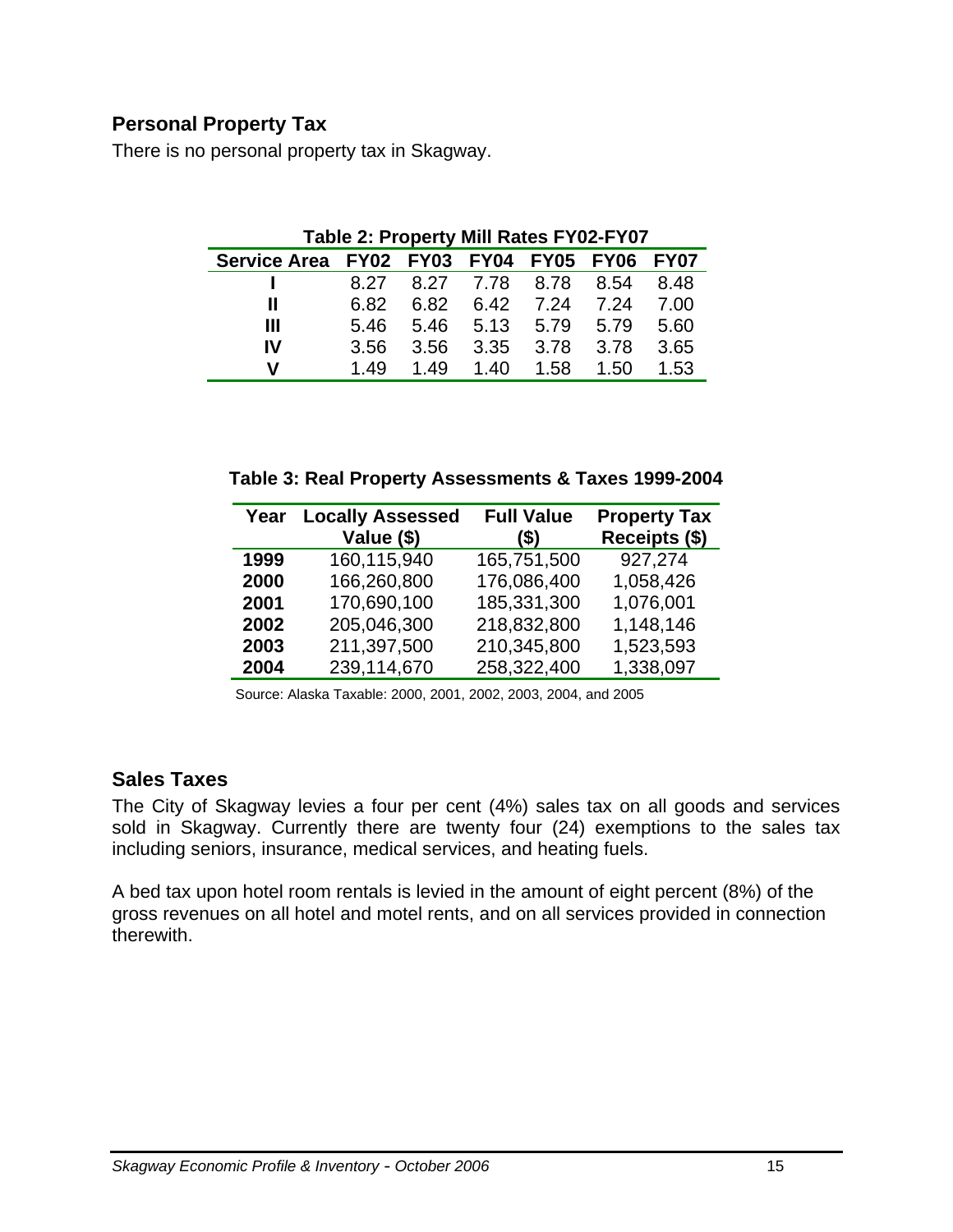<span id="page-21-0"></span>

| <b>FY</b> | Bed Tax - 8% | Sales Tax - 4% | <b>Total</b> |
|-----------|--------------|----------------|--------------|
| Year      | $($ \$)      | (\$)           | (\$)         |
| 2000      | 159,048      | 2,978,647      | 3,137,695    |
| 2001      | 152,406      | 3,305,513      | 3,457,919    |
| 2002      | 131,248      | 3,571,999      | 3,703,247    |
| 2003      | 116,954      | 3,892,095      | 4,009,049    |
| 2004      | 117,516      | 4,699,860      | 4,817,376    |
| 2005      |              | 5,164,004      |              |

**Table 4: Sales and Bed Tax Receipts** 

Source: City of Skagway

#### *Work Force*

Unemployment in Skagway shows dramatic seasonal fluctuations with rates varying from lows of 6.7% to highs of around 21%. The Skagway-Hoonah-Angoon Census Area year round unemployment rates are above the national average although during the winter months the rate is significantly higher than the national average. The 2004 Skagway-Hoonah-Angoon Census Area (17 separate communities) annual average unemployment rate was 13.5%, up from 9.6% in 2000. This increase represents a decline in fishing jobs, closures of seafood processing plants, and a loss of timber related jobs in the other communities of the Census Area. At the same time there has been a significant increase in the number of year round jobs in Skagway. These figures are approximate because the official numbers lump all of the communities in the Census Area together, and therefore it is difficult to isolate numbers specifically for Skagway.

These higher than average unemployment rates reflect the lack of diversity in employment opportunities during the winter months. In 1999, retail trade employed 32%, service industry 20%, government 26%, transportation and public utilities 14%, construction 6%, manufacturing 2%, and finally finance, insurance, and real estate 1%.

Skagway has a well-educated and skilled labor force. According to the 2000 US Census approximately 90% of Skagway residents 25 years and over have completed a high school education or more. In addition, 25% have a bachelor's degree or higher and 6.9% possesses a graduate or professional degree.

There are renewed efforts to promote increased use of the port by companies in Southeast Alaska and the Yukon Territory. At the same time work is underway to upgrade the infrastructure to re-establish Skagway as a transshipment hub to service the newly conceptualized distribution routes from northern Southeast Alaska to Europe, and other North American markets via the Whitehorse International Airport. This is an opportunity that will not only benefit the seafood industry but also will open the door to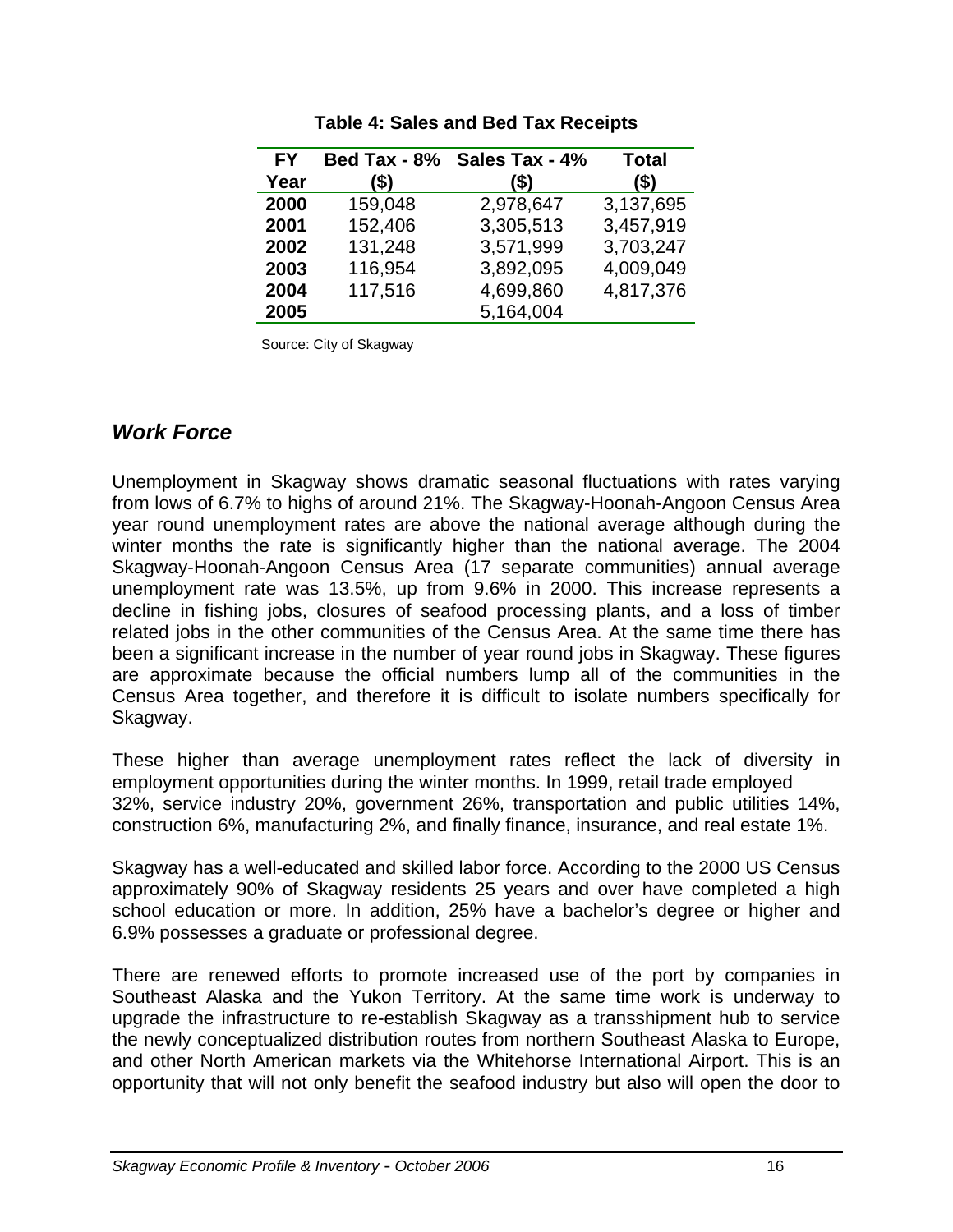<span id="page-22-0"></span>other products such as beer, water, food products, and art work which expand the area's employment opportunities.

| Table 5: Sample Skagway Employers, January & July 2004 |                      |                            |          |  |
|--------------------------------------------------------|----------------------|----------------------------|----------|--|
| <b>Employer</b>                                        | <b>Industry</b>      | <b>Number of Employees</b> |          |  |
|                                                        |                      | January                    | July     |  |
| White Pass & Yukon Route                               | Tour                 | 15                         | 144      |  |
| <b>National Park Service</b>                           | Government           | 23                         | $51^{1}$ |  |
| City of Skagway                                        | Government           | 38                         | $71^2$   |  |
| <b>Skagway School District</b>                         | Government           | 26                         | 17       |  |
| State of Alaska DOT                                    | Government           | 9                          | 10       |  |
| <b>Corrington Enterprises</b>                          | Retail               | 4                          | 65       |  |
| <b>Red Onion/Liarsville</b>                            | Retail/Tour          | 4                          | 50       |  |
| <b>Fairway Market</b>                                  | Retail               | 11                         | 24       |  |
| TEMSCO                                                 | Tour                 | 3                          | 35       |  |
| Skagway Street Car Co.                                 | Tour                 |                            | 35       |  |
| <b>SMART Bus</b>                                       | <b>City Transit</b>  | 2                          | 13       |  |
| Alaska Power & Telephone                               | <b>Utility</b>       | 11                         | 11       |  |
| <b>Skagway Hardware</b>                                | Retail               | 10 <sup>3</sup>            | $14^{3}$ |  |
| <b>Heger Construction</b>                              | Construction         | 11                         | 12       |  |
| Hunz & Hunz Construction                               | Construction         | 5                          | 11       |  |
| <b>Jewell Construction</b>                             | Construction         |                            | 12       |  |
| <b>Cruise Line Agencies</b><br>2                       | <b>Port Services</b> | $\sim$                     | 19       |  |

 $1 - 35.67$  Full-time Equivalents  $2 -$  Full and part-time employees  $3 -$  Full-time employees only

| Table 6: Skagway Census Area (CA) Unemployment Data (%) |                |      |      |                  |                 |
|---------------------------------------------------------|----------------|------|------|------------------|-----------------|
|                                                         | <b>January</b> | May  | July | <b>September</b> | <b>November</b> |
|                                                         | 2006           | 2006 | 2006 | 2006             | 2005            |
| <b>Skagway CA</b>                                       | 21.4           | 9.9  | 7.1  | 6.6              | 19.9            |
| Alaska                                                  | 7.7            | 6.9  | 6.3  | 5.9              | 6.8             |
| <b>USA</b>                                              | 5.1            | 4.4  | 5.0  | 4.4              | 4.8             |

Source: AK Dept. of Labor & Workforce Development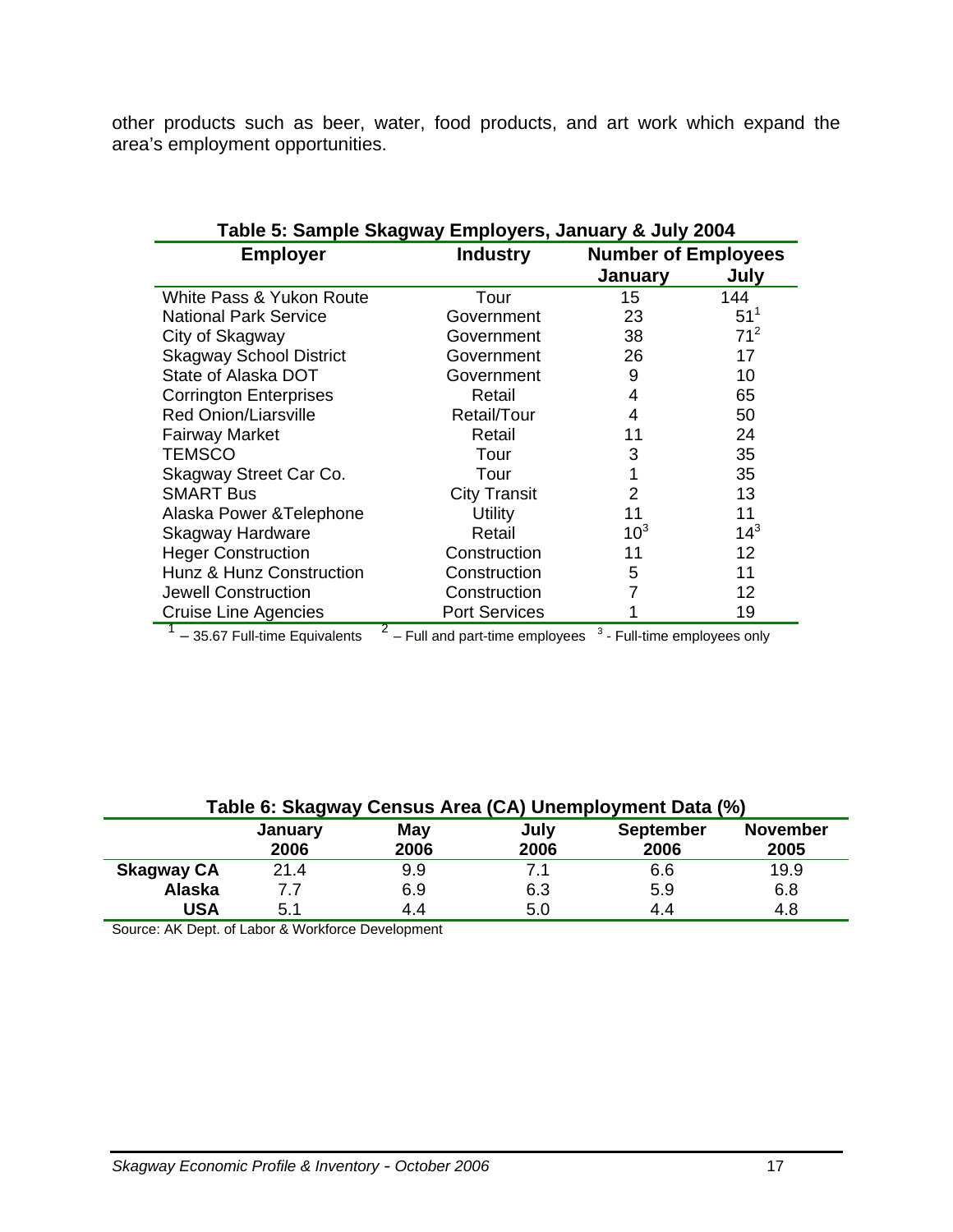<span id="page-23-0"></span>

| <b>Industry</b>                                |       | 2000 % 2004 % |
|------------------------------------------------|-------|---------------|
| Agriculture, Fishing, Mining                   | 0.40  | 0.40          |
| Construction                                   | 3.22  | 5.22          |
| Manufacturing                                  | N/A   | 0.87          |
| <b>Retail Trade</b>                            | 32.25 | 27.83         |
| Transportation, Warehousing, Utilities         | 11.83 | 12.17         |
| Finance, Insurance, Real Estate                | 2.15  | 2.60          |
| Professional, Administrative, Waste Management | 3.22  | 2.60          |
| Education, Health & Social Services            | 3.22  | 1.74          |
| Arts, Recreation, Accommodation, Food Services | 20.43 | 22.60         |
| Other Services (except public administration)  | 8.60  | 11.30         |
| <b>Public Administration</b>                   | 13.98 | 13.04         |

**Table 7: Employment Sectors in Skagway 2000 & 2004** 

Source: Alaska Dept of Labor 2000, 2004.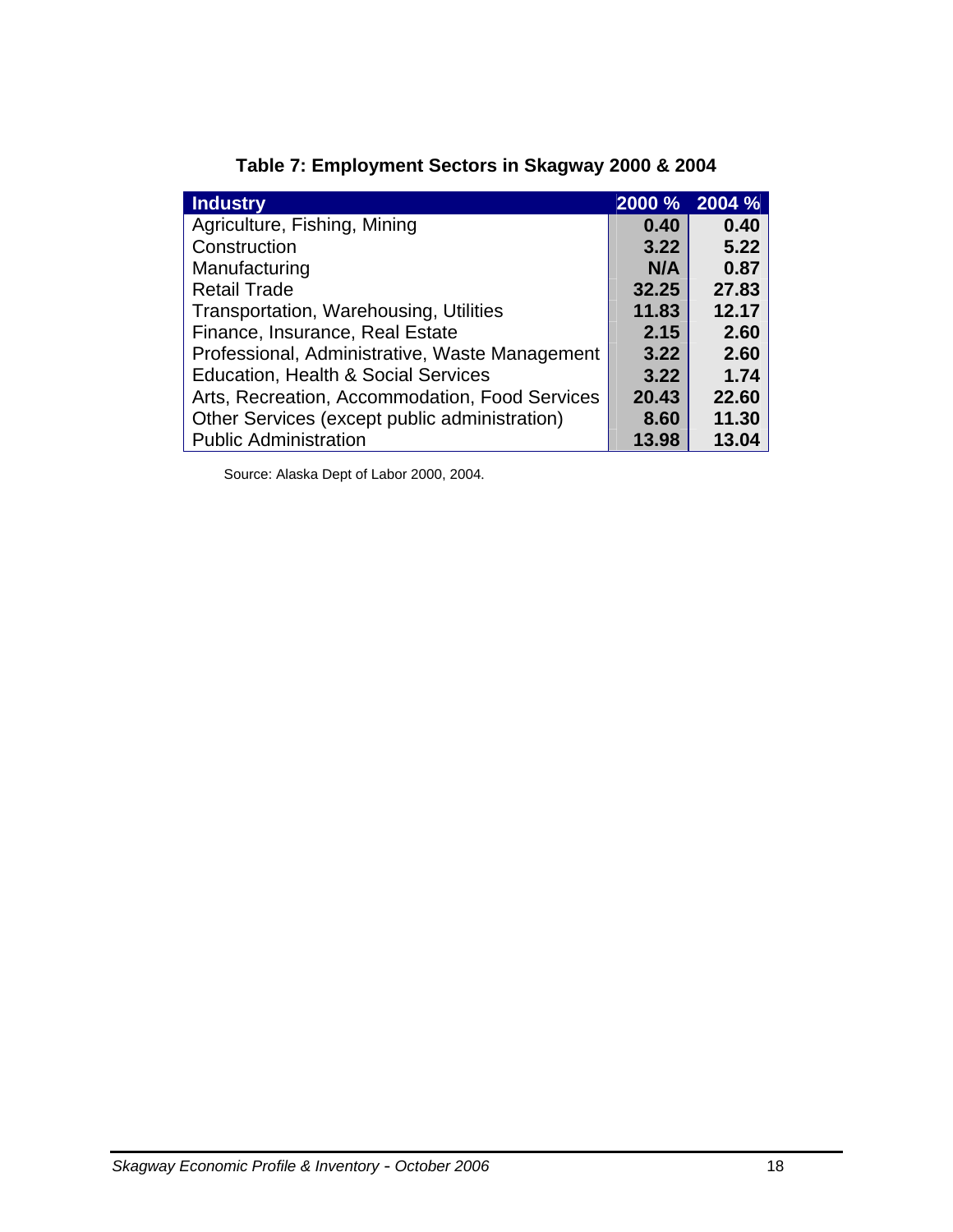# <span id="page-24-0"></span>**LAND USE & ZONING**

# *Land Use*

The Skagway municipal boundaries contain 455 square miles which includes 12 square miles of water i.e. Lynn Canal and Taiya Inlet. According to the 1999 City of Skagway Comprehensive Plan, a mixture of private individuals and companies, the City, the State of Alaska, and the federal government owns land within the City's limits.

About 60% of the land base within the City of Skagway is federally managed. Most of the land that lies east of Skagway is within the Tongass National Forest, which is managed by the U.S Forest Service. These lands are designated by the Tongass Land Management Plan as semi-remote recreation, remote recreation, and research natural area.

Other federal lands include the Klondike Gold Rush National Historic Park, which is managed by the National Park Service. Within the park are parts of downtown Skagway, Dyea, the Chilkoot Trail, and the White Pass unit. The Bureau of Land Management manages federal lands west of the Taiya River Valley.

About 30% of the land base within Skagway is State owned land mostly managed by the Dept. of Natural Resources. The Alaska Mental Health Trust manages approximately 1,400 acres on AB Mountain and a parcel near the Skagway River.

The City manages about 7% of the land base and private individuals own approximately 3%, which includes a few large Native Allotments. The City recently gained patent to 932 of the 7,000 acres of its municipally entitled lands. Around 400 acres of this land is being surveyed for roads, easements, utilities, and lot lines in preparation for a land sale in the spring of 2007.

In the 1999 Comprehensive Plan the City of Skagway identified ten land use designations to help guide future land use and development, including zoning and rezoning decisions. These designations are:

Industrial **Commercial** Waterfront Commercial/Industrial Watershed/Hydroelectric Resource Reserve

Residential Residential Low Density Recreation Open Space Recreation Reserve Historic Values Overlay

# *Zoning*

These land use designations have been used to create seven different zones within the City Municipal Code that maximizes use of our limited lands. The City of Skagway is currently undertaking a complete review of all zones and their regulations to update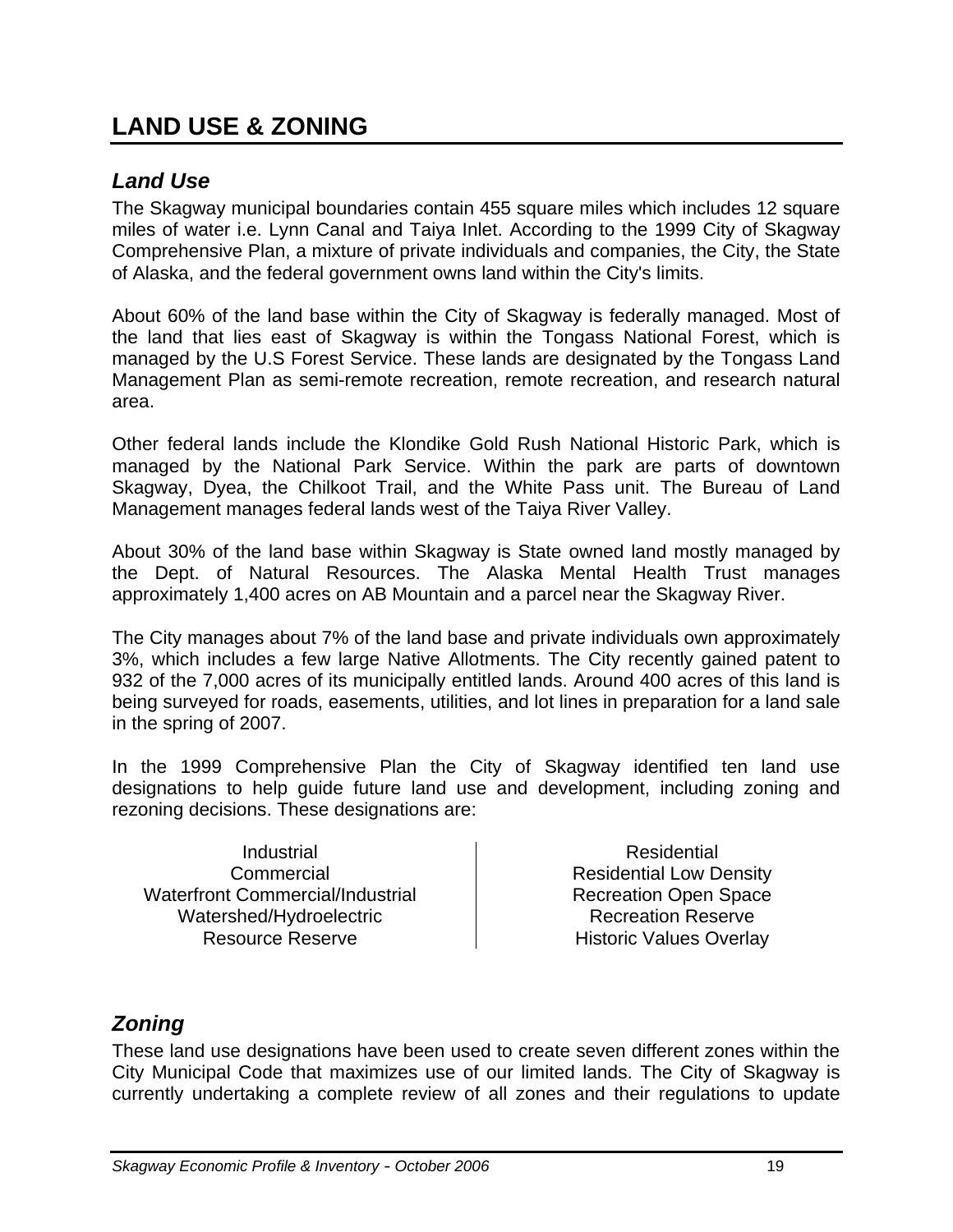<span id="page-25-0"></span>them to reflect the current needs of the community. This review process should be completed by the end of 2007. Since these zones were first designated there have been shifts in the economy, demographics, and Landuse needs. These changes have necessitated a myriad of variances and conditional uses permits issued by the Planning & Zoning commission to meet the needs of the community. As a result many of the zones have a broader mix of activities than they were originally planned for. This review is being done across the board and is expected to take more than one year to complete. The P&Z Commission list has been prioritized with the new municipal entitlement lands in Dyea on top of that list. This part of the review will be completed in time for the sale of these lands in 2007.

The current (2006) zones are:

Residential – General Residential – Conservation Business – Historic District Business – General

Industrial Light Industrial **Waterfront** 

# *Housing*

Land prices in Skagway are somewhat expensive. This is due in most part to the high demand for housing and a lack of residential lots (50' x 100') in town available for sale. There are a large number of undeveloped lots in the downtown area however, most of these lots are not on the market. As of October 2006 the average lot price was \$65,000 - \$70,000.

This low lot availability has led to increased demands for land north of the Skagway River Bridge and out along the Dyea Road. This land is not serviced by town water, sewer, or garbage pick-up but is highly desirable because of its out-of-town location, larger lot sizes, and privacy. The minimum size for residential lots outside of the Skagway town site is 40,000 sq ft. which is governed by environmental regulations for septic tanks, leach fields, and wells.

Development costs are higher in this area as driveways, septic systems, and wells must be developed before any construction on the home begins. This can be expensive although most people feel that the trade off is worthwhile and better reflects their lifestyle choices. General building costs in Skagway run around \$140-\$150 per square foot, with labor being the primary driver.

Single-family housing densities in Skagway range from dwellings on the City's typical 5,000 square foot town site lots, to homes on residential lots over one acre in size along Dyea Road. Multi-family densities range from relatively low-density duplexes on 5,000 square foot lots, to 26 dwelling units per acre in some areas of the City. Skagway has a shortage of affordable seasonal and year round housing in good condition. Additionally, demand for multifamily housing is not being met.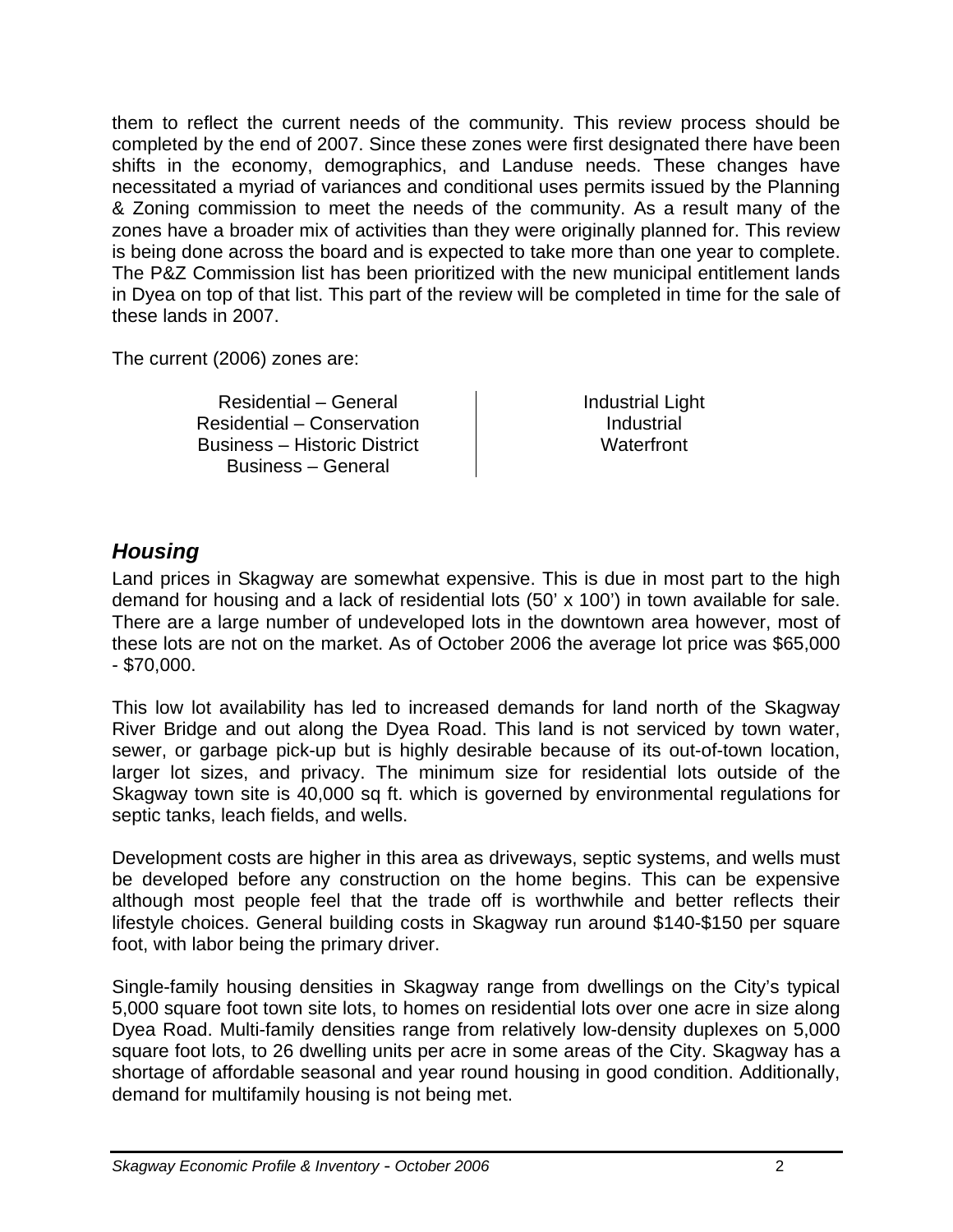<span id="page-26-0"></span>Homes in 2005-2006 sold for approximately \$225,000 - \$320,000. Rents are high which is directly due to the short supply of housing during the summer tourist season. An apartment will cost between \$700 and \$1200 per month while a house will begin around \$800 per month.

According to the 1999 Skagway Comprehensive Plan the following is a breakdown of housing stock in Skagway town proper:

| Single family homes and duplexes: | 332 | 82.0%     |
|-----------------------------------|-----|-----------|
| Multi-family homes:               | 19  | 2.5%      |
| Mixed commercial/residential      | 49  | $9.7\%$   |
| Mixed commercial/industrial       |     | $< 1.0\%$ |

HOUSING OCCUPANCY & TENURE**[10](#page-26-1) Total housing units. . . . . . . . . . . . . . . .502 100.0%**  Occupied housing units . . . . . . . . . . . . 401 79.9 Vacant housing units. . . . . . . . . . . . . . . .101 20.1 For seasonal use . . . . . . . . . . . . . . . . . 47 9.4 **Occupied housing units . . . . . . . . . . . 401 100.0%**  Owner-occupied housing units . . . . . . . . 245 61.1 Renter-occupied housing units . . . . . . . . 156 38.9

Average household size of owner-occupied units: 2.33 Average household size of renter-occupied units: 1.87

Commercial lots are less common and more expensive. Commercial property inside the Skagway Historic District is highly sought and demands very high rent and sale prices. Rents on Broadway range from \$4.50 to \$10.00 per square foot, while cheaper rents can be found on the side streets of the district with prices ranging from \$1.25 to \$4.00 per square foot. Industrial and Waterfront Commercial/Industrial property is readily available for projects that meet the zoning criteria.

# *Construction*

 $\overline{a}$ 

The construction sector provides the majority of the private economic activity during the winter months. Most commercial construction is conducted during the winter in order for the projects to be completed and operable in time for the tourist season. Residential construction mainly occurs in the summer months in lieu of commercial activity. Many winter construction employees work in the summer tourism industry and most construction companies keep small crews during the slower summer months.

<span id="page-26-1"></span><sup>10</sup> U.S. Census Bureau, Census 2000.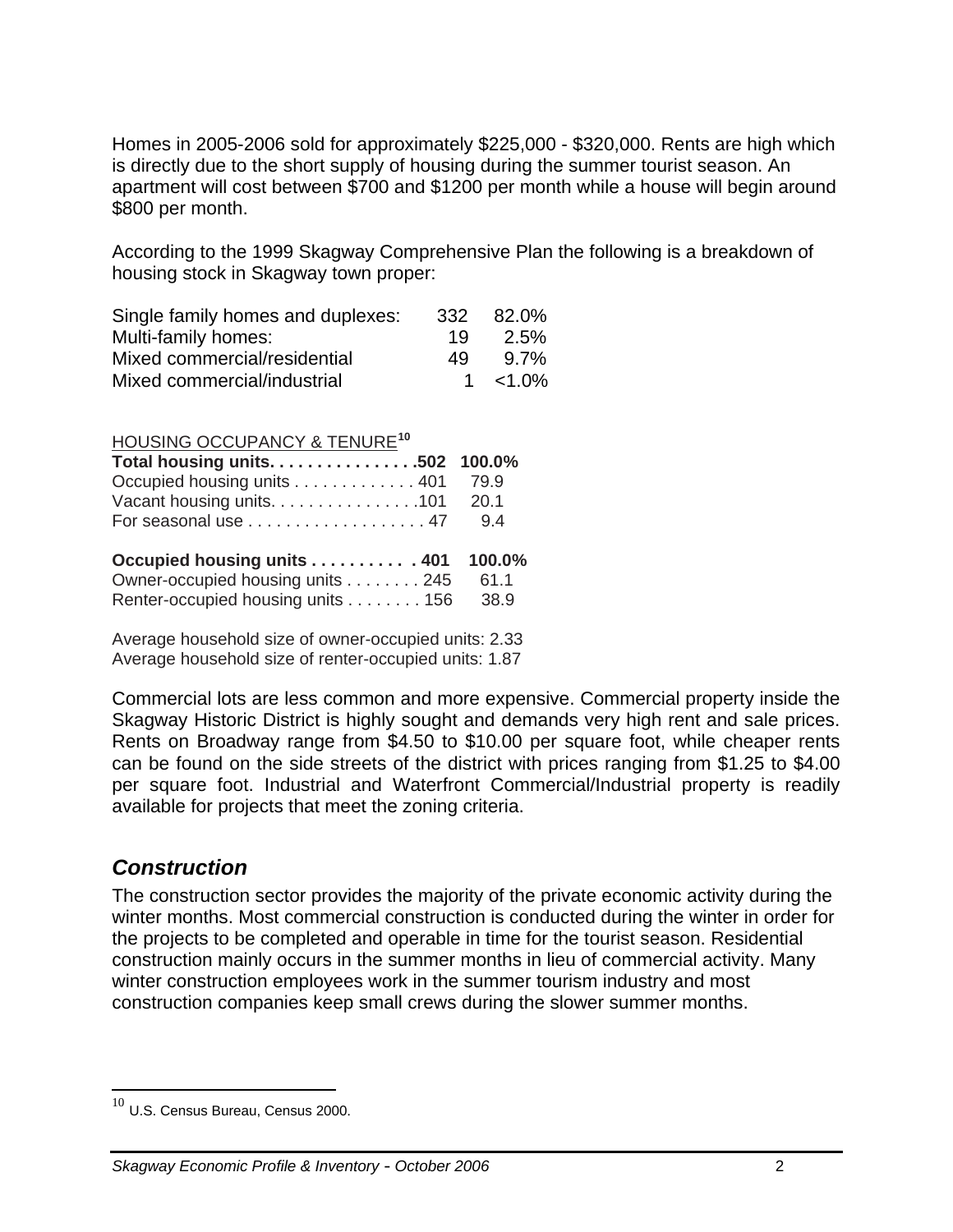<span id="page-27-0"></span>Construction activity continues unabated to most people's surprise. It has often been said "Where else can they build?" Most of the construction is new commercial property and commercial rebuilds. The City recently sold six residential lots and is preparing to subdivide up to 900 acres of its municipal entitlement land in the very near future. The majority of this land will be opened up to residential development and will create more demand for residential construction. Major capital projects such as the seawalk, boat harbor upgrades and expansion, new clinic, water booster station and well, and bus barn will continue to keep the construction sector busy over the next few years.

|      | Table 8: Building Permits 1999-2003          |                                                   |                                                    |                                                      |                                                      |
|------|----------------------------------------------|---------------------------------------------------|----------------------------------------------------|------------------------------------------------------|------------------------------------------------------|
| Year | <b>New</b><br>construction<br><b>Permits</b> | <b>Planning &amp;</b><br>Zoning<br><b>Permits</b> | Remodel,<br><b>Building</b><br><b>Modification</b> | Other:<br>Bench,<br>Painting,<br><b>Sign Permits</b> | <b>Total Value of</b><br><b>Construction</b><br>(\$) |
| 1999 | 26                                           | 5                                                 | 39                                                 | 71                                                   | 2,484,609                                            |
| 2000 | 33                                           | 8                                                 | 29                                                 | 67                                                   | 3,385,789                                            |
| 2001 | 21                                           | 13                                                | 20                                                 | 80                                                   | 2,772,087                                            |
| 2002 | 24                                           | 13                                                | 16                                                 | 62                                                   | 3,141,686                                            |
| 2003 | 17                                           | 9                                                 | 17                                                 | 67                                                   | 3,622,318                                            |
| 2004 | 19                                           | 12                                                | 53                                                 | 40                                                   | 5,881,366                                            |
| 2005 | 11                                           | 15                                                | 33                                                 | 70                                                   | 3,036,922                                            |

Source: City of Skagway

#### **Table 9: Upcoming Capital Projects**

| Project                      | (\$)           | <b>Estimated Cost Estimated Completion</b><br><b>Date</b> | <b>Funded</b><br>Yes/No |
|------------------------------|----------------|-----------------------------------------------------------|-------------------------|
| <b>Water Booster Station</b> | 600,000        | May 2007                                                  | Yes                     |
| Seawalk Phase 1              | 2.3 million    | December 2006                                             | Yes                     |
| Seawalk Phase 2              | <\$1.0 million | May 2007                                                  | Yes                     |
| Small Boat Harbor -          | 800,000        | February 2007                                             | Yes                     |
| <b>Electrical Upgrade</b>    |                |                                                           |                         |
| Small Boat Harbor -          | 3.2 million    | May 2010                                                  | Partially               |
| Expansion                    |                |                                                           |                         |
| <b>Wave Barrier</b>          | 1.0 million    | December 2007                                             | No                      |
| <b>Flood Control</b>         | 1.9 million    | September 2006                                            | Yes                     |
| <b>Municipal Bus Barn</b>    | 350,000        | May 2007                                                  | Yes                     |
| <b>New Medical Clinic</b>    | 8.0 million    | May 2008                                                  | Partially               |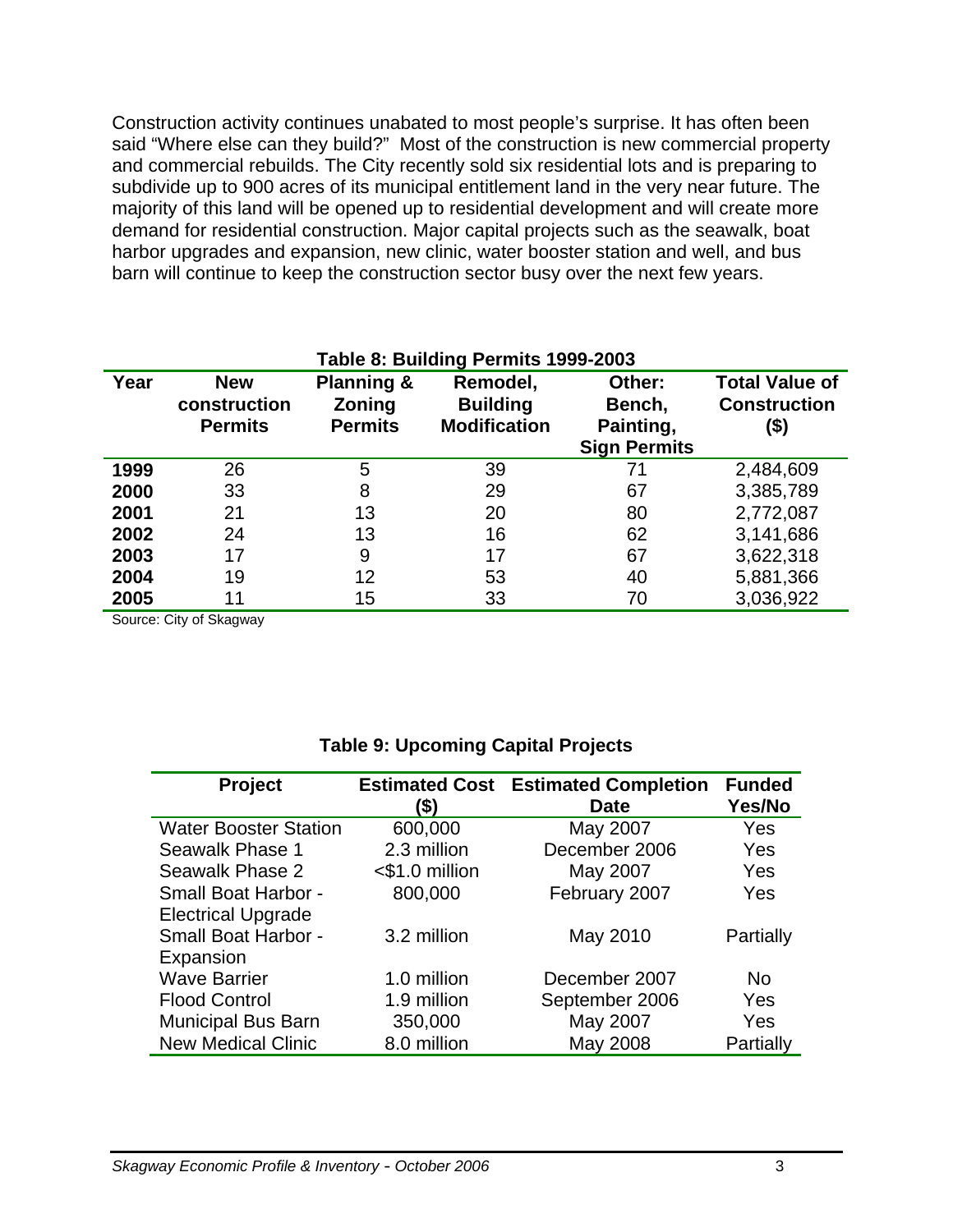# <span id="page-28-0"></span>**INFRASTRUCTURE**

## *Airport*

Skagway Airport is owned and operated by the State of Alaska Department of Transportation & Public Facilities (DOT&PF). Total enplanements for the years 1999- 2003 are listed below. The one noticeable figure is the drop in numbers after the 9/11 incident. Numbers are slowly recovering but due to a move away from large scale flightseeing tours by Skagway Air and LAB Flying Service these numbers may not rise again to those of the Nineties.

| 1999 15,963       | 2000 15,626       |
|-------------------|-------------------|
| <b>2001</b> 7.479 | <b>2002</b> 5,641 |
| <b>2003</b> 6.340 | <b>2004</b> 6,046 |
| <b>2005</b> 6,382 |                   |

Note: Numbers for 1999-2001 are for April to September Note: Numbers for 2002 are for May to October Note: Numbers for 2003-2005 are for May to September

#### A. Location

**FAA Identifier:** SGY **Lat/Long:** 59-27-36.223N / 135-18-56.389W 59-27.60372N / 135-18.93982W 59.4600619 / -135.3156636 (estimated) **Elevation:** 44 ft. / 13.4 m (surveyed) **Variation:** 29E (1985)

#### B. Airport Operations

**Airport use:** Open to [the public](http://www.airnav.com/ad/click/taHR0cDovL3d3dy5hdnNob3.uY29tL3NlY3Rpb25hbGNoYXJ0cy5odG1sP3Jl+LZj05MyBhdnNob3..)  **Sectional chart: JUNEAU Control tower:** No **Attendance:** Unattended **Wind indicator:** Yes **Segmented circle:** No **Lights:**  Activate MIRL Runways 02/20 & REIL runways 02/20 - CTAF Radio-Control VASI runway 02 operates continuously. **Taxiway:** 4,690 x 35 ft. **International operations:** US Customs landing rights airport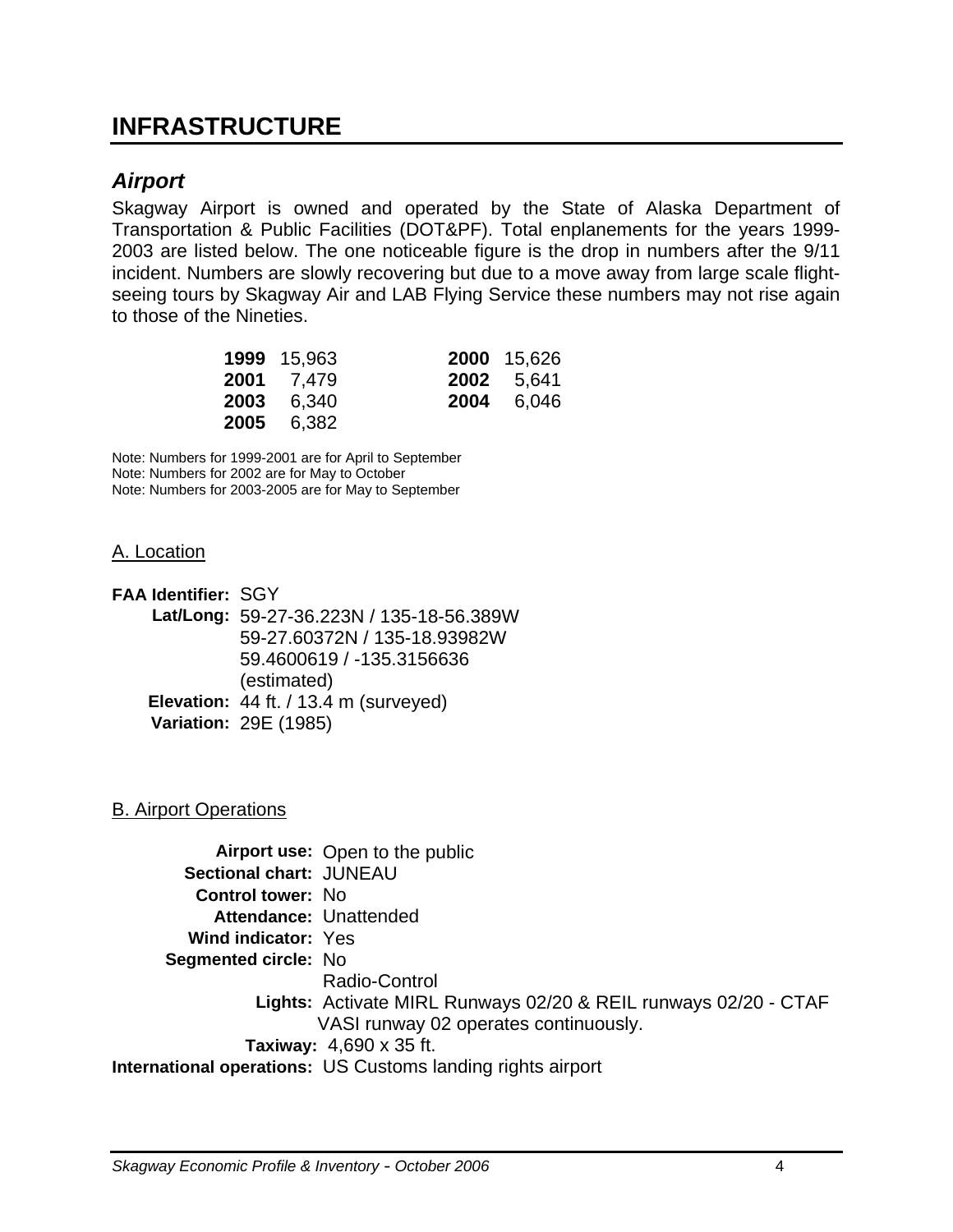#### <span id="page-29-0"></span>C. Airport Services

**Fuel available:** 100LL **Parking:** Tie downs **Airframe service:** NONE **Powerplant service:** NONE **Bottled oxygen:** NONE Bulk oxygen: NONE

D. Runway Information

**Runway 2/20** 

Dimensions: 3550 x 75 ft. / 1082 x 23 m Surface: Asphalt Concrete Runway edge lights: Medium intensity **RUNWAY 2 RUNWAY 20** Traffic Pattern: Left Right Markings: Basic **Basic** Runway end identifier lights: Yes Yes Visual Slope Indicator: 2-box VASI on left

#### **Airport Operational Statistics**

Aircraft based on the field: 17 Single engine airplanes: 15 Multi engine airplanes: 1 Ultralights: 0

Aircraft operations: average 34 per day

43% air taxi 43% commercial 10% transient general aviation 4 % local general aviation

REMARKS: Airport closed to aircraft over 12500 lbs gwt except by prior permission in writing to Regional Director, Department of Transportation and Public Facilities.

## *Port*

The Port of Skagway is a deep-water, ice-free port that serves as a year-round transshipment and transportation hub between Alaska, the Yukon Territory, Asia, and Europe. The Port of Skagway is located at 59°27'N, 135°18'W at the northern end of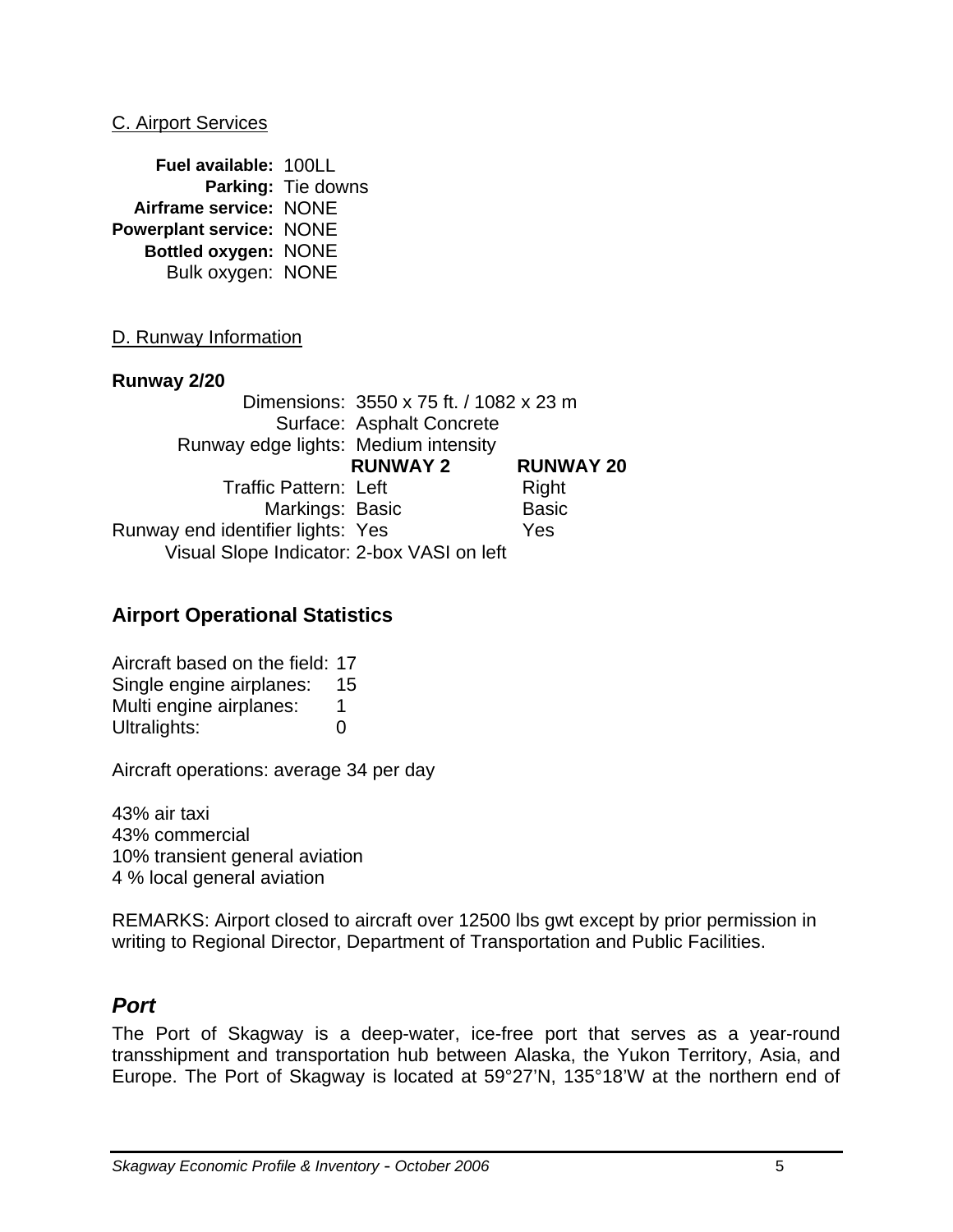<span id="page-30-0"></span>Lynn Canal, Taiya Inlet. The approach is via Cross Sound, Lynn Canal, and Taiya Inlet. Pilotage is compulsory, with the pickup point being Point Retreat.

Port commerce and activity still predominates the Skagway economy. Principle cargo consists of general freight and petroleum products. Water, diesel, and gasoline are available. Stevedoring is handled through Southeast Stevedoring. Tariffs and other information are available through the Harbor Master.

There is a fenced upland staging and storage area of 120,000 sq ft adjoining the State/City floating dock. It is suitable for container, log, and general cargo use. The community's cargo handling equipment includes mobile cranes, and forklifts with capacities up to 50,000lbs.

|             | Table 10: Cruise Ship and Ferry Passengers, 1992-2004 |                                     |                      |  |
|-------------|-------------------------------------------------------|-------------------------------------|----------------------|--|
| <b>YEAR</b> | <b>CRUISE SHIP<sup>1</sup></b>                        | <b>ALASKA MARINE HIGHWAY SYSTEM</b> |                      |  |
|             |                                                       | <b>Disembarking</b>                 | <b>Embarking</b>     |  |
| 1992        | 145,973                                               | 44,027                              | 43,364               |  |
| 1993        | 192,549                                               | 40,789                              | 38,808               |  |
| 1994        | 204,387                                               | 41,516                              | 38,486               |  |
| 1995        | 256,788                                               | 40,569                              | 39,013               |  |
| 1996        | 299,651                                               | 38,253                              | 37,524               |  |
| 1997        | 438,305                                               | 35,057                              | 32,541               |  |
| 1998        | 494,961                                               | 36,377                              | 33,797               |  |
| 1999        | 525,507                                               | 36,205                              | 34,725               |  |
| 2000        | 565,639                                               | 34,850                              | 33,656               |  |
| 2001        | 599,520                                               | 29,080                              | 27,531               |  |
| 2002        | 611,638                                               | 32,598                              | 30,762               |  |
| 2003        | 639,742                                               | 30,359                              | 28,897               |  |
| 2004        | 722,095                                               | 28,824                              | 27,800               |  |
| 2005        | 772,332                                               | Not Available                       | <b>Not Available</b> |  |

 $1$ - These figures do not include crewmembers who account for an additional 40% of the number of passengers.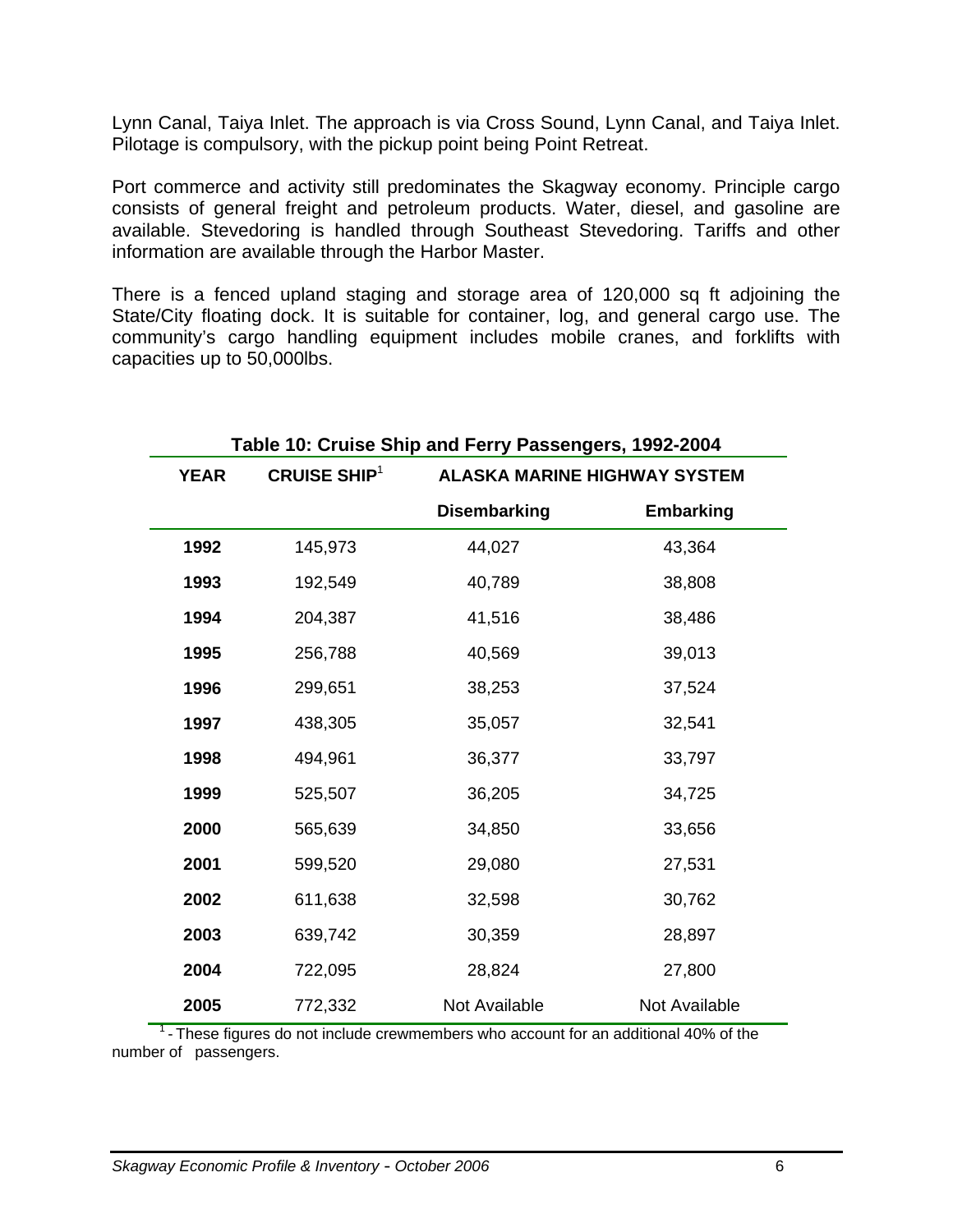<span id="page-31-0"></span>The port has always been a major transportation hub and continues to grow in this role as cruise ship tourism increases each year. The increase in cruise ship passengers has more than compensated for the decline in ferry passengers. Table 13 shows the number of passengers each year since 1988 from cruise ships and state ferries.

# *Dock Information*

There are five docks in Skagway and a small boat harbor. The White Pass & Yukon Route (WP&YR) railroad presently owns and operates three deepwater docks capable of handling large vessel traffic: the White Pass Railroad Dock, the Broadway Dock, and the Ore Dock.

The State of Alaska Ferry Dock is owned by the State of Alaska, and a portion is leased by the City of Skagway.

The AML Barge Dock is owned and operated by Alaska Marine Lines / Lynden Transport.

#### **Small Boat Harbor**

Owned and operated by the City of Skagway. There is a full-time harbormaster and a seasonal assistant. The harbormaster monitors channel 16 on VHF radio. The boat harbor is  $\frac{1}{2}$  mile from downtown. The Skagway Small Boat Harbor is a full service marina with moorage for pleasure and commercial vessels up to 150 ft.

HARBOR CAPACITY: Approximately 145 vessels up to 40 feet in length BERTHING ACCOMMODATIONS & FEES: \$12.00 per foot per year TRANSIENT MOORAGE & FEES: \$3.00 per foot per month on a space available basis. LIGHTING ON FLOATS: Yes POWER ON FLOATS: Yes, 20 amps WATER ON FLOATS: Yes, potable in summer only STORAGE: Upland storage is available adjacent to the harbor. TELEPHONES: Public phones at harbormaster's office INTERNET: Wi-Fi hotspot available RESTROOM/SHOWER FACILITIES: Yes GRID FACILITIES: Yes; 8-foot grid BOAT RAMP: Yes MARINE WAYS AVAILABLE: No REPAIR FACILITIES: Yes one marine mechanic and electrician FUEL AVAILABLE: Yes, at the fuel float REMARKS: Seaplane float available. There is a pump-out facility for holding tanks, and garbage receptacles at each ramp. Haul-outs for shallow draft vessels up to 20 tons and 40 ft. are possible with a hydraulic trailer.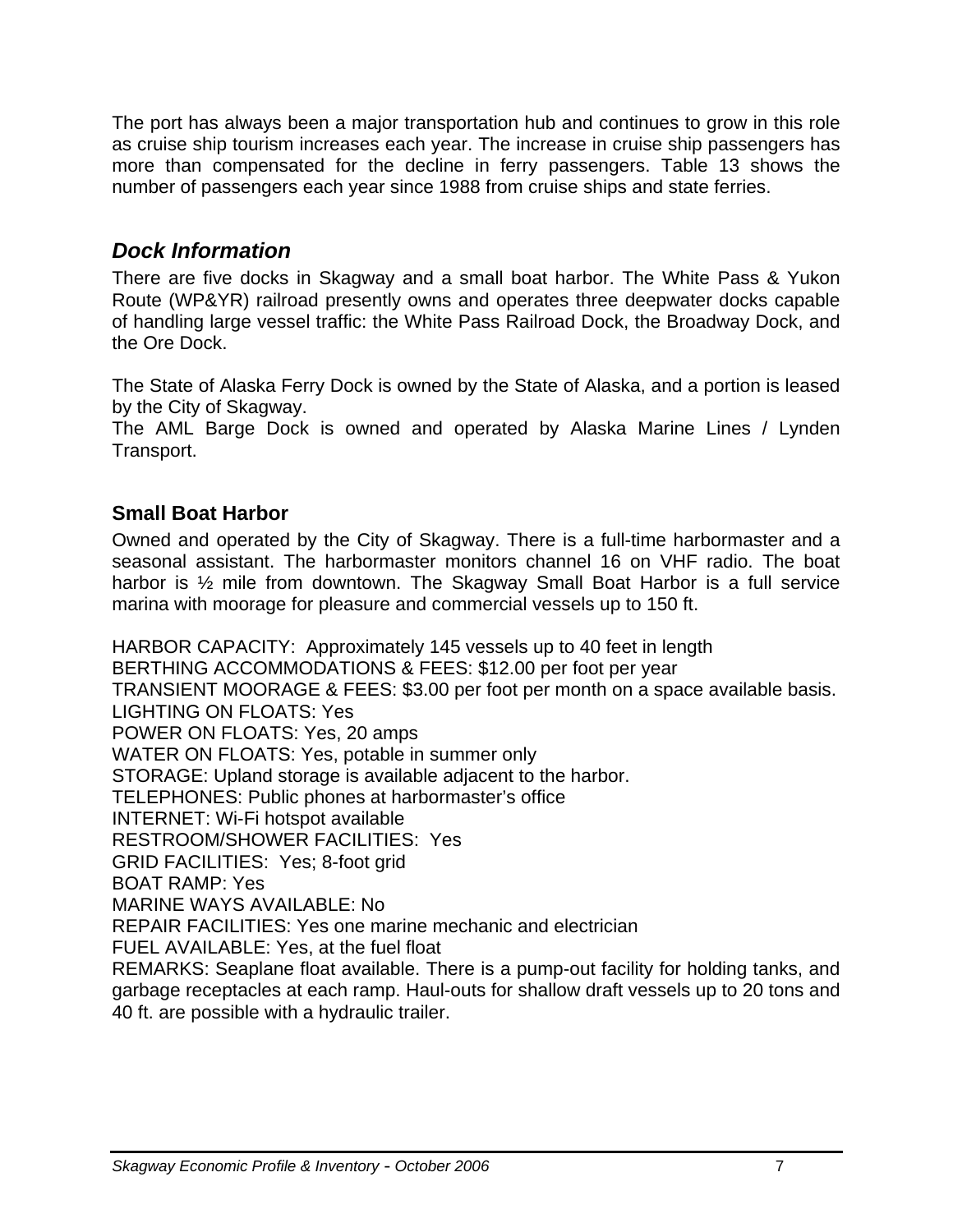#### <span id="page-32-0"></span>**White Pass Railroad Dock**

Owned and operated by White Pass & Yukon Route railroad. Historically used for containerized cargo ships it is currently utilized by cruise ships. The Railroad Dock can accommodate two large cruise vessels and does so approximately four to five times a week during the summer season.

LENGTH: 1764 feet and up to 100 feet wide (total berthing length is 2000 feet). Shore bollards at the south end of the dock allow for extra ship lines increasing capacity for longer vessels.

DEPTH AT FACE: 20 to 43 feet (35 feet at mean low water)

DECK SURFACE: Concrete

RAILROAD SPUR: 800' on to dock

STORAGE: No covered storage; 80,000 sq. ft open storage

REMARKS: Telephone landlines and fresh water are available seasonally, and passenger/freight rail services. The topography at this location prohibits reliable satellite communications.

#### **Broadway Dock**

Owned and operated by WP&YR. Primarily used as a cruise ship docking facility although it has been used for shipping logs in the past.

LENGTH: One berth at 637' (deck only) and 962' with dolphins. In the winter of 2005-06 its capacity will be extended by 100' after which it will be able to accommodate the new 950' Vista Class cruise vessels of the Holland America Lines.

DEPTH AT FACE: 35' at mean low tide

DECK SURFACE: Concrete

RAILROAD SPUR: 100' from end of dock

REMARKS: This dock is centrally located within the Skagway waterfront and is ideal for passenger operations and shore excursions. Telephone landlines and fresh water are available seasonally.

#### **Skagway Ore Dock**

Owned and operated by WP&YR. Generally used for bulk cargo ships including a fuel barge, and cruise ships. The dock was renovated and expanded to handle the new generation of larger cruise ships.

LENGTH: 1600 feet, 1800' with dolphins DEPTH AT FACE: 42.5 feet DECK SURFACE: Concrete/timber RAILROAD SPUR: 700' dockside STORAGE: No covered storage; 120,000 sq. feet open storage. REMARKS: 64,000 lb G.V.W. vehicle ramp; 1,500 ton per hour loading spout (originally

used for ore concentrate). Telephone landlines and fresh water are available seasonally. Dockside fuel headers are available for loading/unloading.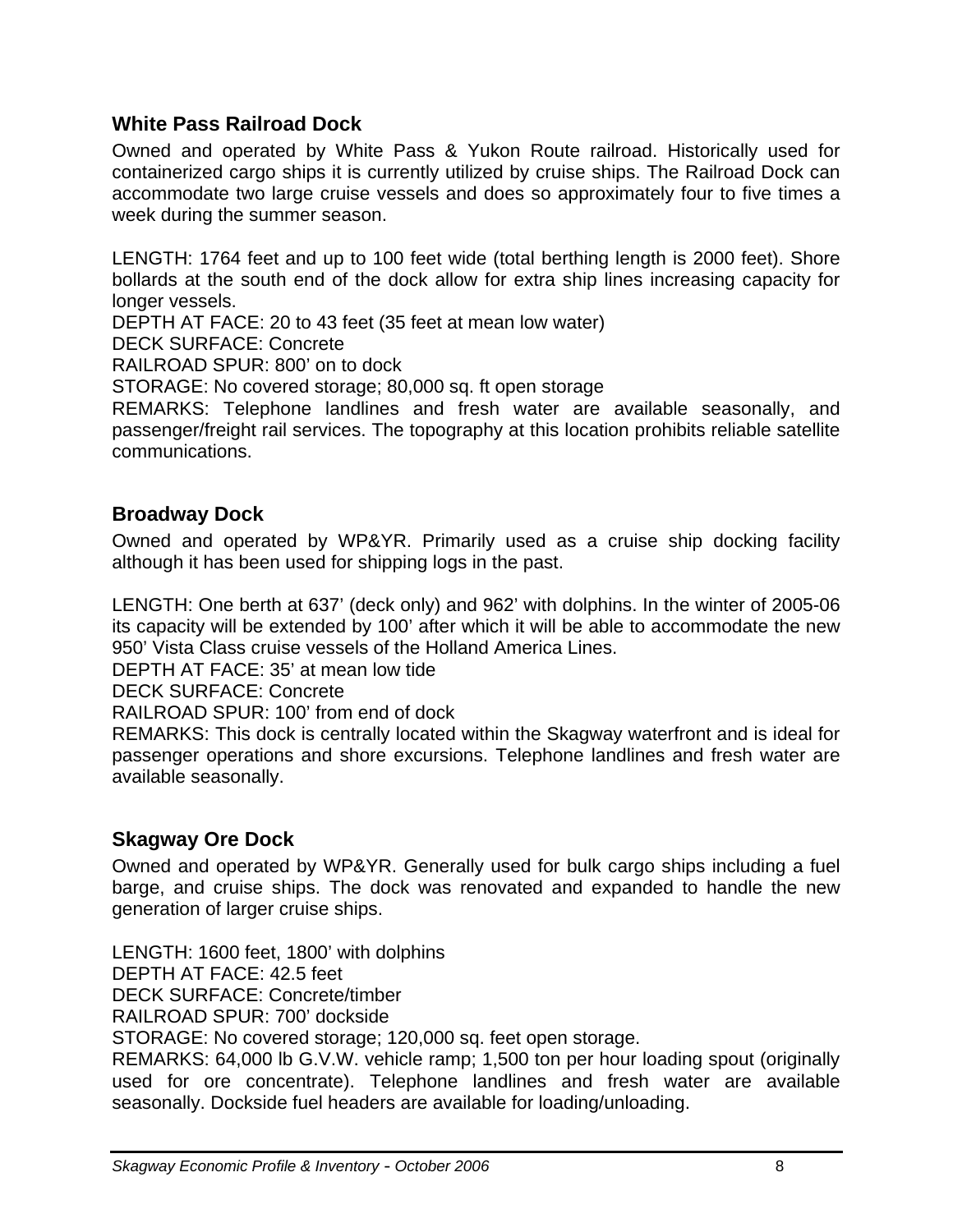#### <span id="page-33-0"></span>**State of Alaska Ferry Dock**

Owned by the State of Alaska and operated in conjunction with the City of Skagway. Generally used to facilitate the state's passenger and vehicular ferries, small cruise ships (May - Sept.), and other day boats.

STORAGE: 120,000 sq. feet upland open storage

CARGO CAPABILITIES: Pass-Pass and Ro-Ro

PASSENGER/VEHICLE NUMBERS: In 2003 59,256 passengers passed through the terminal as did 16,378 vehicles.

REMARKS: There is a harbor crane with a 2 ton capacity at the dock for loading and unloading supplies for small vessels. The dock and transfer bridge have an 80 ton gross deck load capacity.

#### **Alaska Marine Lines Barge Facility**

Skagway freight service is provided by Alaska Marine Lines, Inc. with trucking by Lynden Transport. Barge service is provided weekly, departing on Wednesday from Seattle and arriving in Skagway on Monday nights. Alaska Marine Lines / Lynden Transport are capable of shipping a wide variety of materials, equipment, and freight. Prices vary by weight, size, and type of material shipped.

DOCK SIZE: 120' L x 34" W x 26' H OPEN STORAGE: 100,000 sq. ft. COVERED STORAGE: 2,000 sq. ft. in a 40' x 50' metal building. CARGO CAPABILITY: Pass-Pass REMARKS: 100 ton GVW on the dock. There are two large forklifts with 45 ton and 30 ton lifting capacities.

# *Skagway Ore Terminal[11](#page-33-1)*

 $\overline{a}$ 

The facility was constructed in 1968 to serve as a warehouse and shipping operation for base metal concentrates exported from the Yukon Territory to international markets. In July 1990 the Alaska Industrial Development & Export Authority (AIDEA) purchased the ore terminal from White Pass Railway with a sub-lease of City property approved by the City. This was to bring stability to Skagway's then year-round major industry; fund essential environmentally efficient renovations to the facility; and open the door to additional economic growth through marketing the facility to other potential users.

The shipping of mineral concentrated occurred intermittently until the spring of 1998, when soft zinc prices closed the mines in the Yukon. The Skagway Ore terminal consists of a 6.7 acre waterfront industrial lot whose primary features include: a 98,000 square foot 16 inch thick concrete floor (the concentrate storage building situated on this floor was demolished in 2003) surrounded by concrete containment walls, office, shop, laboratory, electrical and wash buildings, enclosed materials handling loadout

<span id="page-33-1"></span><sup>&</sup>lt;sup>11</sup> Skagway Ore Terminal Fact Sheet – AIDEA, August 2006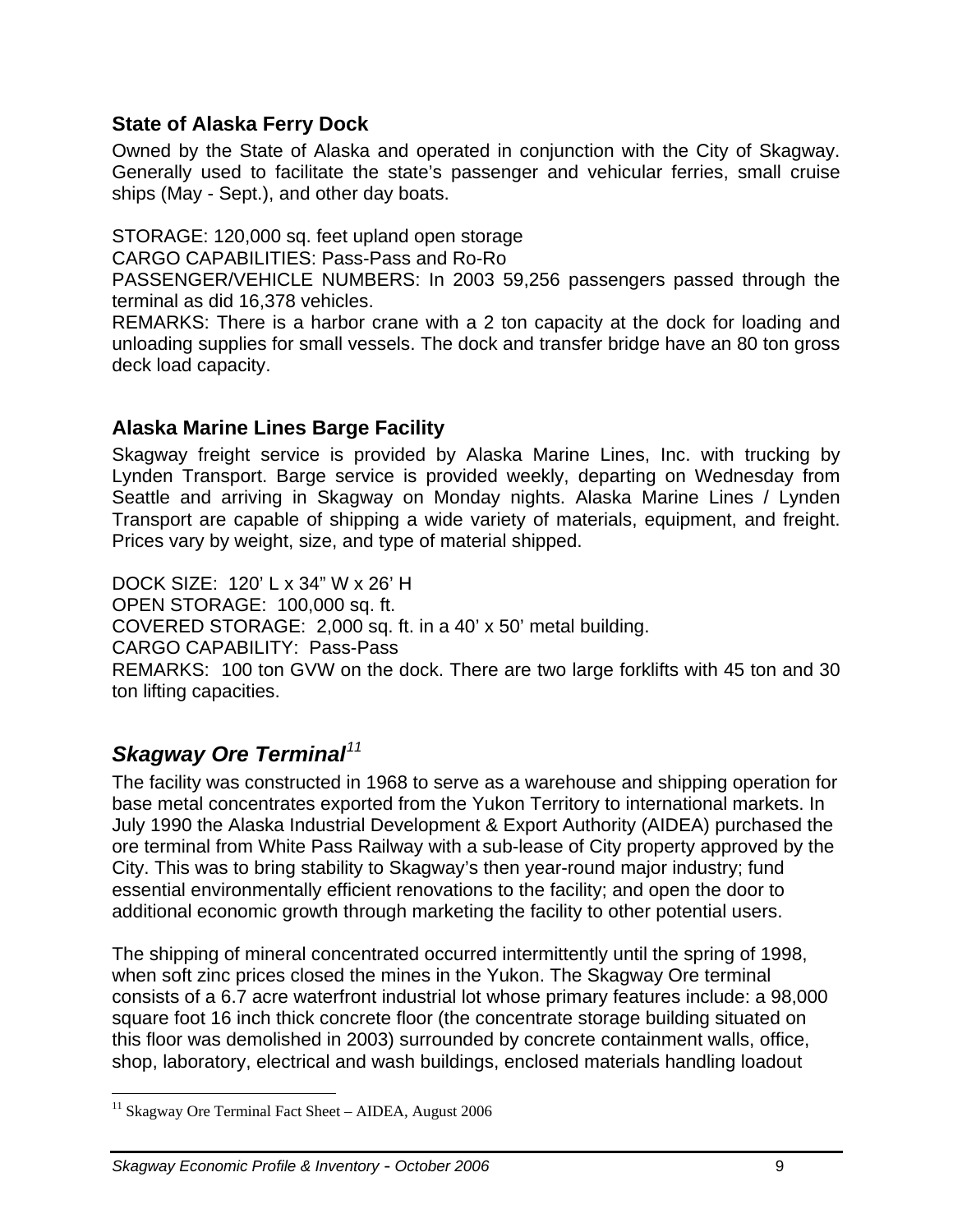<span id="page-34-0"></span>conveyors, and a ship loader. The terminal may be reconstructed during the winter of 2006-07 in preparation for copper shipments beginning in the summer of 2007.

## *Klondike Highway*

Skagway is one of three Southeast Alaska communities that are accessible by road. The State of Alaska owned and maintained Klondike Highway provides tidewater access for the northern highway system to Interior Alaska, Northwest Canada, and the Continental US. The highway which is paved and open year-round, crosses the coastal mountains to meet the Alaska Highway 114 miles away near Whitehorse, Yukon Territory.

The Klondike Highway was designated an "Industrial-Use Highway" (IUH) in 1989 to accommodate the heavy use of the road by oversize/overweight trucks, primarily hauling ore concentrate from the Yukon mines to Skagway's port. This IUH designation allows for a combination of vehicles, consisting of a truck and one cargo-carrying vehicle or a truck tractor and two cargo-carrying vehicles, whose overall length does not exceed 85 feet. Overweight permits are available from the Alaska Department of Transportation & Public Facilities.

| able 11: People Driving into Skagway 1998-2003 |                         |  |  |  |
|------------------------------------------------|-------------------------|--|--|--|
| Year                                           | <b>Number of People</b> |  |  |  |
| 1998                                           | 100,784                 |  |  |  |
| 1999                                           | 92,291                  |  |  |  |
| 2000                                           | 94,925                  |  |  |  |
| 2001                                           | 82,269                  |  |  |  |
| 2002                                           | 87,851                  |  |  |  |
| 2003                                           | 74,750                  |  |  |  |
| 2004                                           | 77,837                  |  |  |  |

# **Table 11: People Driving into Skagway 1998-2003**

Note: 1998-2001 totals are for the months of April through September.

Note: 2002 totals are for the months of May through October (six months).

Note: 2003 & 2004 totals are for the months of May through September (five months).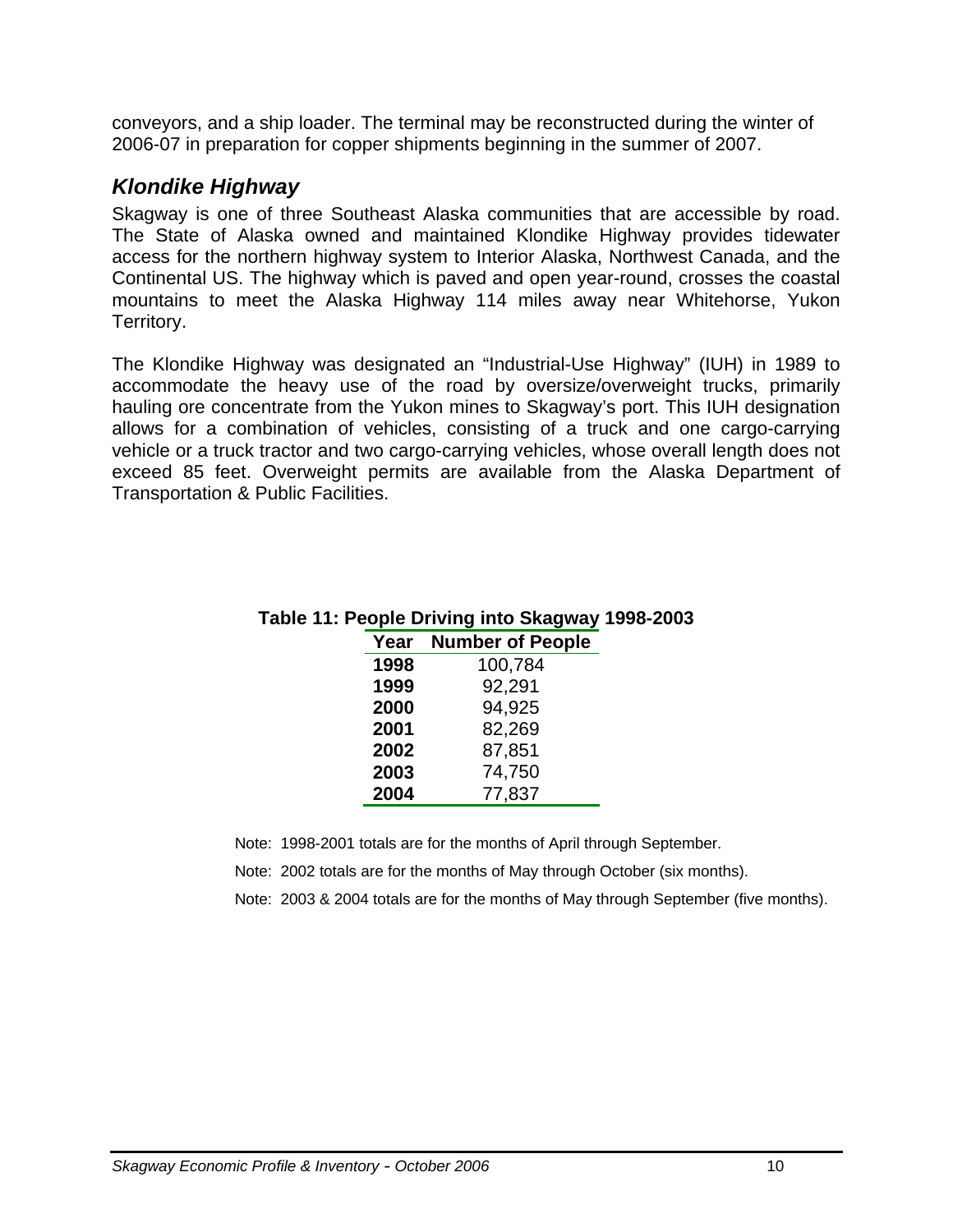# <span id="page-35-0"></span>**UTILITIES**

# *Energy*

Electric power, telephone and internet services are provided by the Alaska Power and Telephone (AP&T) Company, a private utility with 13 full-time, year round employees in Skagway.

#### **Electricity**

Power in Skagway and Haines is supplied by the Alaska Power Company (APC) which is a subsidiary of AP&T. Skagway is completely covered by the local electric power grid which runs throughout the townsite, out to 7 mile on Klondike Highway, Liarsville. Long Bay, and out to Dyea.

Power Cost Equalization (PCE) is a program under which the State of Alaska pays a portion of the electric bills for rural residential consumers served by utilities participating in the program. The Commission sets the PCE amount (cents/kWh) applicable to each utility participant's billings. The PCE amount varies according to the utility's rates and its costs of producing electricity. In most cases, the PCE per kWh is the same for all the customers of a utility, but it may vary by rate schedule. Generally, PCE reduces the effective rate per kWh up to 500 kWhs per month per customer.

Power is generated from a series of hydro facilities in Skagway and Haines, which are backed up by diesel generators. Currently hydro plants generate all of the community's power needs. The diesel generators are only run when the hydro plants are being maintained. The table below shows total output generated:

| <b>Table 12: Power Generation Output</b> |            |             |  |
|------------------------------------------|------------|-------------|--|
|                                          | Hydro (MW) | Diesel (MW) |  |
| <b>Dewey Lakes</b>                       | 0.94       |             |  |
| Goat Lake                                | 4.00       |             |  |
|                                          |            | 2.50        |  |
| Kasidaya $1$                             | 3.00       |             |  |
| <b>Haines</b>                            |            | 3.50        |  |
| Lutak                                    | 0.35       |             |  |
| TOTAL                                    | 8.32       | 6.00        |  |

1 – Not yet operational: completion scheduled for late 2007.

Currently, the proposed Kasidaya Creek Hydro Project has received funding and was issued a FERC license in 2002. The project is to be completed by the end of 2007. It will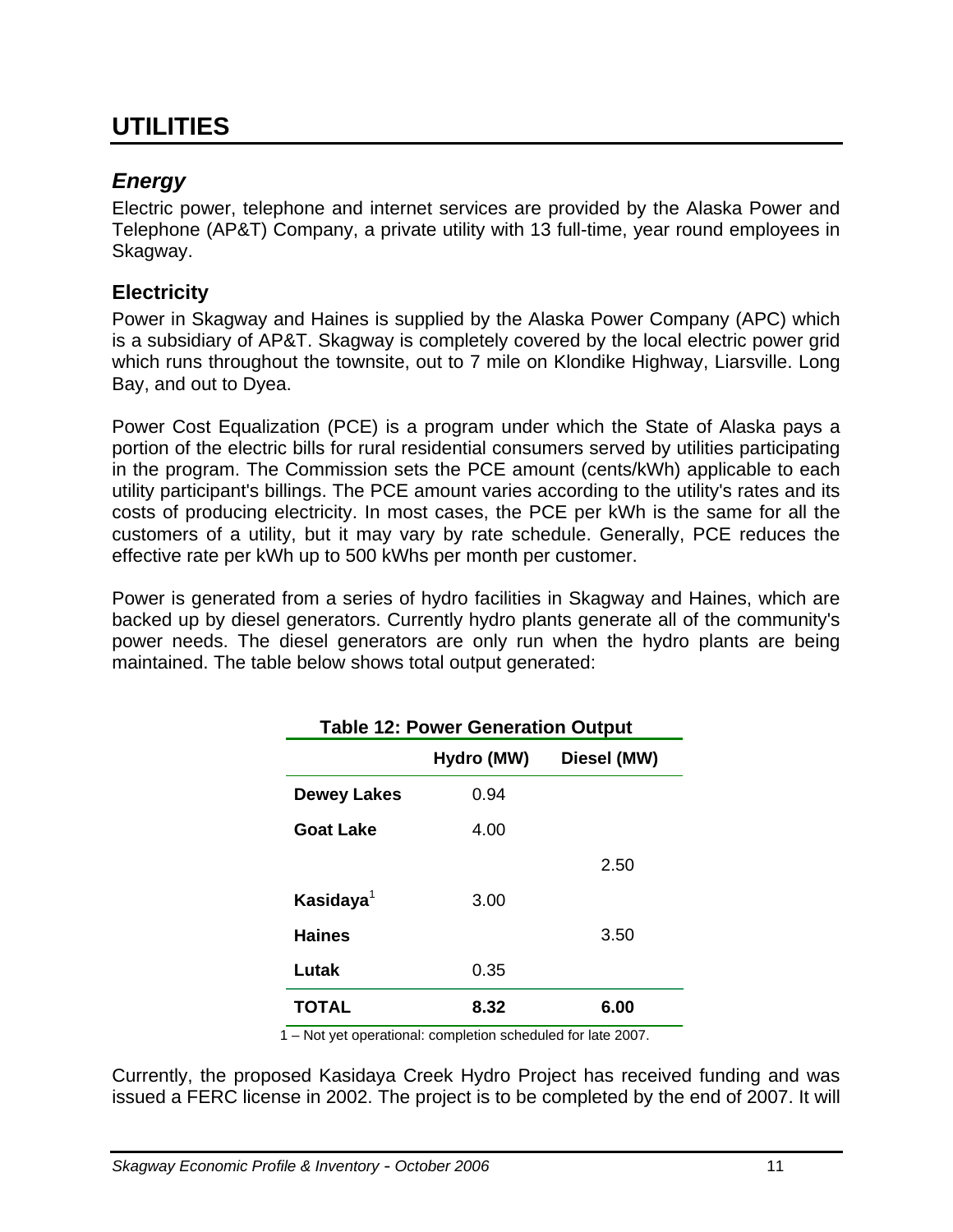be a 3.0 MW facility and once this plant comes on line it will boost the total peak power capacity to 14.3 MW. The communities of Skagway and Haines are joined by a 13 mile submarine cable inter-tie allowing two-way movement of power between them. This cable's carrying capacity is over and above the projected power generation for the near future.

Electrical demand in Skagway varies from a peak of about 2.2 MW in the summer to a low of 500KW during the winter. The grid is currently sufficient to meet the predicted energy demand for the next 10 years. The largest commercial users of electric power in Skagway are the City of Skagway, White Pass and Yukon Route railroad, Skagway School District, and the National Park Service.

| <b>Schedule</b>                            | <b>Electric Rate</b><br>(per kWh) |                                    | <b>Energy Rate</b><br>(per kWh) | <b>Customer Charge</b><br>(per month/meter) |
|--------------------------------------------|-----------------------------------|------------------------------------|---------------------------------|---------------------------------------------|
| A-1 Residential & Small<br><b>Business</b> | \$0.1243                          |                                    | \$0.0743                        | \$11.86                                     |
|                                            | <b>Electric Rate</b><br>(per kWh) | <b>Demand</b><br>Rate<br>(per kWh) |                                 |                                             |
| A-2 Bulk Power                             | \$0.0901                          | \$6.59                             | \$0.0743                        | \$80.46                                     |
| A-3 Rates for Large<br>Customers           | \$0.0828                          | \$5.42                             | \$0.0743                        | \$134.10                                    |

#### **Table 13: Power Rates - October 2006**

Source: Alaska Power Company

### **Petroleum Fuels**

Electric energy is supplemented by propane and heating oil. There are three operators who supply propane and heating oil in Skagway. Many homes use heating oil because of the expense of electric power. There is no natural gas or other piped energy source in Skagway.

| Table 14: Fuel Prices - September 2006 |      |                          |  |  |  |
|----------------------------------------|------|--------------------------|--|--|--|
| <b>Fuel Type</b>                       |      | \$/Gallon No. of Outlets |  |  |  |
| Regular                                | 3.68 | 2                        |  |  |  |
| <b>Super</b>                           | 3.92 | 2                        |  |  |  |
| <b>Diesel</b>                          | 3.84 | 2                        |  |  |  |
| <b>Heating Oil No. 1</b>               | 3.27 | 1                        |  |  |  |
| <b>Heating Oil No. 2</b>               | 3.18 | 1                        |  |  |  |
| <b>Aviation 100LL</b>                  | 4.48 | 1                        |  |  |  |
| Propane                                | 3.00 |                          |  |  |  |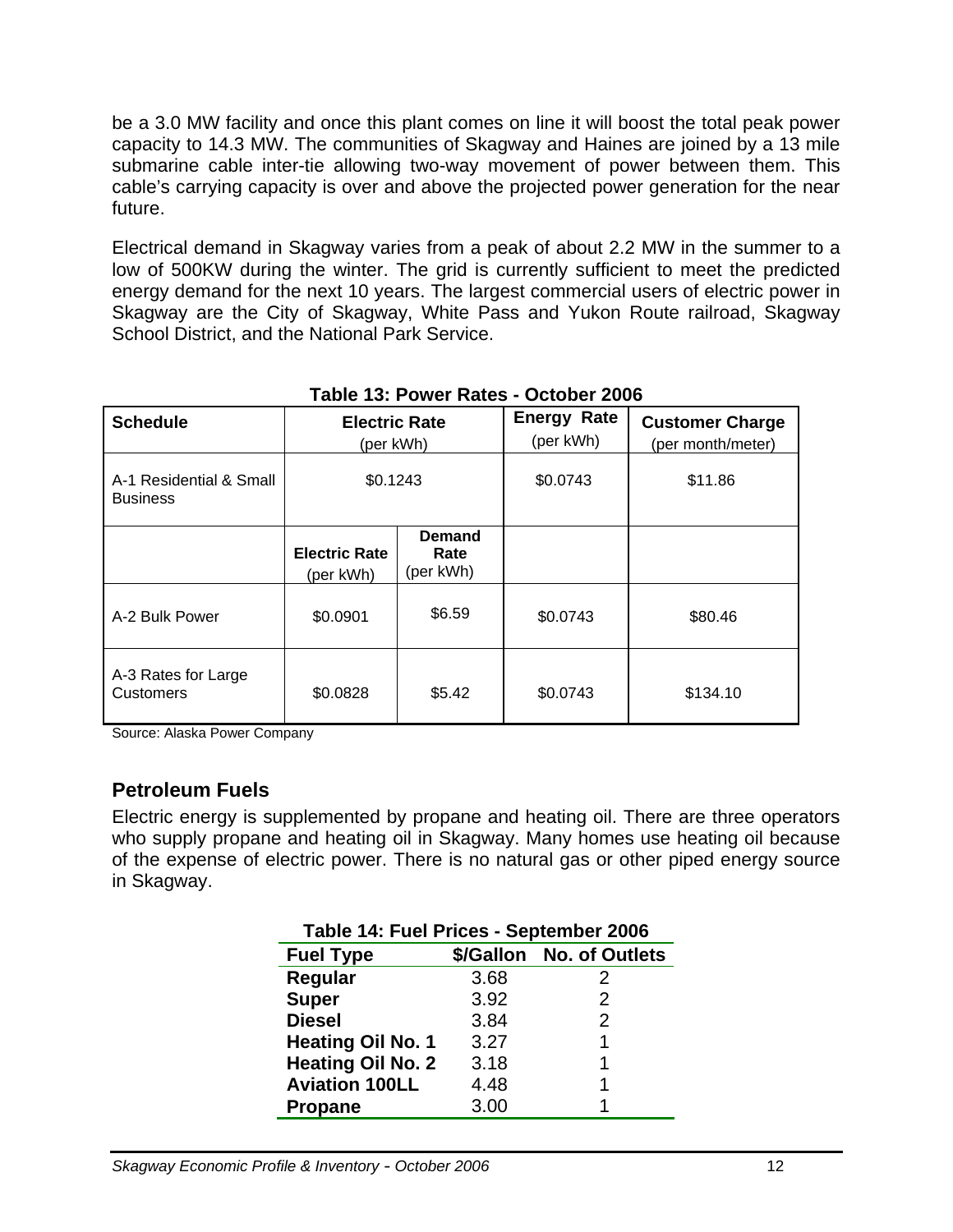Gasoline, diesel, and aviation fuels are barged in to Skagway twice a month and stored at the Petro Marine Services facility which has a 4.6 million gallon petroleum product storage capacity. A wide range of fuels such as aviation, automotive, heating and marine diesels are available year round. The Skagway Plant also carries the complete line of Chevron lubricants, FPPF and Power Service additives, Interstate Batteries, sorbents and oil spill response products. This facility is the main distribution outlet for bulk fuels transferred into the Yukon Territory via North 60 Petro LTD. of Whitehorse YT.

There is currently one gas station in Skagway serving regular, super, and diesel fuels. There is also one commercial Cardlock filling station operated by Petro Marine Services.

## *Telecommunications*

### **Telephone**

Local telephone service is provided by the Alaska Telephone Company (ATC) a subsidiary of Alaska Power & Telephone Company (AP&T). AP&T LD and ATT Alascom provide long distance service. AP&T LD has 300 trunk lines out of Skagway and a capacity of well over 20,000 calls per day. Skagway is linked via microwave between Haines and Lena Point (Juneau) and from there by cable to destinations beyond.

Telephone Rates are: [12](#page-37-0)

Residential: \$15.20 Residential line charge + tolls and taxes per month Business: \$22.50 Business line charge + tolls and taxes per month

**Cellular telephone service** is provided by Cellular One and Alaska Communications Systems (ACS). Both have differing programs and it is best to contact them for specific details.

Cellular One: [www.celloneusa.com](http://www.celloneusa.com/)

ACS: Lori Barnhart-Blood at [lori.barnhart@acsalaska.com](mailto:lori.barnhart@acsalaska.com) or 907-463-8920 [www.acsalaska.com](http://www.acsalaska.com/) 

### **Internet**

 $\overline{a}$ 

APTAlaska.Net is a full service internet provider and is a division of Alaska Telephone Company.

Basic Dial-Up Internet Access (56K, V.90) Includes: Unlimited Access – No Hourly or LD Charges Unlimited toll free technical support 20 Email Accounts (20MB for each account) Email Features (POP, IMAP, SSL, Spam Filtering, Web Mail, Virus Scanning)

<span id="page-37-0"></span> $12$  Alaska Power & Telephone Company - as of October 2006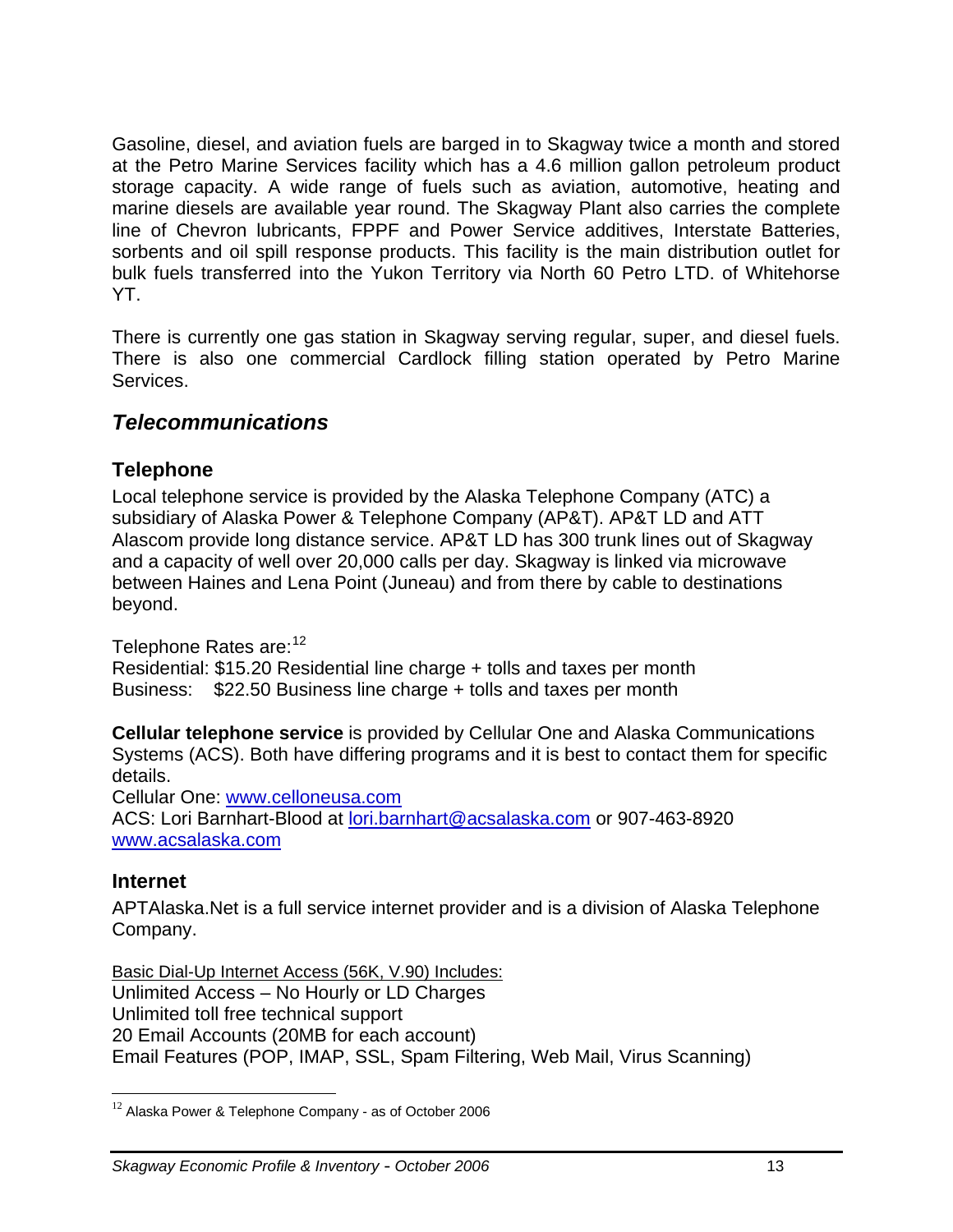10MB of Web Storage Space Usenet News Groups Low user to modem ratios Cost is \$25.00 a month Setup Fee for \$10.00 Login Name Change for \$10.00 Additional Web Storage (per MB) for \$1.00 a month Static IP Address (per address) for \$10.00 a month Email Only Account (per account) for \$5.00 a month

DSL Account Pricing: (Home)

| Upload/Download | Data Transfer/month (GB) | Price/Month (\$) |
|-----------------|--------------------------|------------------|
| 64K/64K         |                          | 29.95            |
| 128K/128K       |                          | 49.95            |
| 256K/256K       |                          | 69.95            |
| 384K/384        |                          | 89.95            |
| 512K/512        |                          | 109.95           |

#### DSL Account Pricing: (Business)

| <b>Upload/Download</b> | Data Transfer/month (GB) | Price/Month (\$) |
|------------------------|--------------------------|------------------|
| 64K/64K                |                          | 49.95            |
| 128K/128K              |                          | 69.95            |
| 256K/256K              |                          | 89.95            |
| 384K/384               |                          | 109.95           |
| 512K/512               |                          | 129.95           |
| 512K/512               | 12                       | 249.95           |
| 512K/512               | 24                       | 469.95           |

Includes a dial-up account, 20 email accounts, 10MB web space, and technical support. There is a throughput cap for the flat rate price with an overage fee of \$30 per GB.

DSL Account Additions:

Data Transfer Overage is \$30.00 (per GB) Login Name Change for \$10.00 Additional Web Storage (per MB) for \$1.00 a month Static IP Address (per address) for \$10.00 a month Email Only Account (per account) for \$5.00 a month

Both Home and Business accounts are charged the following fees and have the same account features:

Setup Fee (paid in full) for \$99.00 (Currently Waived) Setup Fee (monthly) for \$8.25 a month (Currently Waived) NIC (ISA & PCI) for \$25.00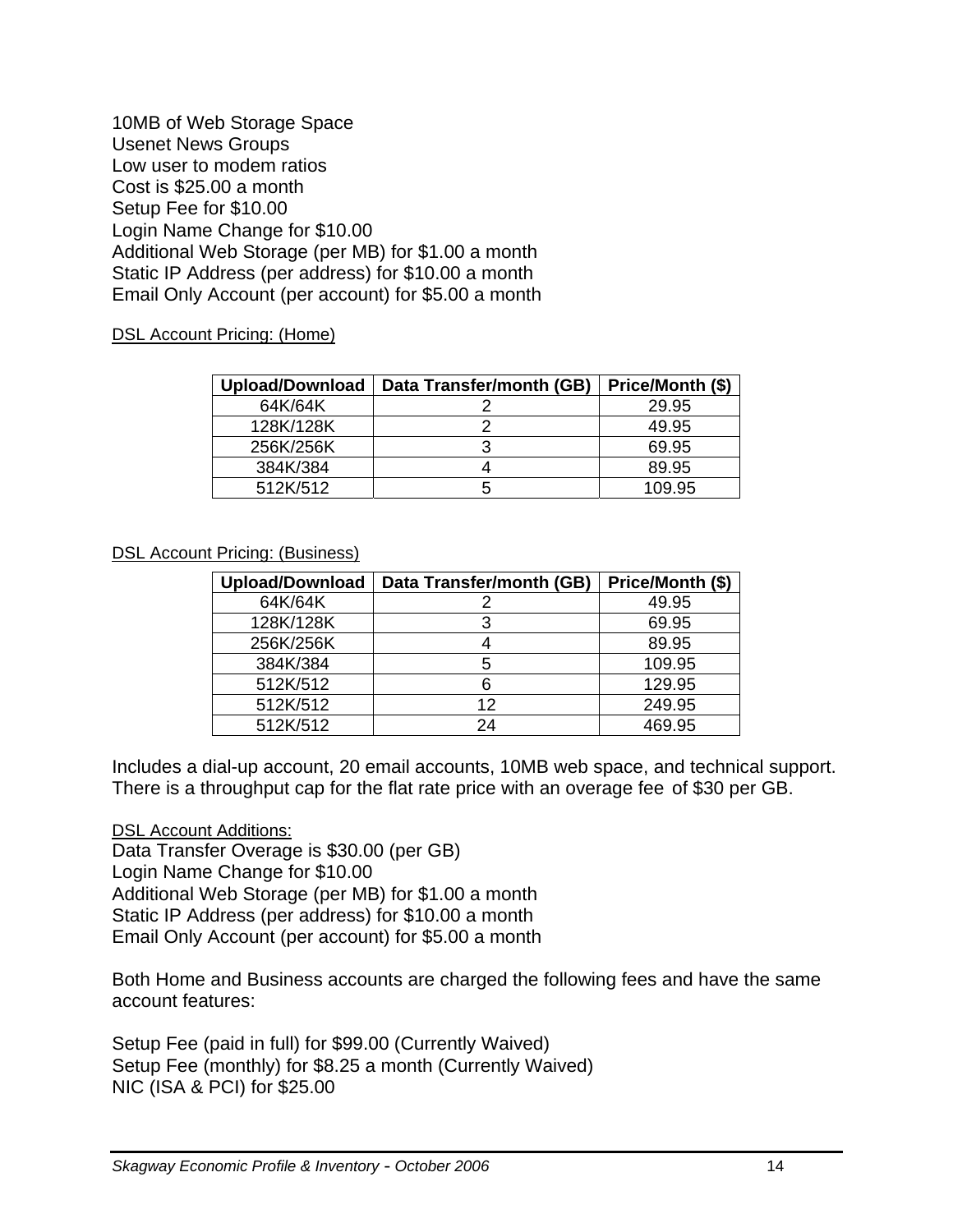AP&T have established three Wi-Fi Hotspots in Skagway, two of which are operational year round. They include the small boat harbor, Haven Café, and the Skagway Bazaar. Rates for access are:

| Time    | Speed     | Capacity         | Price   |
|---------|-----------|------------------|---------|
| 1 Hour  | 256K/256K | 40MB Limit       | \$2.95  |
| 1 Day   | 256K/256K | 0.4GB Limit      | \$6.95  |
| 3 Days  | 256K/256K | 0.8GB Limit      | \$14.95 |
| 1 Week  | 256K/256K | <b>1GB Limit</b> | \$29.95 |
| 1 Month | 128K/128K | 2GB Limit        | \$39.95 |
| 1 Month | 256K/256K | 3GB Limit        | \$59.95 |
| 1 Month | 384K/384K | <b>4GB Limit</b> | \$79.95 |
| 1 Month | 512K/512K | 5GB Limit        | \$99.95 |

Starband Satellite internet service is also available

- 1. **Residential** costs include equipment: \$499 to \$699 depending on the length of contract. Monthly fee: \$50 to \$70 depending on length of contract.
- 2. **Home Office** costs include equipment: \$499 to \$799 Monthly fee: \$110 to \$130 depending on length of contract
- 3. **Small Business** costs include equipment: \$599 to \$899 Monthly fee: \$140 to \$160 depending on length of contract.

Alaska Communications Systems (ACS) also provides broadband internet service and their service packages and rate information can be found at [www.acsalaska.com](http://www.acsalaska.com/) 

## *Solid Waste*

Skagway's vastly fluctuating seasonal economy requires that the community's sanitation systems must be capable of meeting the considerable summer population increase (approximately 1,000,000 visitors). The community of 880 people generates approximately 8 tons of garbage per week during the winter and 8 tons of garbage per day in the summer. This requires a disposal system that will work efficiently and effectively at all times of the year. The City decided to move forward with an incinerator in 1996 to best address the expanding demand on its municipal solid waste facilities.

Skagway provides a curb-side pick-up service year round for businesses and residences in the townsite area. All other areas are responsible for disposing of their own trash. During the winter there is a weekly pickup in the downtown business district while in the summer it is expanded to three times a week. Residential pick-up is on a weekly basis year round.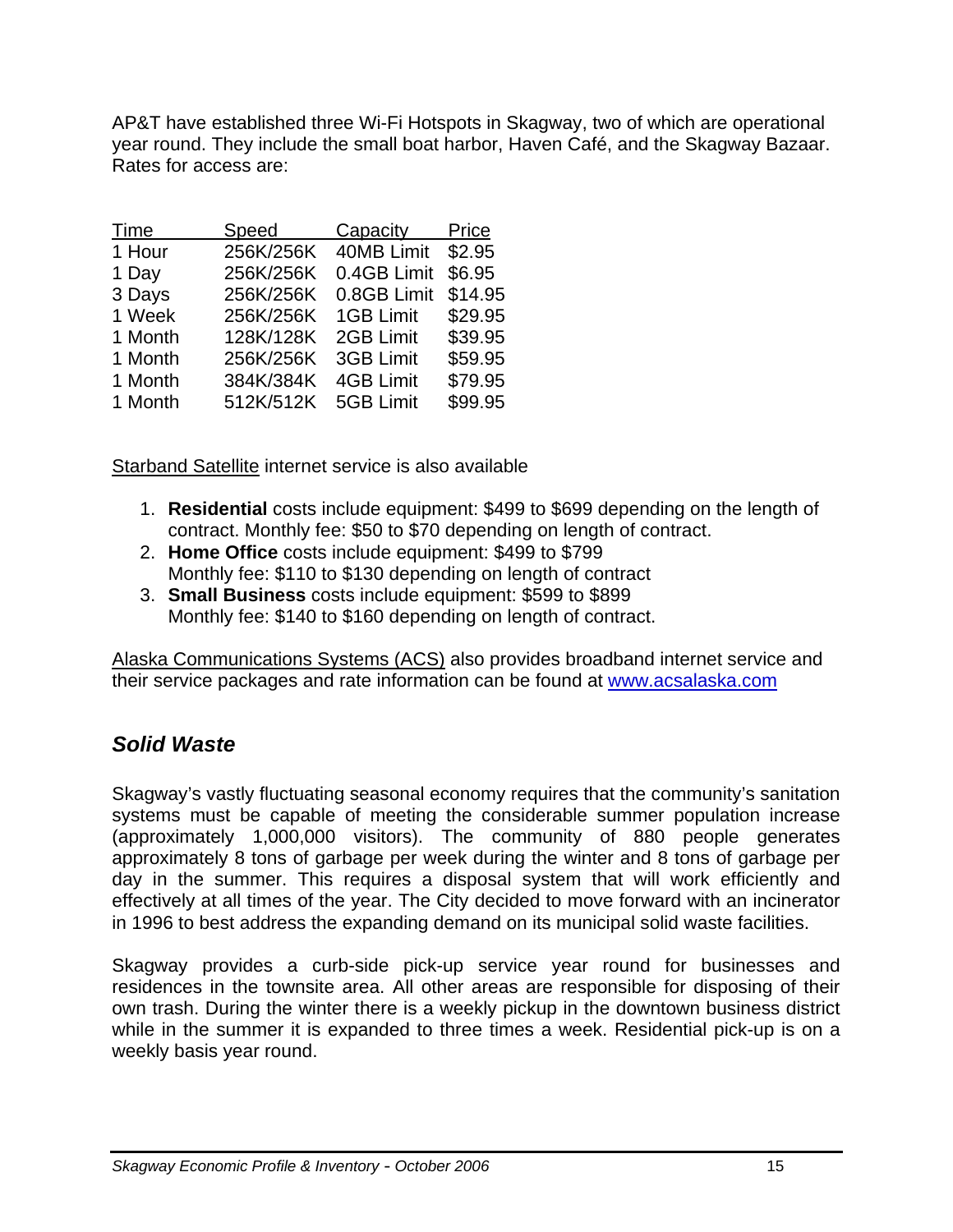Skagway also provides a limited in recycling program. The Public Works shop on the corner of 5th and Alaska St. accepts aluminum, glass, and tin cans. The tin and aluminum is shipped out and sold while the glass is crushed locally and used to cover the ashfill. Cardboard is collected at the incinerator then baled and transported to Haines for composting.

There is a scrap metal barge that visits Skagway approximately once every 12-24 months and ships the scrap to Washington State. Scrap metal such as lawn mowers, white goods, bicycles, and vehicles are collected and stored at the incinerator until the barge comes to town. There is a Household Hazardous Waste Collection once a year and the van makes the rounds of Southeast Alaskan communities collecting all sorts of hazardous wastes. This is then transported by barge or ferry to Washington State for disposal. The City also has a used battery collection building (in the Staging Area) which was made possible through a grant secured by the Skagway Traditional Council.

The City recently purchased a multi-material primary reducer (a larger shredder with a maximum capacity of 7 tons per hour) which will lead to cost savings and increased efficiencies in how Skagway handles its solid waste in the future. This will facilitate the disposal of burn piles, landscaping materials, scrap metal, white goods, railroad ties, and construction debris.

## **Incinerator**

The incinerator and ashfill are located 6 miles north of Skagway on the Klondike Highway away from any built up areas. The City selected a (Thermal) Waste Oxidizer by Eco-Waste Solutions Inc. of Burlington, Ontario to dispose of its solid waste in the mid-1990's due to the practical long-term benefits over opening another landfill. The incinerator is capable of burning up to eight (8) tons of waste per day with virtually no air emissions. While the incinerator is located close to town, it is distant enough to reduce the potential negative impacts from airborne pollutants or noise.

The unit and facility is equipped as follows:

- 2 primary (waste) chambers;
- 1 secondary (afterburner) chamber;
- 1 exhaust stack;
- 1 operator control system for minimal labor and automatic operation;
- 1 building (3-levels), fuel and water storage tanks, fence/gate; and
- 1 ash disposal cell, lined geomembrane with leachate collection system.

One complete combustion cycle burning 8 tons of garbage takes approximately 24 hours. At the end of 24 hours, the ash is cool enough to remove from the unit. The original volume of waste is reduced by over 90% and the remaining products are sterilized ash, metals and glass suitable for recycling. This unit complies with state and federal air quality, water quality, and solid waste standards. Regular ash and leachate monitoring have shown compliance with standards.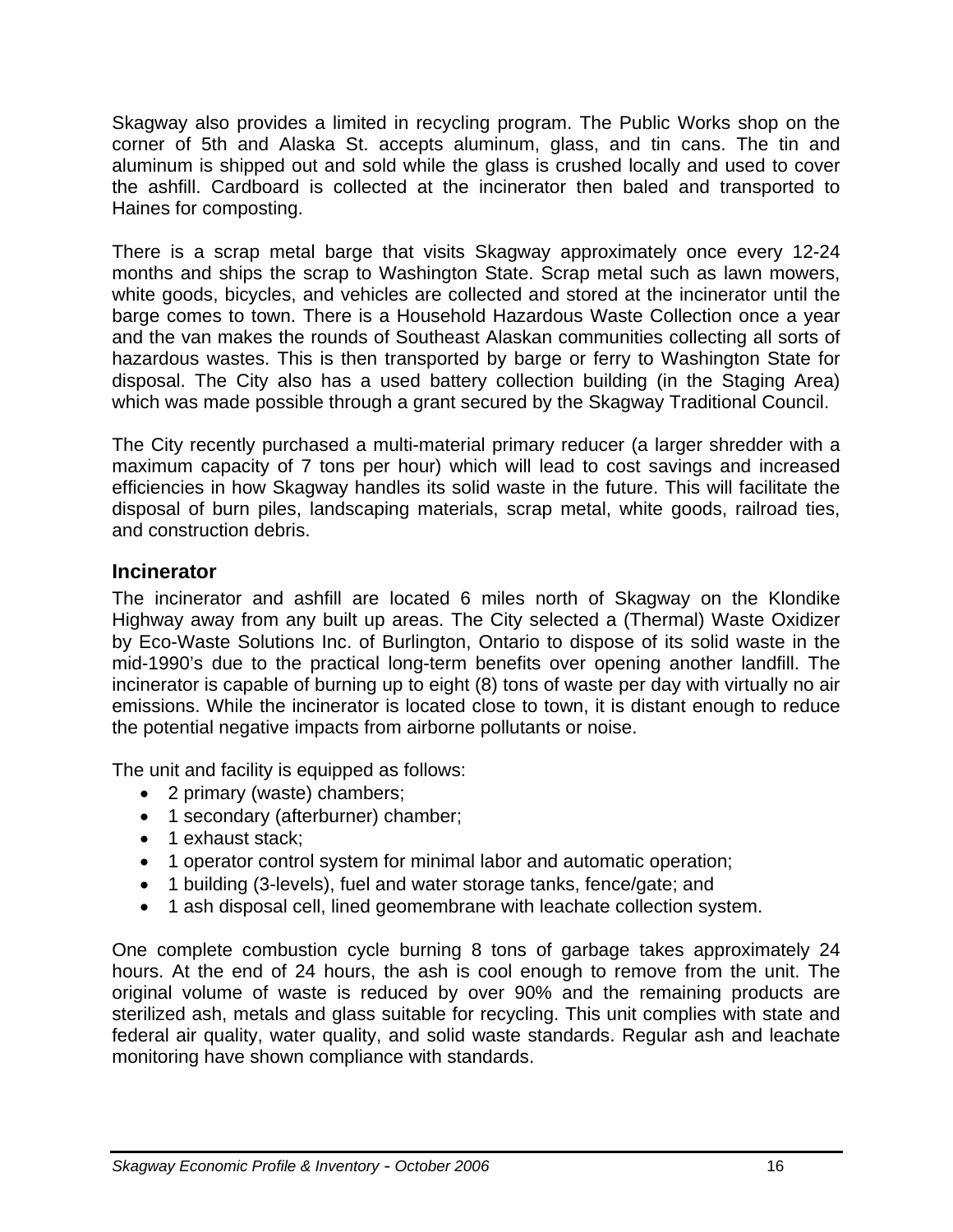The ash disposal facility is lined with 60 mil HDPE which is installed over a woven geotextile fabric cushion on a 4-inch layer of sand. The initial disposal area was sized to accommodate approximately 11 years of ash. Thus far, the amount of ash delivered to the site indicates that the original 11-year life span will be exceeded.

## *Water*

## **Water Supply**

Skagway's drinking water supply consists of 3 deep wells located on  $15<sup>th</sup>$  Avenue between Main Street and the airport. Water is pumped directly into the distribution system without treatment. The water source received a final determination as true groundwater, not under the influence of surface waters from the Alaska Dept. of Environmental Conservation (ADEC) in 1999. Total production capability of all 3 wells combined is approximately 1,300 gallons per minute (1.9 million gallons per day if pumped continuously). Water storage consists of 2 redwood tanks on the hillside with a combined capacity of 300,000 gallons. For residential use and sales of water to ships, supply and storage appear to be adequate with room for some increased residential demand.

Consumption varies greatly between the summer and winter seasons. In July the amount of water being pumped ranges between 600,000 and 890,000 gallons per day, while in January it ranges between 220,000 and 571,000 gallons per day<sup>[13](#page-41-0)</sup>.

Skagway's water source and distribution system is routinely maintained and tested by the City of Skagway Water Department. Drinking water in Skagway is of a very high quality with only one contaminant violation according to the 2003 annual water quality report. In July 2003, a routine total coliform sample tested positive. Four repeat samples were taken, and one again tested positive. Again, four more samples were taken and all four tested negative. Because coliforms were found in more samples than allowed, a State violation was recorded. The source of the contamination was found to be naturally present in the environment.

There are some issues with the water system that should be addressed. Existing water pressure in the north end of town is not stable, dropping to such levels as to create a nuisance as well as potential for contamination from any cross connections that may exist. Also, the current configuration for the water system is unable to provide for expansion north beyond the Skagway Bridge. No residential supply or fire protection can be supported by the system to those property owners, as it exists. Finally, overall fire fighting ability is limited by volumes produced and storage. According to Fire Department personnel if a downtown fire were underway 3,000 gallons per minute could easily be drawn from the system. This would cause a depletion rate at the tanks of 2,300 GPM. Were this to occur during a busy summer day when tank levels were nearing 50% the water tanks would be empty within 2 hours if absolutely no other water were being used.

 $\overline{a}$ 

<span id="page-41-0"></span><sup>&</sup>lt;sup>13</sup> City of Skagway Comprehensive Plan, 1999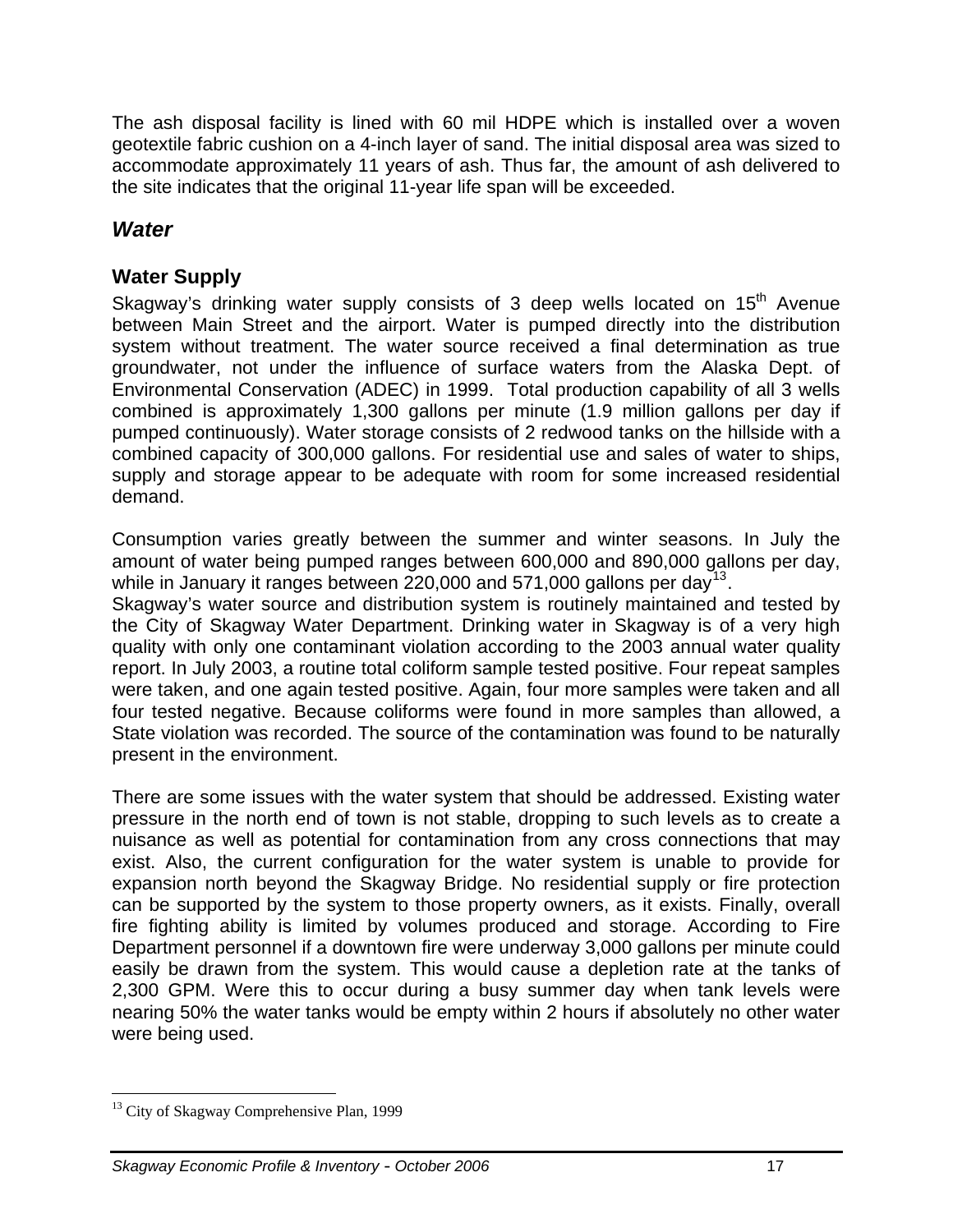The City has received a \$400,000 federal earmark to construct a new well and water booster station. In July 2005 a bid was awarded for the design work of the fourth well and booster station to remedy pressure problems experienced by some of the residences in the north end of town. This additional well will assist in keeping the storage tanks full during the high demand periods in the summer. These peak periods are due to cruise ships filling their holding tanks and as the water level drops in the storage tanks the pressure in town also drops. Construction is expected to be completed by September 2007.

### **Wastewater Treatment**

Skagway's wastewater treatment plant is designed to operate efficiently at a maximum flow capacity of 630,000 gallons per day: in 2000 the Average Daily Flow was 329,700 gallons. When these levels are infrequently exceeded it is generally attributed to excessive rainfall or snow melt flowing into the collection system, and is normally short term. Ongoing rehabilitation of the collection system has reduced the frequency of those events as well as reduced the annual average daily flows. The treatment facility is capable of efficiently handling the hydraulic loads placed on it for the foreseeable future. The wastewater collection system is capable of conveying much larger hydraulic loads than are currently realized and with proper maintenance should provide for a certain amount of expansion into the future. Skagway is currently operating under a 301(h) waiver and is only required to provide primary treatment. As solids loading is increased it may be necessary to expand the clarification process to meet the 30% removal requirements of the discharge permit.

The City received notice (2006) from the EPA stating that it had violated its discharge permit and was fined. The City in turn was required to upgrade the treatment plant to ensure compliance with its discharge permit. The City is currently in the process of installing a new clarifier and a new chlorinator to further treat the sewage before it is discharged. These upgrades will decrease Biological Oxygen Demand (BOD)<sup>[14](#page-42-0)</sup> and coliform<sup>[15](#page-42-1)</sup> amounts and will bring the facility back into compliance with the City's permit.

 $\overline{a}$ 

<span id="page-42-0"></span><sup>&</sup>lt;sup>14</sup> BOD is one of the most common measures of pollutant organic material in water. BOD indicates the amount of putrescible organic matter present in water. Therefore, a low BOD is an indicator of good quality water, while a high BOD indicates polluted water.

<span id="page-42-1"></span><sup>&</sup>lt;sup>15</sup> The presence of fecal coliform bacteria in aquatic environments indicates that the water has been contaminated with the fecal material of man or other animals.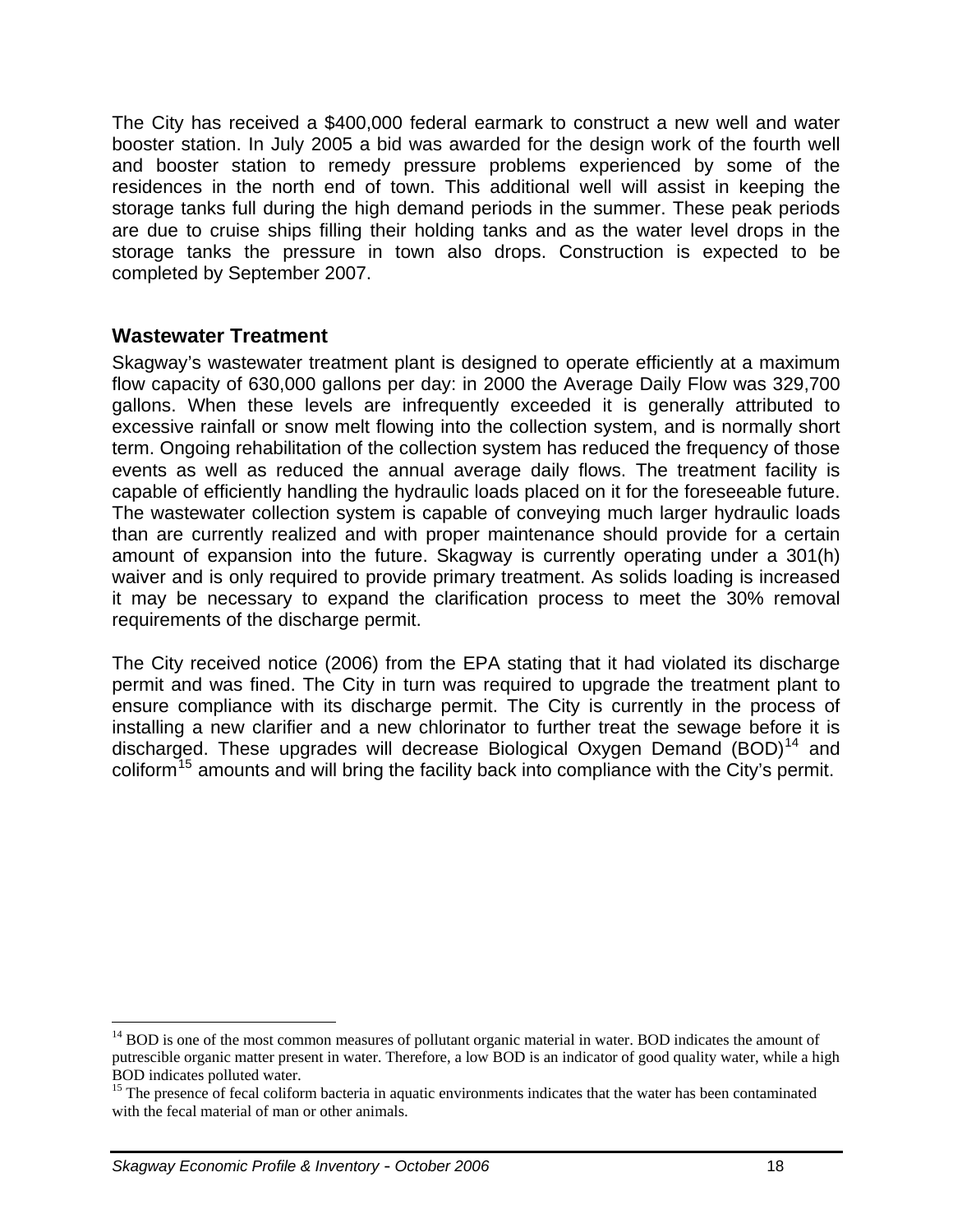# **TRANSPORTATION**

Skagway's compact size makes it easy to get around and many people choose to walk and/or bike year round. Those choosing to drive have a very short commute. People living within the township can reach their destination by car in less than 5 minutes. The longest commute is reserved for those living in Dyea (*Die-ee*). Dyea is 9 miles from downtown Skagway and the drive can take up to 20 minutes depending on road conditions.

## *Buses and Taxis*

Skagway has a public transit system, Skagway Municipal and Regional Transit (S.M.A.R.T. Bus). The shuttle provides service in May – September, 7 days a week from 7:00am to 9:00pm. From October – April, on call service is available from 8:00am to 5:00pm.

There are currently no taxi companies operating in Skagway.

The Alaska Direct Bus Line provides year-around service between Fairbanks, Anchorage, Whitehorse YT, Haines, and Skagway; also provides service between Tok and Dawson City YT, in the summer. Summer service on the Fairbanks/Anchorage/Whitehorse routes is normally three times a week; winter service is normally twice a week, with adjustments for periods of severe weather.

## *Ferries*

The Alaska Marine Highway System (AMHS) uses 6 passenger/vehicle ferries to serve Skagway. Ferry frequency varies during summer and winter months. In summer there can be up to one ferry per day including visits by the M/V Fairweather fast ferry, and in the winter the schedule can drop to around 3 visits per week. The AMHS Ferry service can be used to travel throughout southeast Alaska and can be taken south to Prince Rupert BC or to Bellingham WA.

The MV Fairweather fast ferry is based in Auke Bay, Juneau and serves Skagway, Haines and Sitka. Both the standard and the fast ferries have the capacity to transport vehicles and freight on trailers. The standard ferry ride to Haines takes about 1 hour, if traveling to Juneau the ferry ride will take about 6 hours. The MV Fairweather fast ferry can reach Juneau in less than 3 hours.

A one-way adult ticket between Skagway and:

Haines - \$30.00; Juneau - \$48.00; Ketchikan – \$142.00 Prince Rupert B.C. – \$184.00 Bellingham WA - \$352.00. *Fares current as of September 2006.*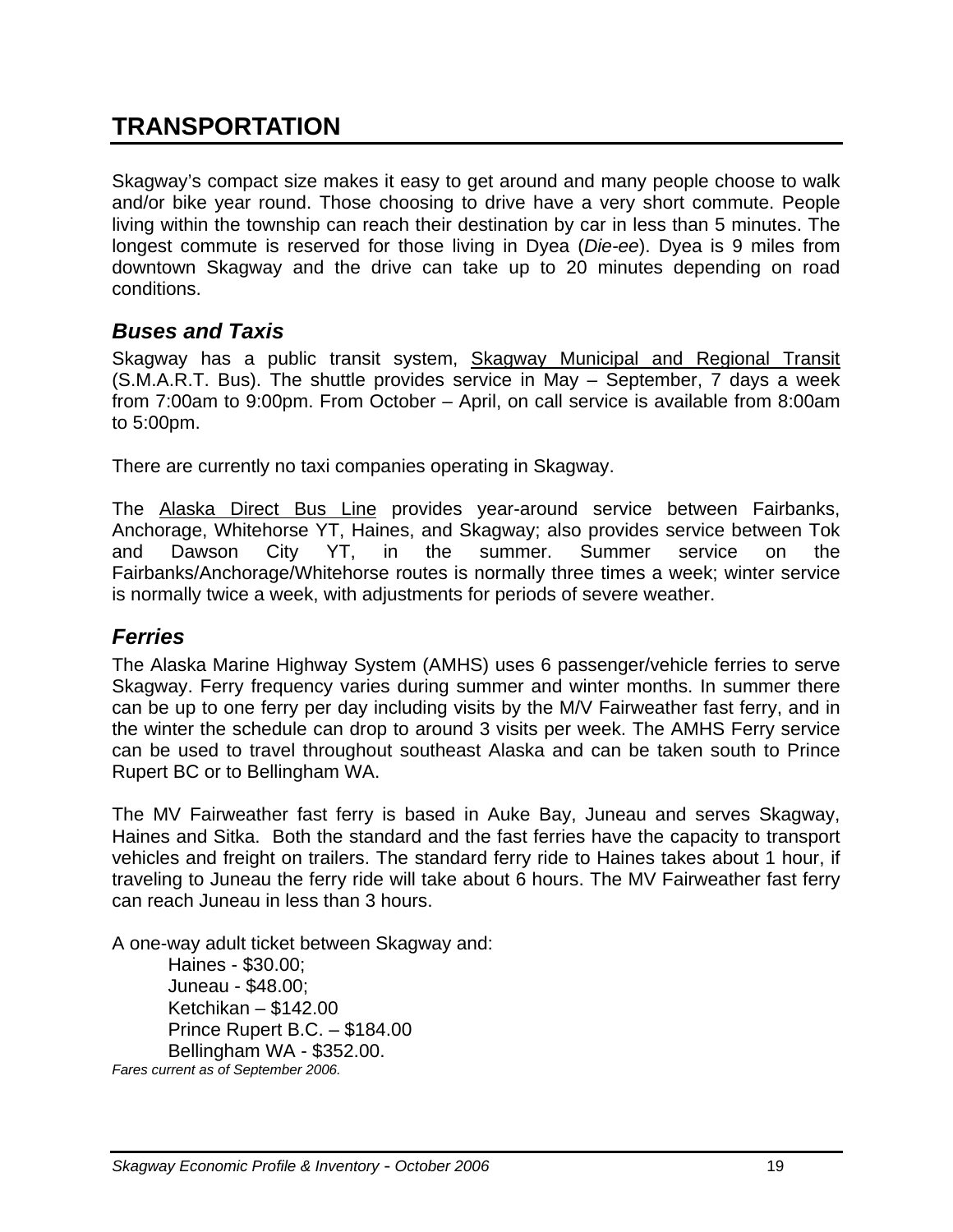Fares for vehicles up to 19 feet between Skagway and: Haines - \$47.00; Juneau - \$108.00, Ketchikan – \$364.00 Prince Rupert B.C. – \$474.00 Bellingham WA - \$946.00 *Fares current as of August 2006.* 

Additional fees are charged for cabins, bicycles, and other walk on items.

Most ferry vessels have forward facing observation lounges, solariums, gift shops, cabins, and information programs. All vessels serving Skagway offer meal and beverage service and most offer a cocktail lounge.

During the summer tourist months Chilkat Cruises & Tours operates three high-speed catamarans between Skagway and Haines up to 26 crossings each day. Travel time is around 35 minutes and the cost for an adult round trip in 2007 will be \$53.00. Also in the summer Alaska Fjordlines Inc. operates a daily fast speed catamaran one-day tour to Juneau for \$149.

## *Air Carriers*

Three private air carriers, Skagway Air Service, Wings of Alaska, and LAB Flying Service, offer regularly scheduled daily flights between Skagway, Juneau and Haines, as well as sightseeing, freight, and charter services. Skagway Air Service additionally has regularly scheduled daily flights to Gustavus (Glacier Bay National Park) in the summer (May -September) which cost \$130 one-way and \$250 round-trip.

The number of passengers has declined since the highs of the nineties but is showing signs of rebound. The volume of cargo and mail transiting Skagway by air continues to grow, especially during the bust summer season. Measured by emplanements, Skagway was the one of the ten busiest airports in Alaska in 1997.

Flying time from Skagway to Haines is approximately 15 minutes. Flying time from Skagway to Juneau is approximately 45 minutes.

| <b>Airlines</b>            | One Way (\$) |            | Round Trip (\$) |            | <b>Frequency</b> |
|----------------------------|--------------|------------|-----------------|------------|------------------|
|                            | <b>HNS</b>   | <b>JNU</b> | <b>HNS</b>      | <b>JNU</b> |                  |
| <b>Skagway Air Service</b> | 50           | 100        | 85              | 185        | 3-6 daily        |
| <b>Wings of Alaska</b>     | 50           | 100        | 100             | 200        | 3-4 daily        |
| <b>LAB Flying Service</b>  | 65           | 125        | 120             | 220        | 3-5 daily        |

**Table 15: Adult Fares & Flights from Skagway to Haines and Juneau** 

Fares current as of October 2006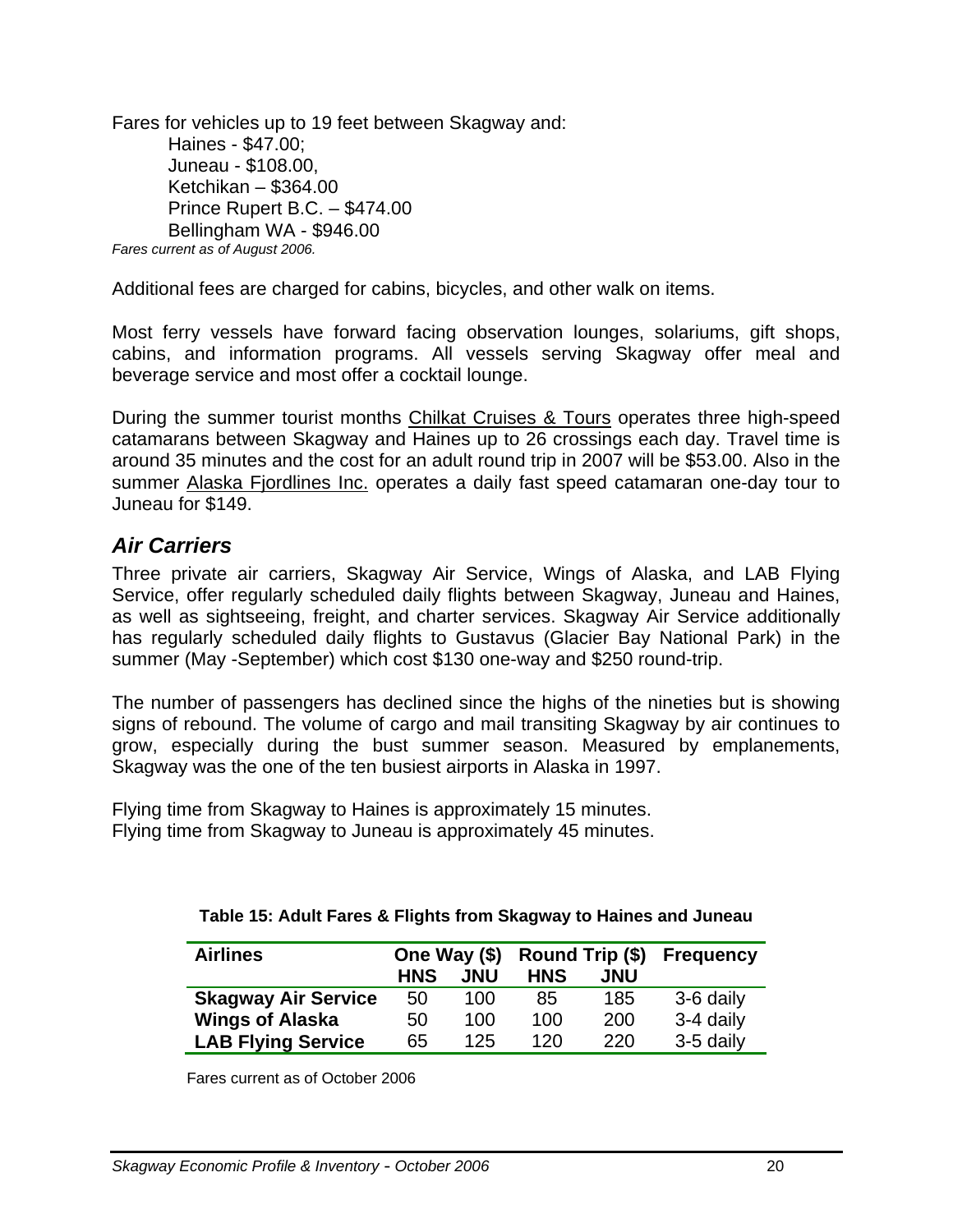# **CIVIC INSTITUTIONS**

## *Local Government*

The City of Skagway was the first incorporated city in the State of Alaska: incorporated on June 28, 1900. The mayor and members of the council are elected at large by a direct vote of the voters of the city.

The mayor serves a 2-year term. The mayor serves as the presiding officer at meetings, is not a voting member, but may vote in the case of a tie. The mayor has veto powers. The Mayor holds office hours at City Hall on Monday's, Wednesday's and Friday's from 1:00 - 3:00 p.m.

The Council is elected at large and each of the 6 members serves a 3-year term. Council members don't hold regular office hours at City Hall but can be reached at their homes or offices.

The City Council meets in Council Chambers at 7:00 p.m. on the first and third Thursday of each month.

There are no term limits.

The Standing Council Committees are as follows and meet as is necessary:

- Civic Affairs
- Finance
- Health, Education & Welfare
- Parks & Recreation
- Public Safety
- Public Works

The Mayor and City Council preside over a City Manager who is responsible for the daily operations, personnel, and budget of the City. The administrative staff at City Hall includes a Municipal Clerk, Treasurer, Administrative Assistant/Deputy Clerk, Building Code Enforcement Officer, and a Receptionist/Billing Clerk.

### **City Departments**

The City has 10 departments with approximately 40 year round employees.

The Departments within the City structure include:

- Administration
- Police
- Fire and Emergency Services
- Dahl Memorial Clinic
- Public Works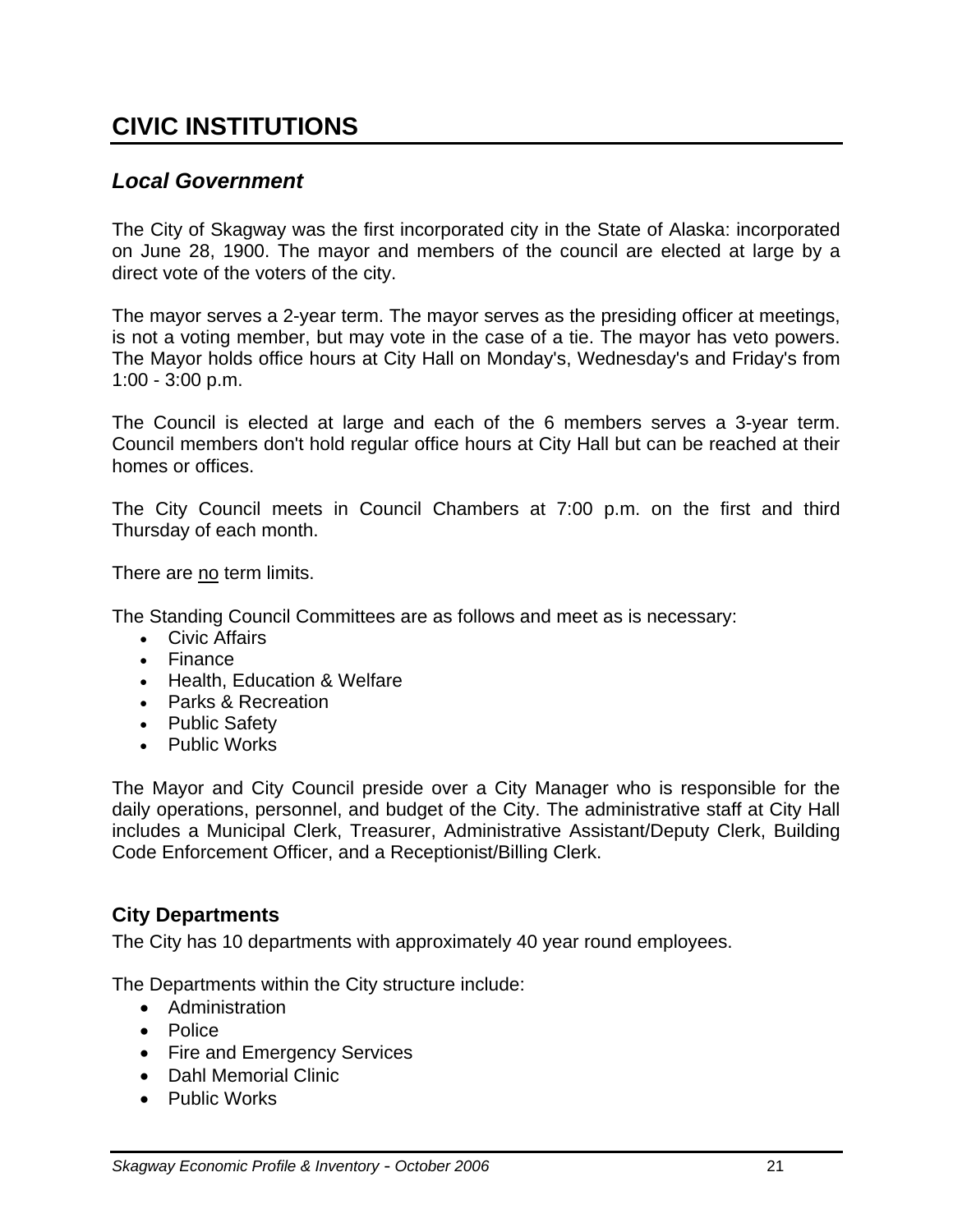- Recreation Center
- Skagway Public Library
- Skagway City Museum
- Ports and Harbor
- Convention and Visitor Bureau

### **Boards & Commissions**

The City of Skagway has several Boards and Commissions.

The Historic District Commission is comprised of 7 voting members: 1 member from the National Park Service, and 6 members at large; 4 of whom must be historic district business or property owners. Each member serves a 3 year term. These positions are appointed by the Mayor and confirmed by the City Council.

The Historic District Commission reviews all plans for the construction, alteration, repair, moving, or demolition of structures in the Historic District with consideration given to:

1. The historical or architectural value and significance of the structure and its relationship to the historic value of the surrounding area;

2. The general compatibility of exterior design, arrangement, texture and materials proposed to be used; and

3. Any other factor, including aesthetic, which it deems pertinent.

The Planning & Zoning Commission is comprised of 5 voting members nominated by the Mayor and confirmed by the City Council. Each member serves a 3 year term. P&Z has a broad range of duties and includes: monitoring zoning regulations including: variances and conditional use permitting; the comprehensive plan; platting; and the Skagway Coastal Management Plan.

Other Commissions/Committees established by Code:

- Convention & Visitors Bureau
- Dahl Memorial Clinic Board
- Dyea Community Advisory Board
- Library Board
- Museum Board
- Port & Harbor Advisory Board
- Recreation Center Advisory Board

Other committees established by the Mayor are as follows:

- Fish Hatchery Oversight Committee
- North Lynn Canal Transportation Committee
- Senior Citizen Task Committee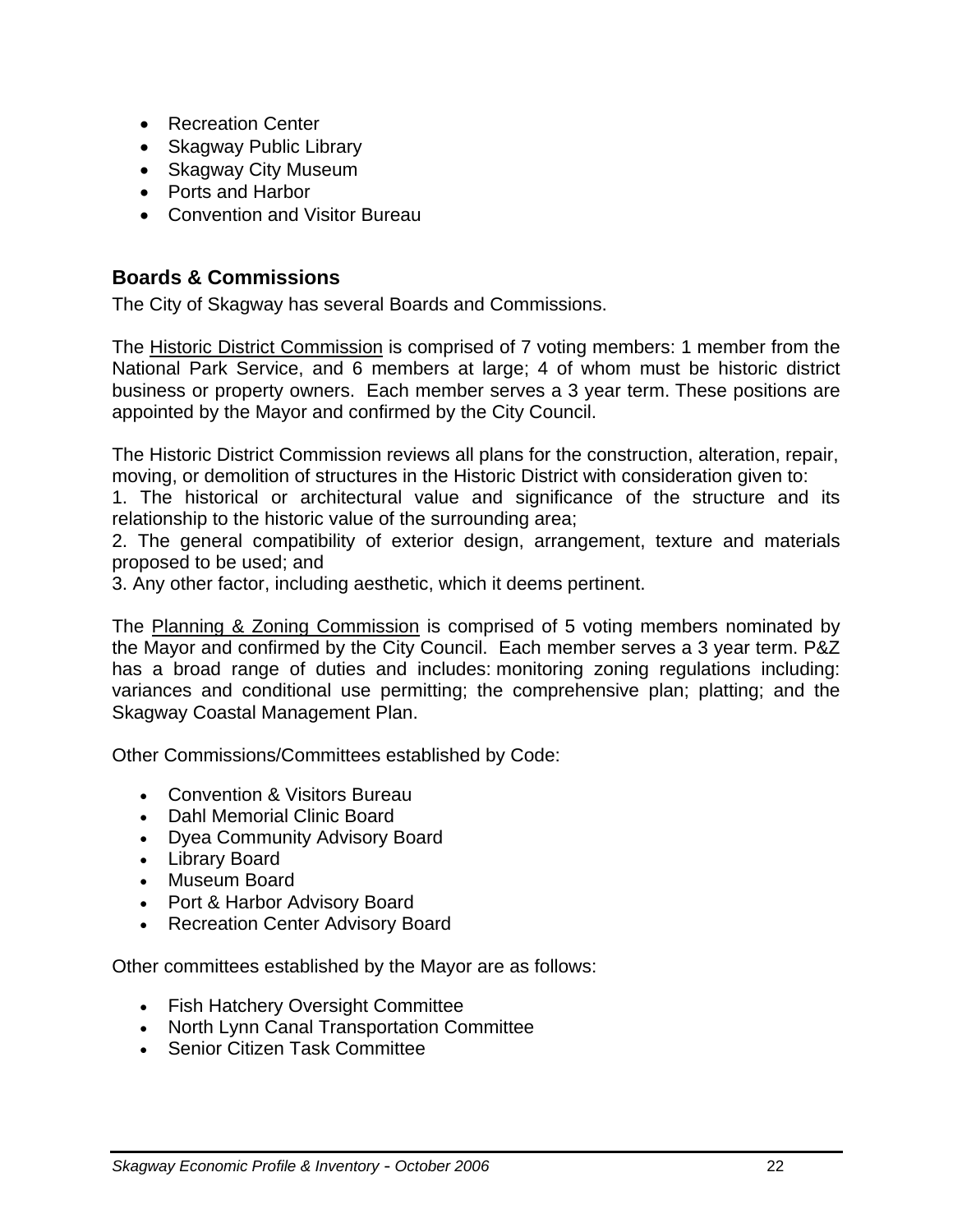| <b>Date</b>   | <b>Registered</b><br><b>Voters</b> | Local<br>Turnout % | <b>National</b><br>Turnout % | Type of<br><b>Election</b> |
|---------------|------------------------------------|--------------------|------------------------------|----------------------------|
| November 2006 | 934                                | 41                 | 37                           | General - Mid Term         |
| October 2006  | 919                                | 37                 |                              | Local - Regular            |
| October 2005  | 887                                | 59                 |                              | Local - Regular            |
| December 2004 | 924                                | 33                 |                              | Local - Special            |
| November 2004 | 905                                | 45                 | 60                           | General                    |
| October 2004  | 899                                | 62                 |                              | Local - Regular            |
| October 2003  | 879                                | 39                 |                              | Local - Regular            |
| November 2002 | 909                                | 36                 | 40                           | General - Mid Term         |
| October 2002  | 906                                | 45                 |                              | Local - Regular            |
| October 2001  | 924                                | 58                 |                              | Local - Regular            |
| November 2000 | 876                                | 42                 | 54                           | General                    |
| October 2000  | 866                                | 32                 |                              | Local - Regular            |
| August 2000   | 857                                | 46                 |                              | Local - Special            |

#### **Table 16: Skagway Voter Turnout Statistics 1999-2006**

Source: City of Skagway, Alaska Division of Elections, United States Election Project

## *Civic Organizations*

Skagway has numerous civic organizations designed to improve the quality of life within the community. Ranging from childcare to eldercare, the people of Skagway are very generous when it comes to supporting community members and organizations. A 2003 survey by the Chronicle of Philanthropy showed that the Skagway Census Area was the second most giving in the state of Alaska, with 17.5% of discretionary income going to charitable causes. The Skagway business community also makes significant charitable donations throughout the year. The community holds multiple fundraising events for various causes including fundraisers to assist with community members' emergency medical expenses.

Charitable Organizations:

- American Legion Post #7
- American Legion Post #7 Auxiliary
- Fraternal Order of Eagles #25
- Eagles #25 Auxiliary
- Benevolent Order of Elks #431
- Emblem Club #111
- Masons, White Pass Lodge #1
- Eastern Star, Naomi Chapter #9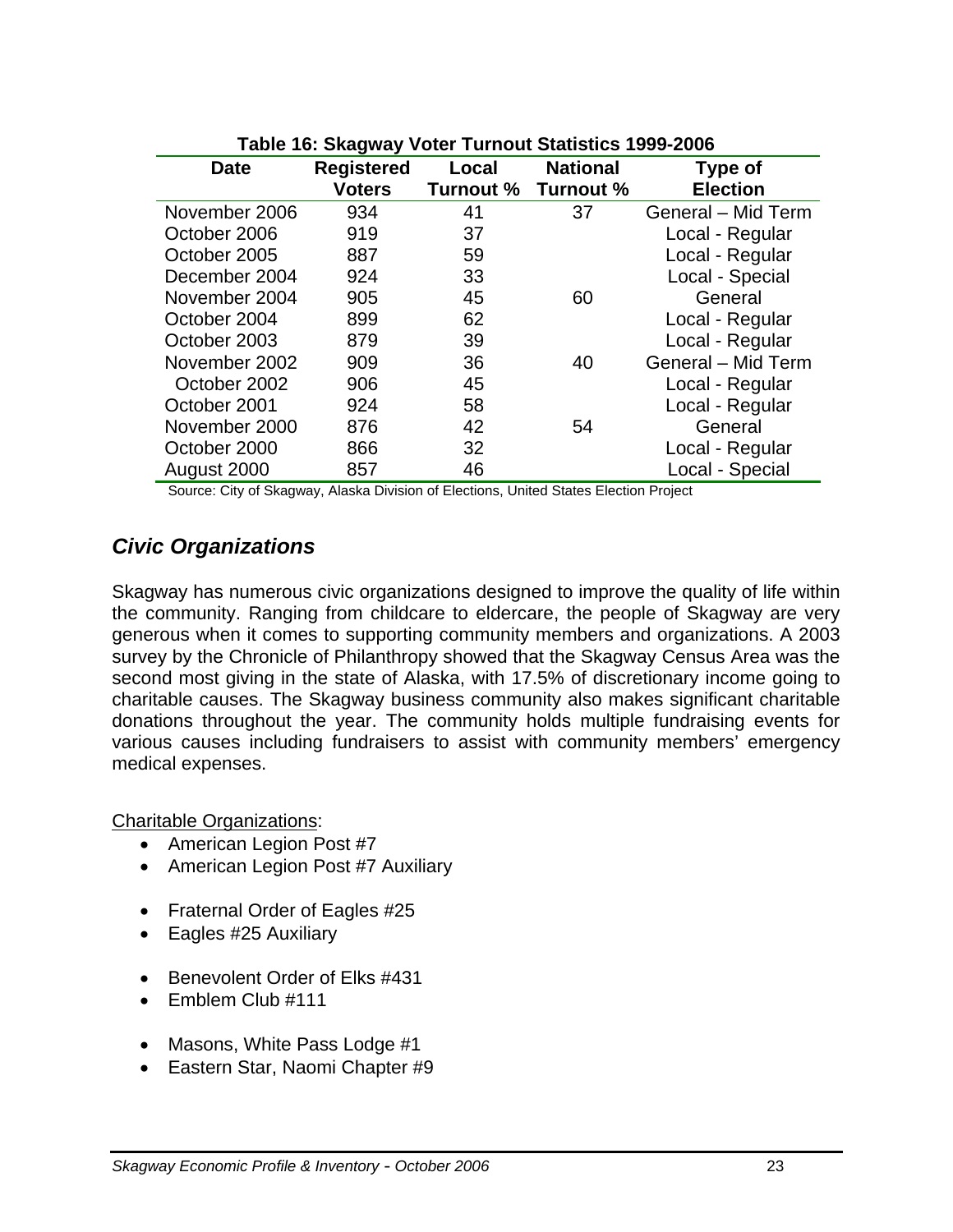### **Community Groups:**

- Big Brothers Big Sisters
- Breast Cancer Awareness Fund
- Fine Arts Council
- Firefighters Association
- Klondike Stampeders Association
- Paws & Claws Animal Shelter
- SDC-Community Development Services
- Skagway Bird Club
- Skagway Chamber of Commerce
- Skagway Child Care Council
- Skagway Development Corporation
- Skagway Food Bank
- Skagway Railroaders Association
- Skagway Senior Center
- Taiya Inlet Watershed Council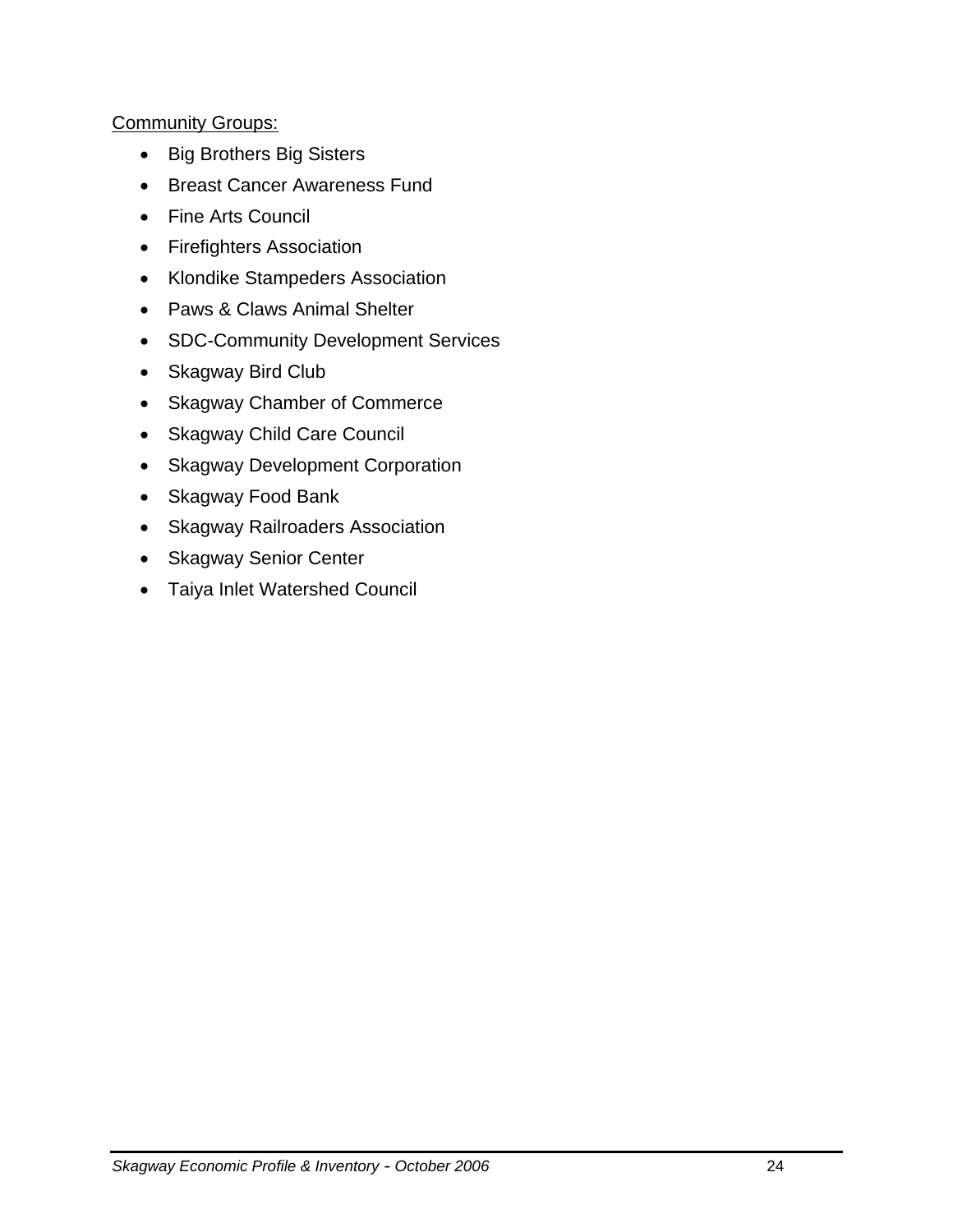# **PUBLIC SAFETY**

## *Police Department*

The City of Skagway Police Department provides local police protection. Police personnel consist of a full-time Police Chief, 3 full-time year round officers, and 2 fulltime seasonal officers (May-Sept). Dispatch services are currently 24 hours per day during the summer months (May-September), and 18 hours per day during the rest of the year. Currently, Dispatch Center personnel consist of one full time Clerk/Dispatcher, one full time Lead Dispatcher and one full time Dispatcher. The winter night-time 911 is channeled directly to the police officer on duty. There are five police vehicles, four of which are 4x4 SUV's.

The police department is housed in a 2,000 square foot building located at First and State Streets in downtown Skagway. The department has two holding cells, a large office with three workstations, a booking office, an office for the police chief, a multipurpose room, and a garage. The design of the station also incorporates risk management techniques, such as video cameras in the holding cells and booking area with monitors in the main office and booking area and the ability to drive a vehicle into the building thereby reducing public contact with suspects if necessary.

The Police Department purchased two police patrol bikes and instigated a seasonal bike patrol during the 2005 summer tourist season. This bike patrol replaced the officer who patrolled the downtown area by foot. There will be two bike patrol officers trained and the area of patrol will be widened beyond the downtown area to include the three main cruise ship docks, ferry terminal, and small boat harbor. The department believes that community and visitor relations have been substantially improved as officers utilizing bikes are more easily approached by community members due to their unique uniform and transportation.

| Table 17: Summary of Police Activity 2001-2005 <sup>16</sup> |       |       |       |        |       |       |
|--------------------------------------------------------------|-------|-------|-------|--------|-------|-------|
| 2002<br>2001<br>2005<br>2004<br>2003<br>5 Year Average       |       |       |       |        |       |       |
| <b>Arrests</b>                                               | 46    | 61    | 30    | 40     | 58    | 47.0  |
| U/21 with Alcohol                                            | 6     | 6     | 6     | 11     | 23    | 10.4  |
| <b>Traffic Accidents</b>                                     | 37    | 29    | 29    | 22     | 30    | 29.4  |
| <b>DUI</b>                                                   | 8     | 17    | 9     | 11     | 16    | 12.2  |
| <b>Traffic Citations</b>                                     | 154   | 176   | 218   | 536    | 412   | 299.2 |
| <b>Calls Received</b>                                        | 4,156 | 6,359 | 7.612 | 13,131 | 9,495 | 8,151 |

With over 1,000,000 visitors a season, the Skagway Police Department is quite busy during the summer months. Many incidents requiring police personnel are tourist related

 $\overline{a}$ 

<span id="page-49-0"></span> $16$  Skagway Police Department – 2003, 2004, and 2005 Annual Reports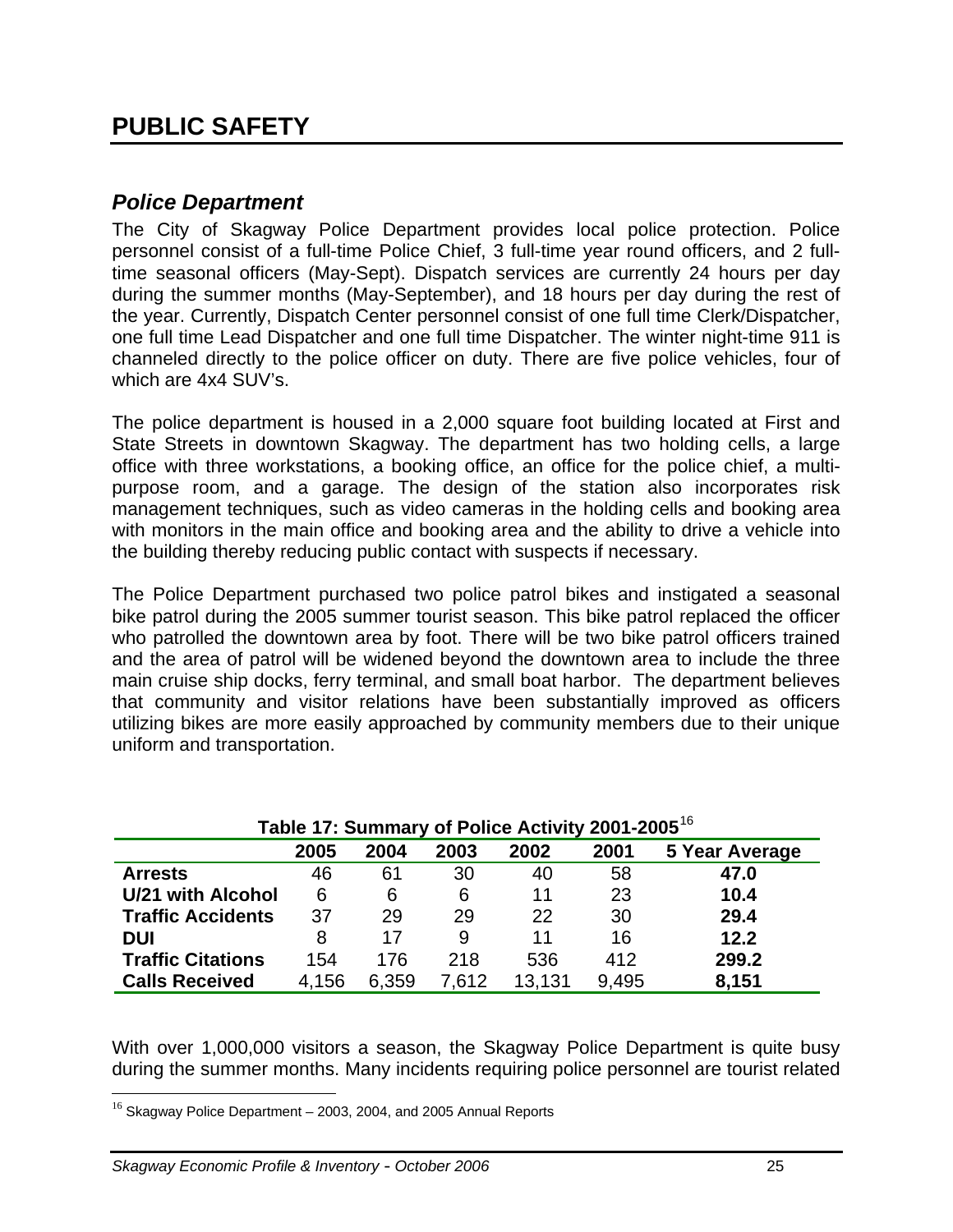injuries, inquiries about lost property, and calls to downtown businesses. Occasionally police respond to major incidents involving vehicular or airplane accidents. Despite the large number of visitors and the influx of seasonal workers, crime in Skagway is virtually non-existent. The Skagway-Hoonah-Angoon 2000 Census Crime reports 0 total crimes reported for the census area: obviously this is untrue but it does indicate the level of crime in the area. Skagway is a place where you can safely walk the streets any time of day. Overall, residents feel safe year round but the winter months truly allow residents to relax even further. During the winter, most residents leave their vehicles running while they run into the grocery store or post office, and very few residents lock the doors to their homes. Children are free to play or bike outside with little concern for criminal interference. This low crime rate is a significant factor in the high quality of life for yearround and seasonal residents.

## *Fire Department*

The Skagway Volunteer Fire Department provides responses to emergencies such as:

- Fire Suppression
	- o Residential and commercial properties
	- o Ship board fire fighting
	- o Wildland fire response
- Emergency Medical Services
	- o Basic Life Support (BLS)
	- o Advanced Life Support (ALS) depending on personnel availability
	- o Medevac air and ground transportation
- Search and Rescue Incidents
	- o Swift water rescue
	- o Avalanche
	- o Wilderness
	- o High-angle response

 The Fire Department supports and initiates community education programs such as fire and accident prevention, CPR and First Aid training.

The Fire Department is staffed with a full-time fire chief, 1 full-time responder/administrative assistant, 1 part-time support technician/fire safety inspector, and 1 part-time maintenance technician/responder. All paid fire department personnel are EMT responders. The majority of personnel are volunteers: up to 40 during the summer and up to 25 during the winter.

There have been discussions to increase the fire service capabilities out in the Long Bay and Dyea areas, especially now with the upcoming development of 900 acres over the next few years. Eventually there may be a small fire department sub-station located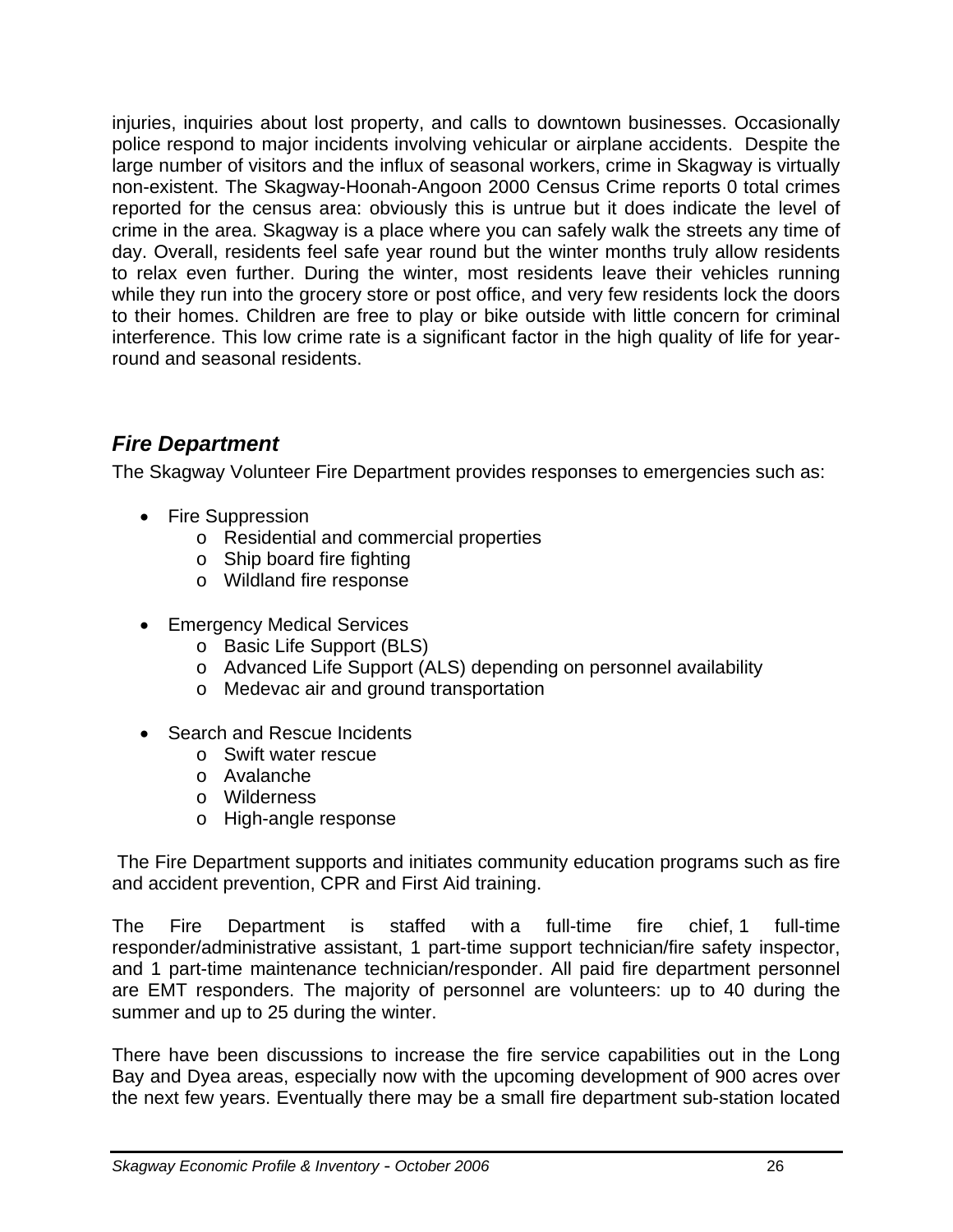in the area but for the immediate future the City is looking at installing seasonal 10,000 gallon water tanks to expedite pumper truck re-filling. In 2007 two of these tanks will be installed closer to town servicing those residences on the first two miles of the Dyea Road. This should result in lower ISO ratings for those along the Dyea Road with a corresponding reduction in their insurance premiums.

## **Fire Department Vehicle & Equipment Inventory**

EMS Apparatus 1996 Freightliner 1980 Chevy 2005 Ford F-450 Northstar

Fire Apparatus

Fire Pumpers

- 2002 Pierce Air Foam System 2000 gpm
- 1986 GMC 1000 gpm pump
- 1978 La France 1250 gpm pump

1990 GMC Fire Tanker – 1750 gallon capacity with a 500 gpm pump 1996 Brush Truck with pump

1997 GMC Jimmy – Command vehicle

\* A new engine to replace the 1978 La France will be ordered in 2007.

Search and Rescue 2002 Mini-Rescue Truck – 5 passenger capacity 2006 34 ft Munsen Rescue Boat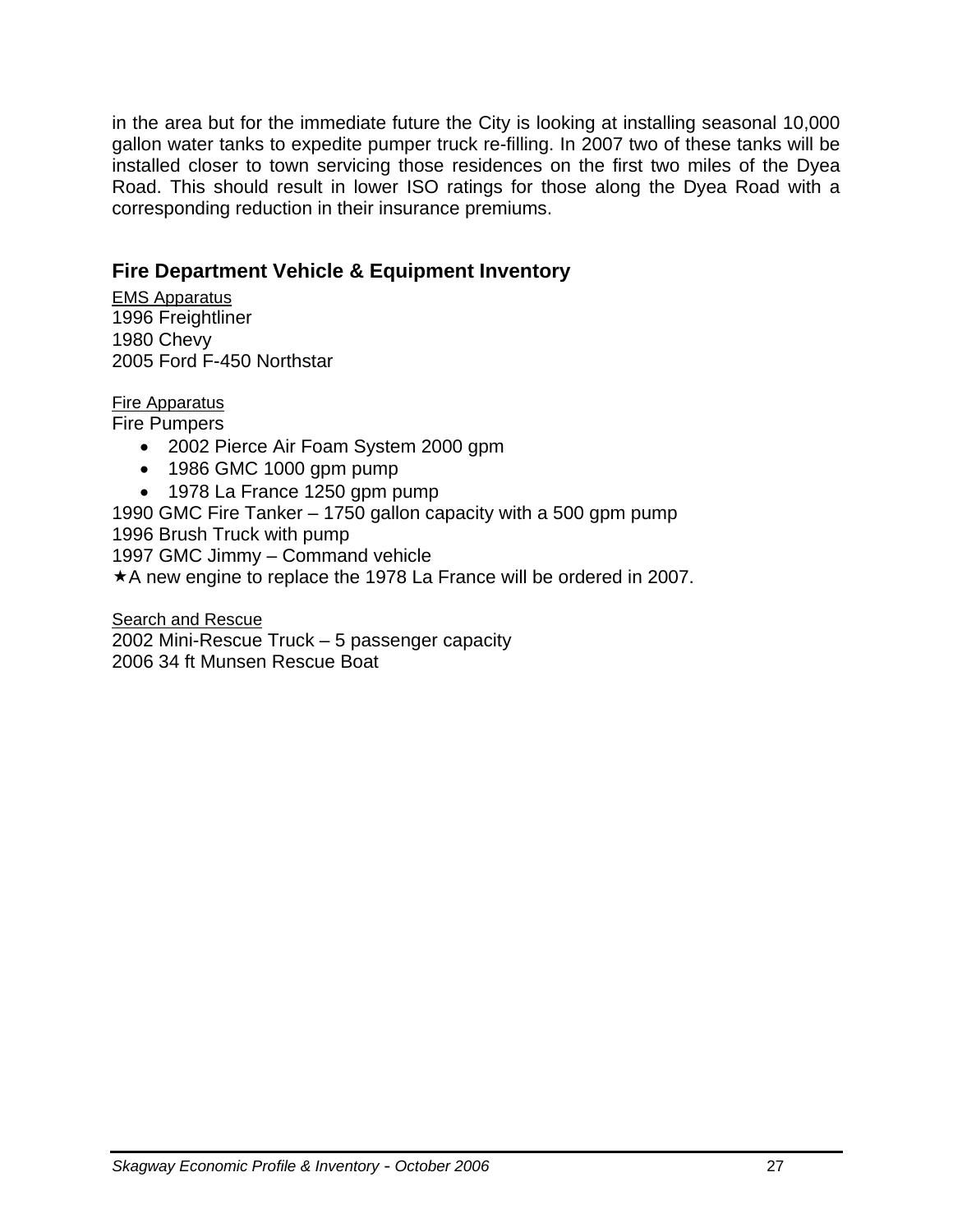# **QUALITY OF LIFE**

## *Health Care Facilities*

### **Dahl Memorial Clinic**

The Clinic is city owned and operated although it contracts management services with Bartlett Regional Hospital in Juneau. Skagway is classified as a medically underserved community, and is found in EMS Region 3A in the Southeast Alaska Region.

Services include:

- routine family health care
- emergency room care
- urgent care
- X-ray
- laboratory services
- dispensary

#### **Staffing**

The clinic is staffed by experienced mid-level providers –Nurse Practitioners and/or Physician's Assistants. There are currently two Advanced Nurse Practitioners and two Medical Assistants.

A Medical Director from Juneau oversees all aspects of health care delivery.

The Clinic Administrator is responsible for administrative operations and management. There is also two full-time administrative staff a billing clerk and a receptionist.

Several itinerant physicians visit the clinic on a regular basis and appointments can be made by contacting the clinic. These physicians include:

- A general preactioner (MD/ER)
- Pediatrician
- Internist
- Dentist
- Ophthalmologist

The mammogram mobile van makes visits to Skagway on a biannual basis.

The nearest available hospitals are in Juneau and Whitehorse. These cities also provide a broad range of medical and dental services equal to that of any comparable sized community.

The City of Skagway is currently working with the Denali Commission to plan, design, and construct a new clinic facility. The current clinic building was built by the City approximately 35 years ago and is now in poor condition and can no longer effectively meet the health care needs of the community. This new clinic is designed to be a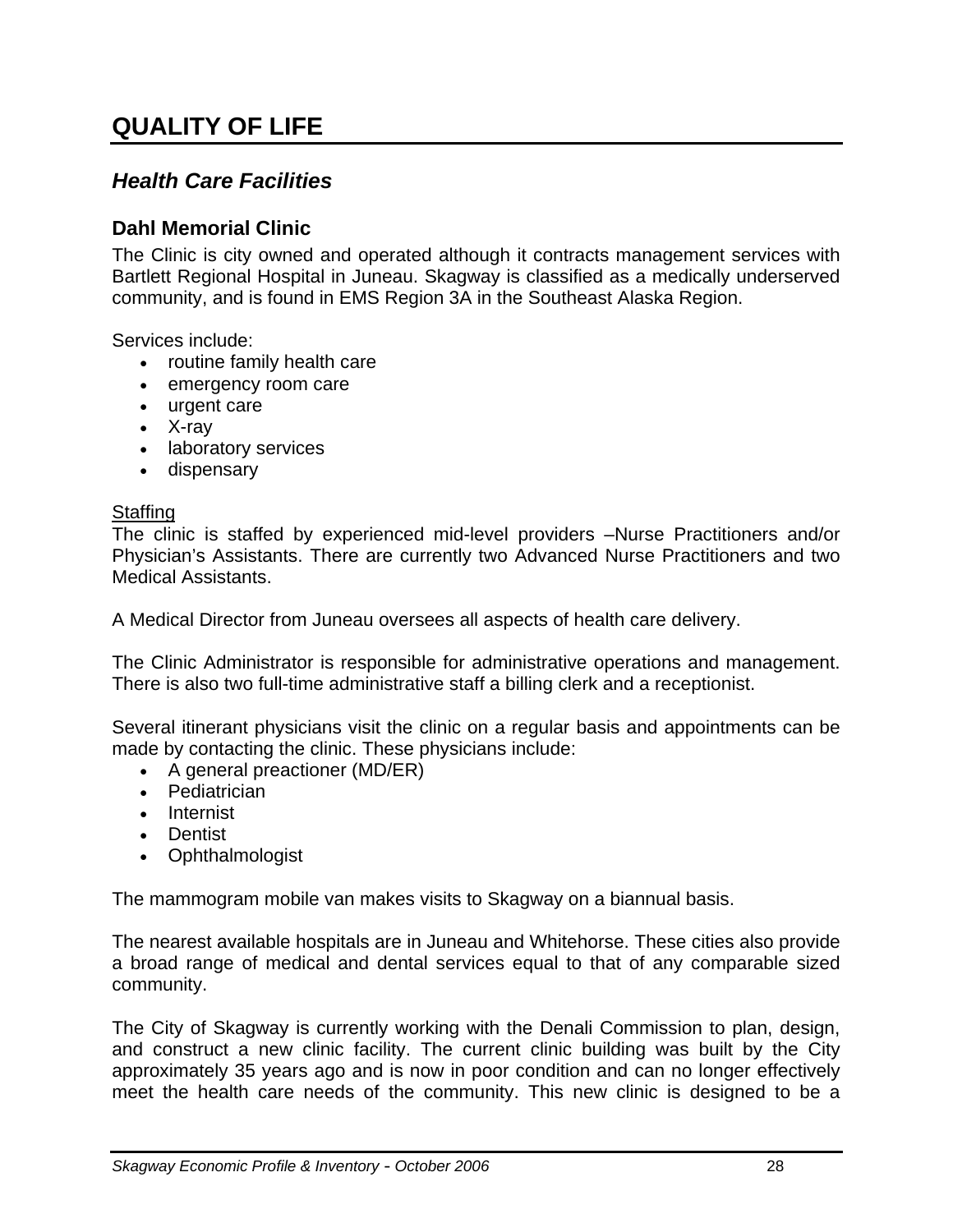modern, state of the art facility with telemedicine and digital radiography capabilities. The new clinic will be over 11,000 sq. feet dwarfing the current facility at 4,500 square feet. The new clinic is scheduled to be completed by the end of 2008.

The Denali Commission fully funds (100%) the first two phases of a new health facility – the Conceptual Phase and the Design Phase (of which the clinic is now). If approved, Skagway will get a 50% match for the construction phase. Livingston Slone, Inc., an architectural firm, recently finished their cost estimate of the proposed building, with a one year escalation for inflation. They are estimating the construction costs to be \$8.0 million – with Skagway's share to be approximately \$4.0 million.

The six residential lots donated by Wells Fargo for the new clinic will be used as part of the City's matching monies for this project. The clinic is currently determining the additional costs of furnishing and equipping this larger facility and these are in addition to the construction costs. There are additional funds available through the Denali Commission and private foundations for some of these other costs.

## **Other Services**

- Public Health Nurse
	- The State of Alaska offers public health nurses to communities throughout Alaska. The goal of the program is to provide professional public health nursing services to Alaskans, particularly very young children, medically under-served pregnant women and the elderly in a manner that maintains their dignity, promotes their self-reliance and cultural integrity in order to enable individuals, families, and communities to be healthy and productive. The Public Health Nurse visits Skagway on a regular basis. They offer a wide variety of free services. Visit the state's website at: <http://www.hss.state.ak.us/DPH/nursing/services.htm>
- Lynn Canal Counseling is a non-profit organization delivering counseling services to the Upper Lynn Canal. LCC has an onsite counselor in the clinic who provides services such as: mental health assessments; individual, group, and family counseling; substance abuse evaluations and counseling; crisis intervention; psychiatric evaluations; medication management; mental health consultation; and community education.
- Bartlett Regional Hospital's Mammogram Unit visits Skagway twice a year. Call the clinic to schedule an appointment. Thanks to the local Eagles Auxiliary, monies are available to women who need help paying for mammograms.

## **Bartlett Regional Hospital**

The Bartlett Regional Hospital (BRH) is located 90 miles south of Skagway in Juneau. BRH is one of two main healthcare providers in Southeast Alaska. Healthcare services at Bartlett include: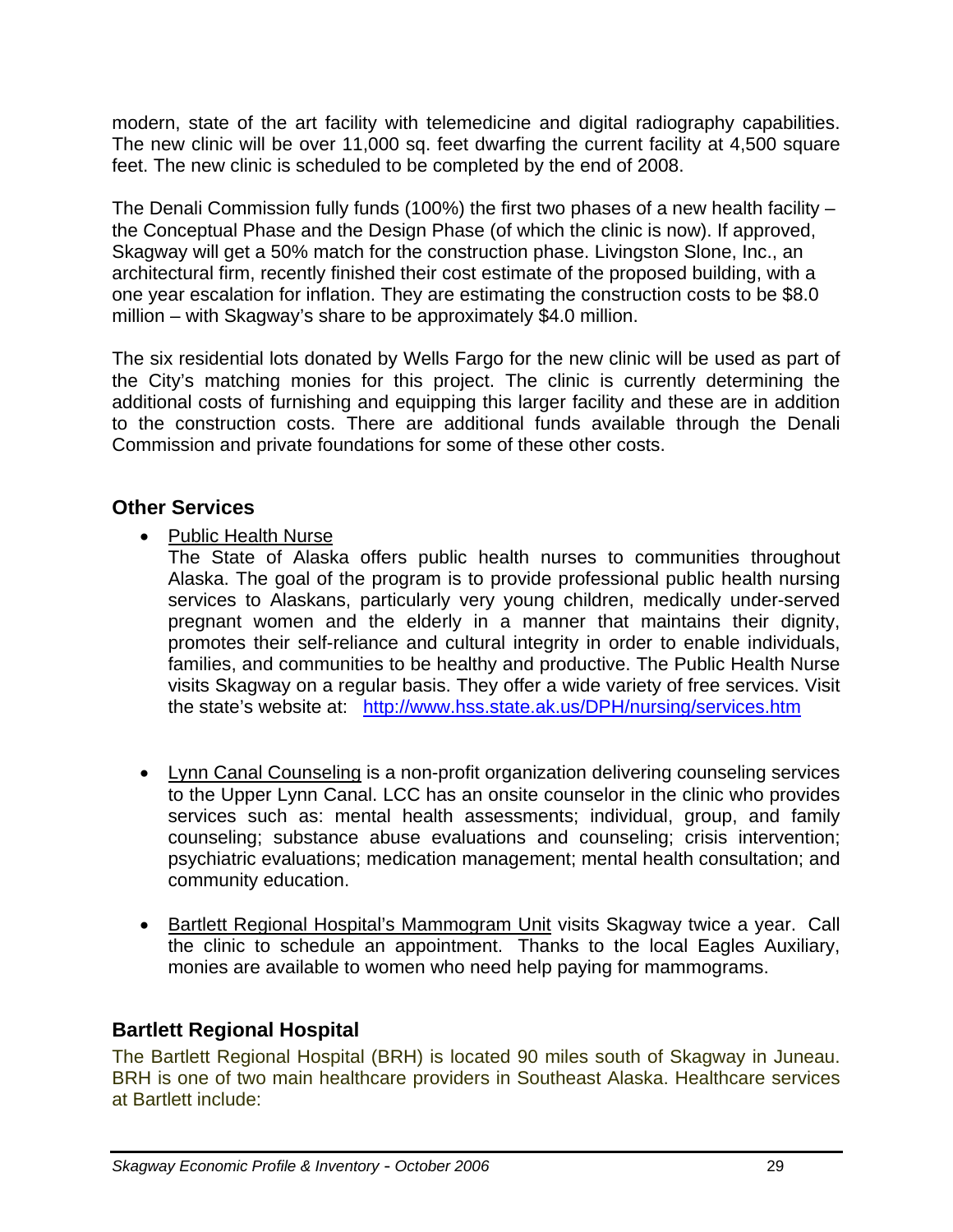Cardiac/Pulmonary Rehabilitation Critical Care Unit Diagnostic Imaging **Emergency** Health Information Management Industrial Rehabilitation Infection Control Infusion and Chemotherapy Juneau Recovery Hospital **Laboratory** Medical / Surgical Unit Physical Rehabilitation In-patient Mental Health Unit Nutrition Services Obstetrics Unit Physical Rehabilitation Services: Physical, Occupational, and Speech Therapies Patient Education **Pharmacy** Respiratory Therapy Same Day Care Unit Sleep Lab Social Work Services Surgical Services

BRH has recently completed a major construction project which includes a new addition with the following improvements:

- Expanded the overall hospital bed capacity by 12 beds
- Transformed the present semi-private patient rooms throughout the hospital so each patient has a private room with its own shower and toilet facilities.
- Provided five private Labor-Delivery-Recovery-Postpartum Rooms (LDRPs) that will allow new mothers to stay in the same room from their arrival in the hospital through discharge. Each LDRP will have a private bath/shower/Jacuzzi combination. In addition, the rooms will be large enough to accommodate "rooming in" by spouses or significant others
- Increased the Critical Care Unit from four to eight beds. The renovation will improve CCU rooms to allow for patient family members to remain in a room with a loved one.
- Expanded the Emergency and Radiology departments' waiting areas, and provided for a new Pediatric waiting area in the Emergency Department
- Improved traffic flow patterns between departments. The project will group similar departments in the same area. In addition, some Radiology services have been grouped to form a "Women's Diagnostic Health Center."
- Expanded the Mental Health Unit by six beds to meet current community and regional demands for mental health services.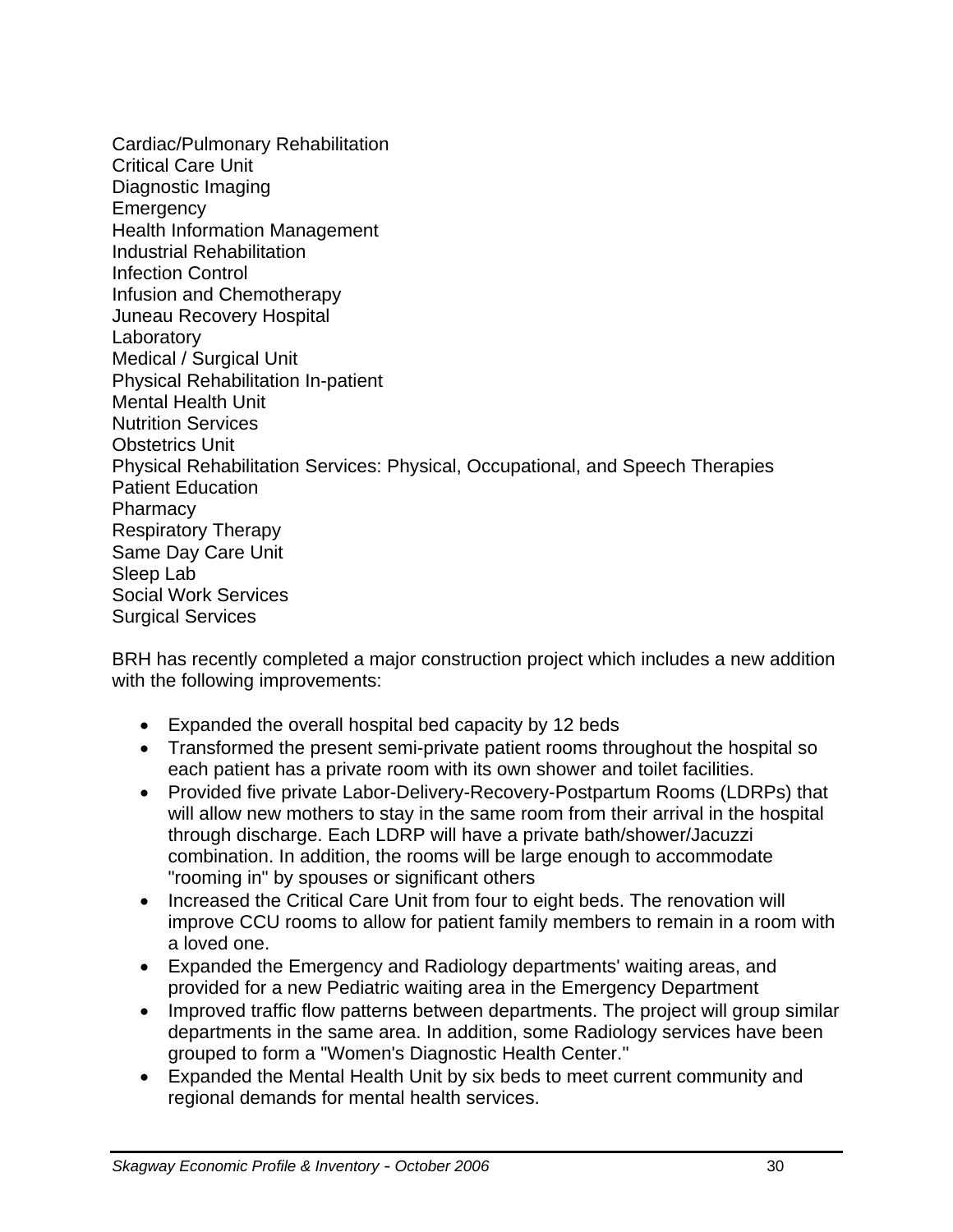- Provided space for a Hemodialysis Unit which allows these services to be provided locally.
- Improved the hospital's Pharmacy, including pharmacy security.

## **Southeast Alaska Regional Health Consortium (SEARHC)**

SEARHC provides high quality health services in partnership with Native people. SEARHC has succeeded in building a network of health care services spanning prevention, education, and outpatient clinics to inpatient hospital services throughout 18 Native communities in Southeast Alaska, including Skagway. The tribal governing body in each community selects the board's representatives.

#### Mt. Edgecumbe Hospital (Sitka)

Although the emphasis is on family medicine, the hospital medical staff also includes physicians specializing in pediatrics, OB/GYN, anesthesiology, radiology, and internal medicine. Hospital services include full service dental, optometry, and mental health clinics.

#### Juneau Medical & Dental Clinic

The Juneau Clinic is one of the largest ambulatory care facilities in Alaska. This facility includes: a full service dental clinic; radiology department (including mammography), laboratory, and pharmacy. The clinic offers regular ENT, pediatric, orthopedic and other specialty clinics.

#### Community Clinics

In addition to the major medical facilities in Sitka and Juneau, SEARHC operates smaller physician-staffed clinics including one in Haines (12 miles from Skagway).

#### Community Health Services

Sitka is also the headquarters of SEARHC Community Health Services (CHS), which operates community-based health programs in the small towns and villages of Southeast Alaska. Among these programs are Community Health Aides, Community Family Service Workers, Environmental Health, Emergency Medical Services, and Health Promotion.

## *Health Profile*

Skagway health issues are similar to those throughout the state of Alaska. The following tables show the causes of mortality between 1990 and 1999 in the Skagway-Hoonah-Angoon CA, Southeast Alaska, Alaska, and the US.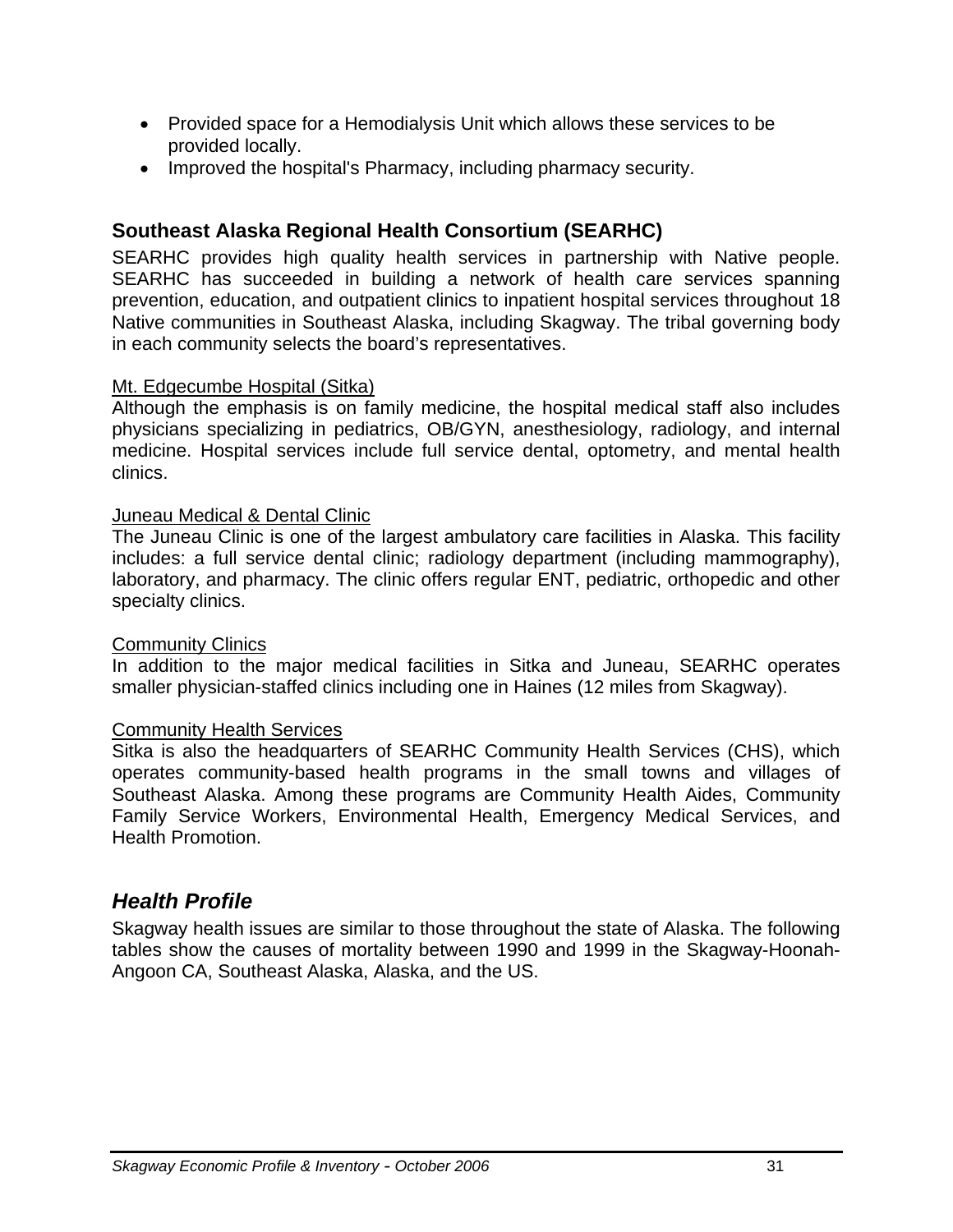#### **Table 18: Deaths 1990-1999 Skagway-Hoonah Census Area**

Rates per 100,000, Age Adjusted to US 2000 Population

|                                               | Skagway-Angoon-<br>Hoonah |       | <b>Southeast Region</b><br><b>Health Area</b> |       |
|-----------------------------------------------|---------------------------|-------|-----------------------------------------------|-------|
|                                               | Deaths*                   | Rate  | Deaths*                                       | Rate  |
| <b>All Causes</b>                             | 163                       | 731   | 3,467                                         | 853.8 |
| Cancer                                        | 32                        | 148.1 | 819                                           | 197.3 |
| Lung Cancer                                   | 11                        |       | 247                                           | 58.8  |
| Diseases of the Heart                         | 49                        | 264.6 | 794                                           | 220.5 |
| <b>Coronary Heart Disease</b><br>(Ischemic)   | 33                        | 165.4 | 562                                           | 151.8 |
| Cerebrovascular Disease<br>(Stroke)           | 10                        |       | 194                                           | 66    |
| <b>Chronic Lower</b>                          | 5                         |       | 148                                           | 45    |
| <b>Respiratory Disease</b><br><b>Diabetes</b> | 4                         |       | 85                                            | 26    |
| Homicide                                      | 3                         |       | 27                                            | 11    |
| Suicide                                       | 3                         |       | 119                                           | 22    |
| Teen Suicides ***                             | $\bf{0}$                  |       | 11                                            |       |
| Unintentional Injuries                        | 18                        |       | 394                                           | 64    |
| Motor Vehicle Accidents**                     | 3                         |       | 77                                            | 18    |

Source: Alaska Bureau Vital Statistics, National Center for Health Statistics

Notes:

\*Data for years 1998 and before were modified for comparability with data after 1998, using comparability ratios of ICD-10 cause of death coding (used after 1998) and ICD-9 cause of death coding (used 1998 and before).

\*\*Includes snowmobile, ATV and other off-road vehicle accidents.

\*\*\*Teen suicide rate is the number of suicides by teens ages 15-19 per 100,000 teens ages 15-19 (agespecific rate)

*Age-adjusted rates are per 100,000 population, adjusted to the 2000 U.S. standard million population. Rates based on fewer than 20 deaths are not statistically reliable and are not reported.*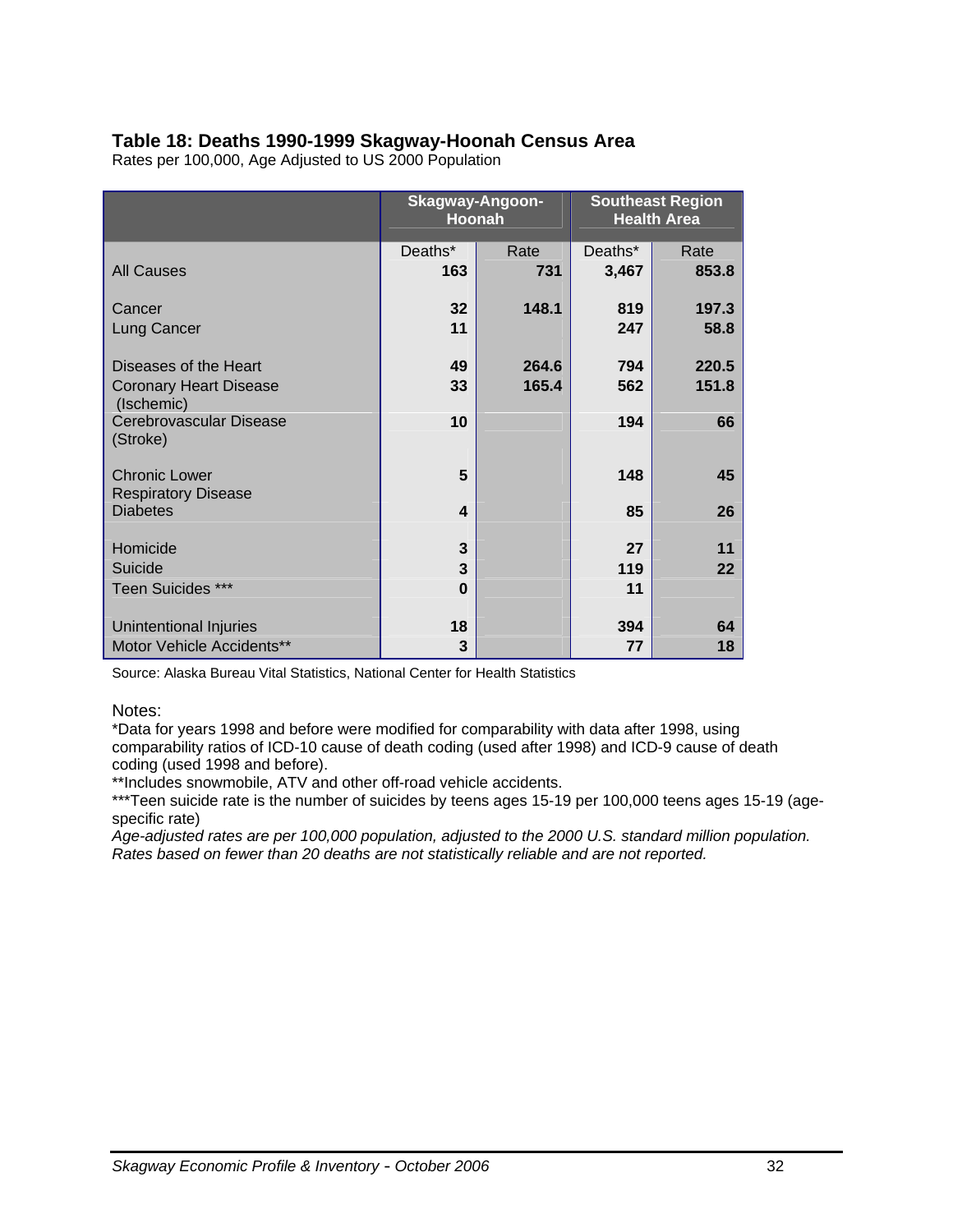#### **Table 19: Deaths 1990-1999 Southeast/Alaska/USA**

Rates per 100,000, Age Adjusted to US 2000 population

|                                                    | <b>Southeast</b>   |         | <b>Alaska Totals</b> |      | <b>US 1999</b> |
|----------------------------------------------------|--------------------|---------|----------------------|------|----------------|
|                                                    | <b>Health Area</b> |         |                      |      |                |
|                                                    | Deaths*            | Rate    | Deaths*              | Rate | Rate           |
| <b>All Causes</b>                                  | 3,467              | 854     | 24,643               | 910  | 882            |
| Cancer                                             | 819                | 197     | 5,759                | 211  | 203            |
| Lung Cancer                                        | 247                | 59      | 1,699                | 61   | 56             |
|                                                    |                    |         |                      |      |                |
| Diseases of the Heart                              | 794                | 221     | 5,131                | 232  | 268            |
| <b>Coronary Heart Disease</b><br>(Ischemic)        | 562                | 152     | 3,624                | 156  | 196            |
| Cerebrovascular Disease<br>(Stroke)                | 194                | 66      | 1,342                | 72   | 62             |
| <b>Chronic Lower</b><br><b>Respiratory Disease</b> | 148                | 45      | 1,102                | 51   | 46             |
| <b>Diabetes</b>                                    | 85                 | 26      | 597                  | 25   | 25             |
| Homicide                                           | 27                 | 11      | 498                  | 8    | 6              |
| Suicide                                            | 119                | 22      | 1,248                | 22   | 11             |
| <b>Teen Suicides ***</b>                           | 11                 | $\star$ | 160                  | 38   | 8              |
| Unintentional Injuries                             | 394                | 64      | 3,194                | 62   | 36             |
| Motor Vehicle Accidents**                          | 77                 | 18      | 1,015                | 18   | 16             |
|                                                    |                    |         |                      |      |                |

Source: Alaska Bureau Vital Statistics, National Center for Health Statistics

#### Notes:

\*Data for years 1998 and before were modified for comparability with data after 1998,

\*\*Includes snowmobile, ATV and other off-road vehicle accidents.

\*\*\*Teen suicide rate is the number of suicides by teens ages 15-19 per 100,000 teens ages 15-19 (age-specific rate)

*Age-adjusted rates are per 100,000 population, adjusted to the 2000 U.S. standard million population.* 

*Rates based on fewer than 20 deaths are not statistically reliable and are not reported.* 

For females in Skagway the two leading causes of mortality are diseases of the heart, and Malignant Neoplasms (cancer) respectively. For males, the two leading causes of mortality are diseases of the heart, and unintentional injuries respectively. Furthermore, Skagway residents face all of the behavioral risk factors that effect health throughout Alaska. According to *Alaska Health Profiles Online* ([www.hss.state.ak.us/dph/profiles/southeast/default.htm\)](http://www.hss.state.ak.us/dph/profiles/southeast/default.htm) the major behavior risk factors affecting health in Southeast Alaska are: Acute (binge) Drinking, Chronic Drinking, Overweight, High Blood Pressure, and Smoking.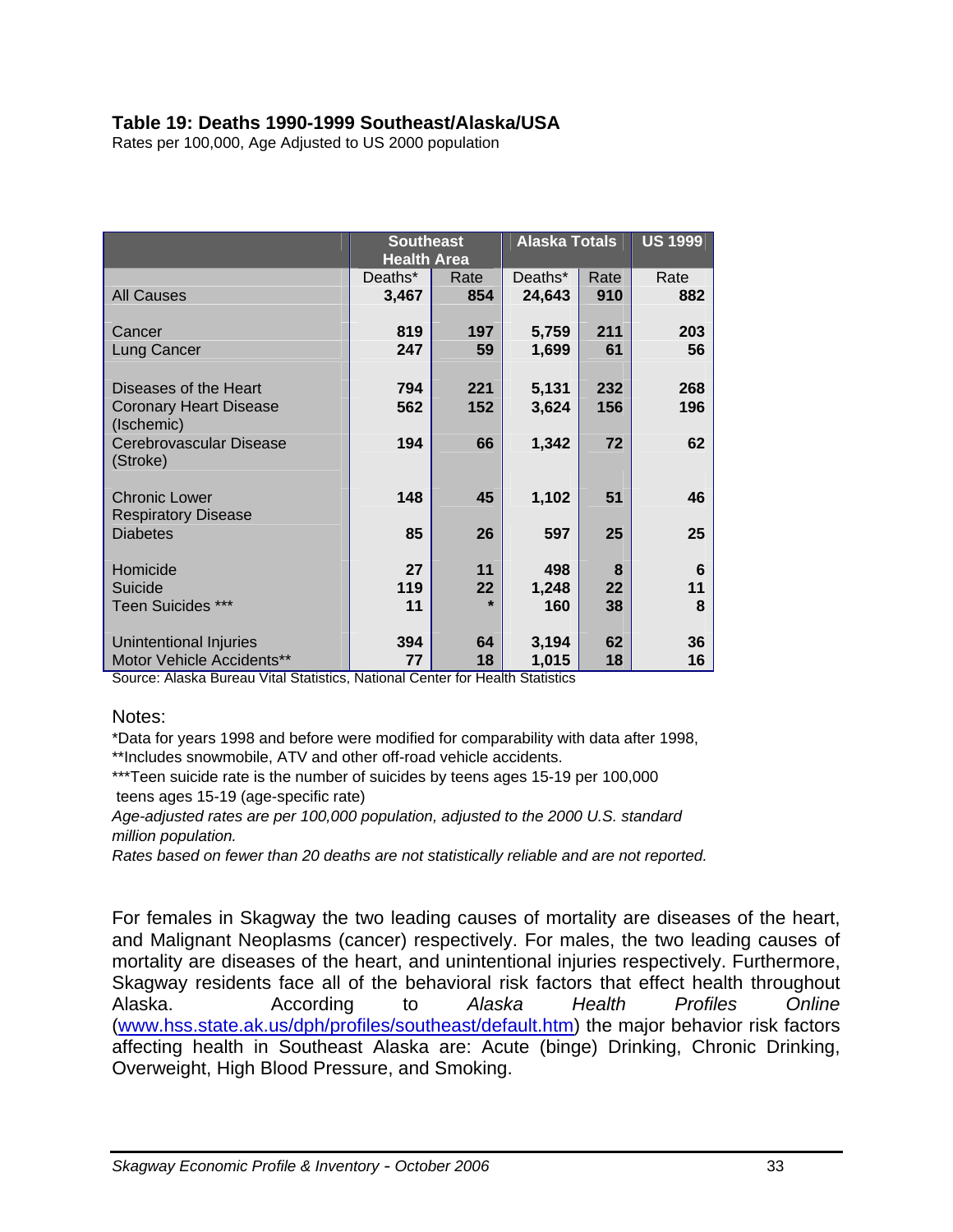The rural location of the Skagway-Hoonah-Angoon census area creates issues for prenatal care. Skagway residents may receive some care at the local clinic, but have to travel to Juneau for full care and delivery. As a result, the percentage of women receiving adequate prenatal care is a very low 34.8%, with 66.5% receiving prenatal care in the first trimester. However, low birth weight rates account for less than 1.0% of all births. Additionally, the infant mortality rate for the Skagway CA is less than 1 per 1000: significantly lower than the national average of 7 per 1000.

The numbers of young teen (15-17) and teen (15-19) births are low compared to Alaska and the U.S.

| Table 20: 1999 Young Teen & Teen Birth Rates <sup>17</sup> |           |           |  |
|------------------------------------------------------------|-----------|-----------|--|
| Area/Age                                                   | $15 - 17$ | $15 - 19$ |  |
| <b>Skagway CA</b>                                          | -1        | ا>        |  |
| <b>Southeast</b>                                           | 18        | 33        |  |
| <b>Alaska</b>                                              | 27        | 48        |  |
| US                                                         | 29.       | 50        |  |

Sources: Alaska Bureau of Vital Statistics, National Center for Health Statistics

Skagway organizations help promote healthy living and well being throughout the year. The Alaska Health Fair, sponsored by the Skagway Recreation Center, Dahl Memorial Clinic, and the Fire Department is held biennially in April. Furthermore, the recreation center offers a variety of weight and cardiac equipment, and multiple exercise classes throughout the year. In addition, the Fran Delisle Breast Cancer Awareness Fund offers subsidized yearly mammogram and prostrate screening. Testing is available for any current resident. The Fund provides residents, both male and female, with financial assistance for cancer related testing and treatment.

## *Education*

 $\overline{a}$ 

### **Skagway City School**

The Skagway City School is a public school, and is the only school in Skagway. The school houses grades K-12 as well as pre-school for 3 and 4 year olds. Enrollment for 2004-05 was 109 plus 13 pre-school students. Enrolments are showing a downward trend which is mirroring statewide reductions in enrolments. This is mostly likely due to the national trend of families having fewer children and of a general trend of rural families moving to urban areas. There are 12 certified K-12 teachers and three teacher's aides which represents a student to teacher ratio of 9:1. The students are 92% White and 6% American Indian, and 2% other ethnicities. In the 2004-2005 school year, school spending per student is approximately \$12,825 and includes, State and City contributions, grants, and other project funding sources.

<span id="page-58-0"></span> $17$  Rates are per 100,000; US Year 2000 standard population.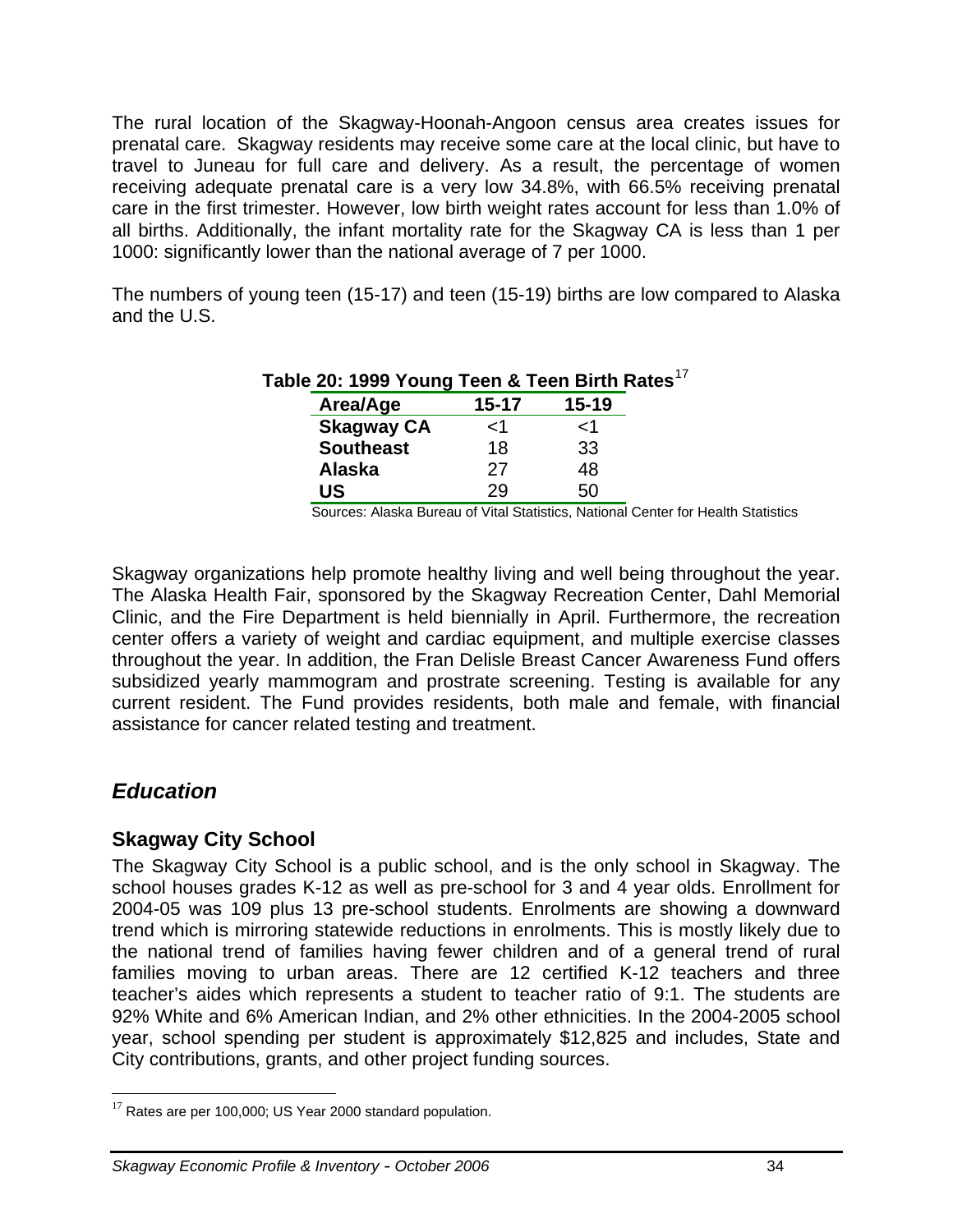

**Figure 4: Alaska Public School Enrolments 1998-2005** 

Source: Dept. of Education & Early Development, "Report Card to the Public": 1998 to 2005

#### No Child Left Behind – Adequate Yearly Progress (AYP) Report

The Skagway School District has been a highly rated district in the State of Alaska for several years. In fact the 2002-2003 and 2003-2004 AYP results put Skagway in the number one position throughout the state. The district's AYP results, for Grades 3 through 10, demonstrate the district's commitment to providing the highest quality education possible for the children of Skagway.

| <b>Table 21: AYP Results 2002-2005</b> |      |                                                                    |                                    |  |  |
|----------------------------------------|------|--------------------------------------------------------------------|------------------------------------|--|--|
|                                        |      | <b>School Year Participation % Language Skills</b><br>% Proficient | <b>Mathematics</b><br>% Proficient |  |  |
| 2002-2003                              | 95.7 | 92                                                                 | 88                                 |  |  |
| 2003-2004                              | 98.5 | 91                                                                 | 87                                 |  |  |
| 2004-2005                              | 95.6 | 92                                                                 | 76                                 |  |  |
| 2005-2006                              | 98.2 | 90                                                                 | 81                                 |  |  |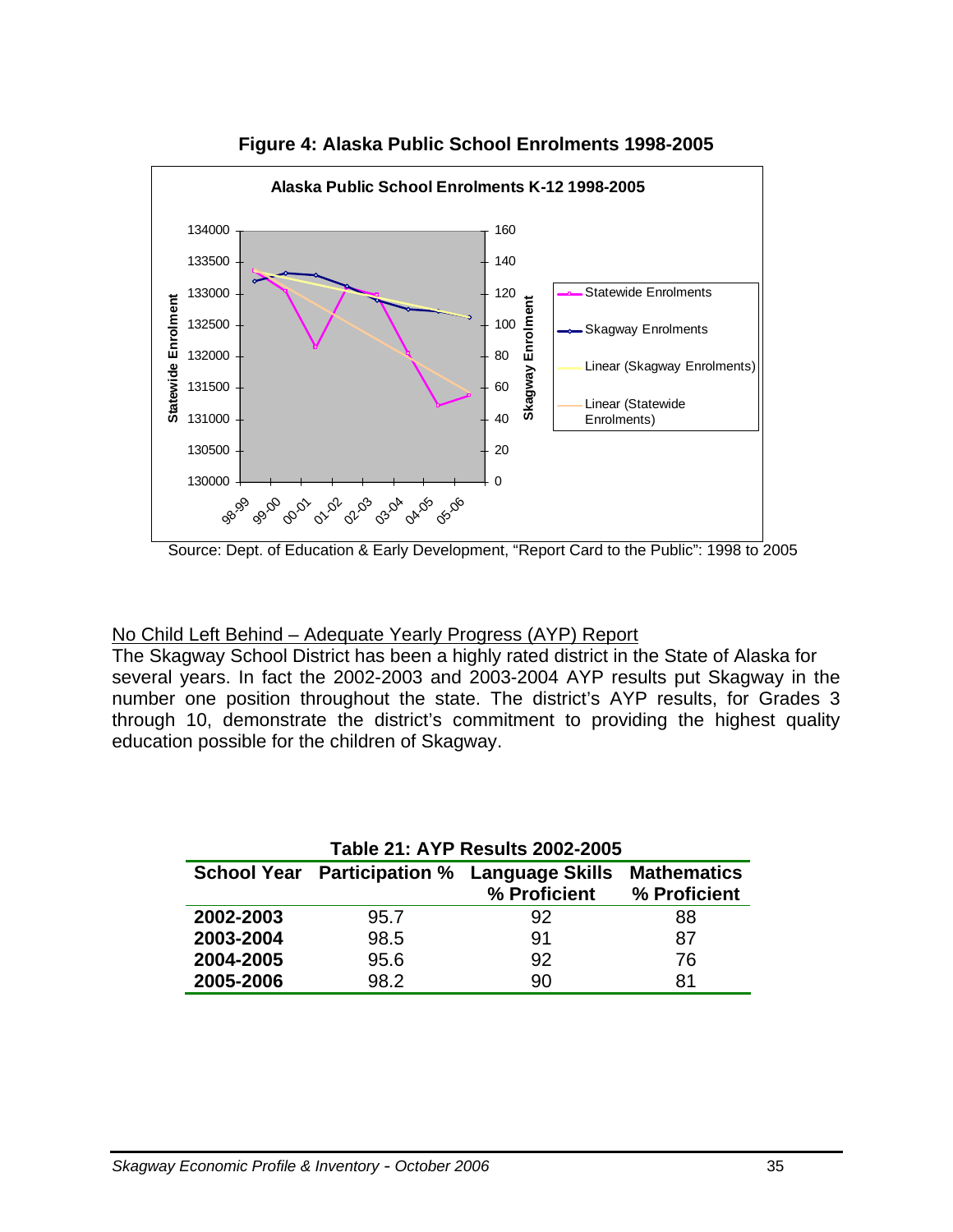According to the 2000 Census for the Skagway-Hoonah-Angoon Census Area (CA): 11.5 % of students were attending colleges or graduate schools.

The 2000 Census also showed that Skagway's residents over 25 years of age are generally well educated:

26.1 % - Graduating high school;

35.6% - Some college, no degree;

3.4% - Associate Degree;

18.1% - Bachelor's degrees;

6.9% - Graduate or professional degrees;

90.1% - High school graduate or higher.

### **University of Alaska**

The University of Alaska Southeast is a growing regional university with the main campus located in Juneau and extended campuses in Sitka and Ketchikan. Each campus of the University of Alaska Southeast, and the communities in which they're situated, offers learning experiences and outside-the-classroom opportunities that are totally unique.

The University of Alaska Southeast Juneau campus (90 miles from Skagway) is the scholastic home to about 700 full-time and 2,000 part-time students. It offers a variety of degree and certificate programs including Masters and Bachelors degrees. All degree programs, and especially programs in public administration and business administration, take advantage of the campus' location in the state capital. Small classes, personal attention and interaction with faculty, a dynamic location and real educational value are all key components of a UAS education.

## **The Skagway Library**

The Skagway Public Library, serving an area of 880 residents, has a collection of 13,200 books and periodicals; in addition, there are 176 CDs, records, cassettes and other audio materials, as well as 920 video items, such as DVDs and VHS tapes. Internet terminals are available for use by the general public. Staffing consists of 2 employees, including one fully accredited librarian, plus volunteers. Annual expenditures on the library collection total \$11,500. Patrons make 25,000 visits annually, and check out materials 13,200 times. Twenty-two percent (22%) of all checkouts are children's materials.

## **School Hatchery Program**

The City of Skagway in cooperation with the Skagway School District has operated a small fish hatchery on Pullen Creek since 1979. A Skagway elementary teacher directs the operations of the hatchery and school students learn the science of aquaculture as part of a marine biology curriculum. The Jerry Myers Fish Hatchery has recently partnered with the Alaska Dept. of Fish & Game, City of Skagway, and DIPAC in a project to enhance Chinook salmon sport fishing opportunities in the Skagway harbor and Pullen Creek. Staffing was most recently funded through a Carl Perkins Grant. Due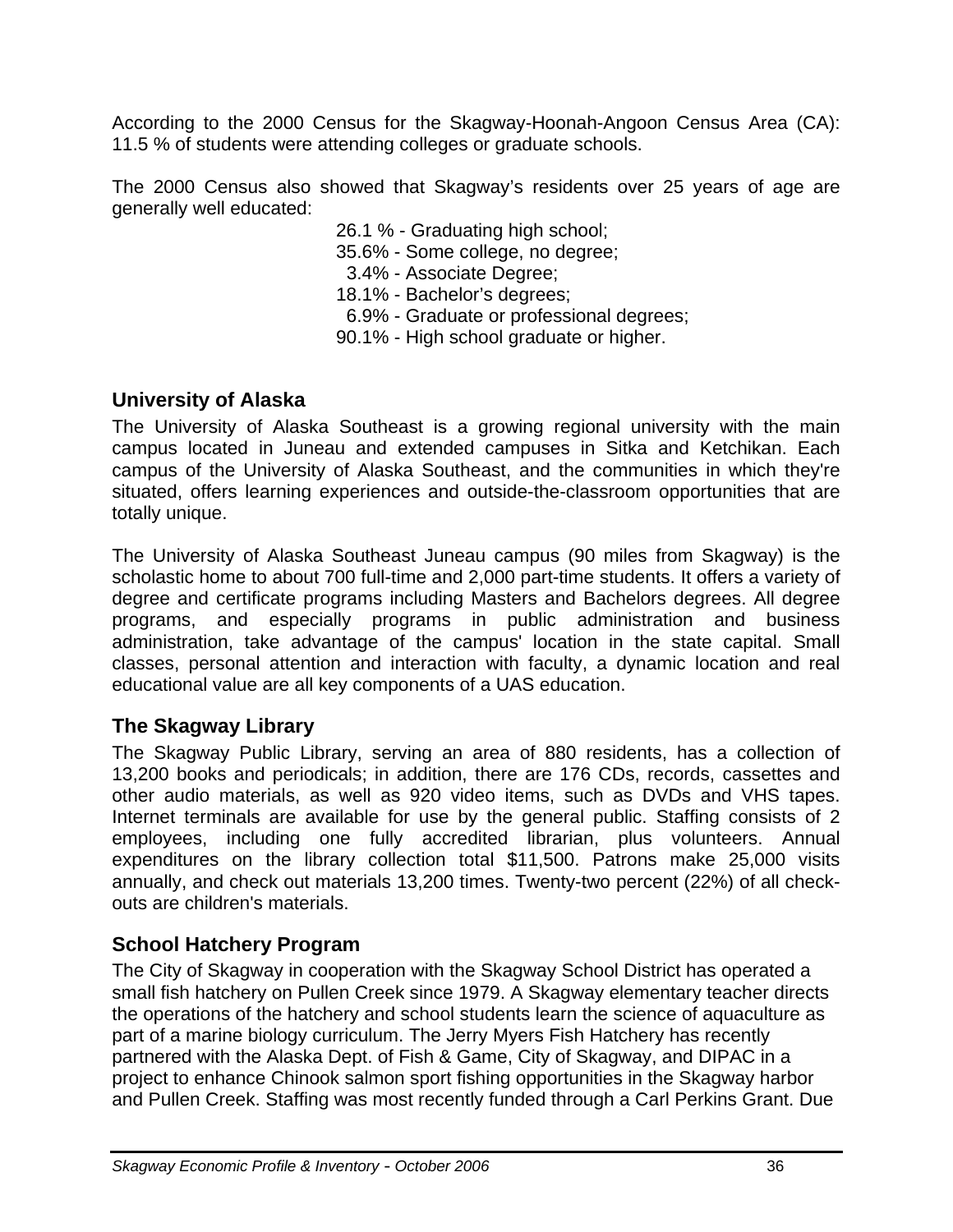to cuts in the City's FY07 budget and the current lack of student interest, the school hatchery program will be put on hold for the foreseeable future.

## *Arts & Culture*

Skagway's pre-gold rush history is becoming a more overt part of the community's persona. This is a direct result of greater emphasis being placed on its teaching by the Skagway Traditional Council and the National Park Service. As more becomes known it will be as vital as the community's gold rush history.

Gold rush history is a vital aspect of the Skagway community. The Historic District Commission diligently maintains strict appearance requirements for buildings in the historic district, retaining the town's "historic gold rush" feel. The McCabe Building has a rich and varied history beginning as a girl's school and currently houses City Hall. A two year restoration project saw this building finished in time for the City's Centennial celebrations in 2000. The Skagway Museum and Archives were moved into the first floor, and the city offices, council chambers, and the state court into the second.

One of the most unique buildings in Skagway is the Artic Brotherhood Hall. Located on Broadway and unmistakable with its driftwood façade it is often cited as Alaska's most photographed building. The building's façade underwent a major restoration which was completed in May 2005. The restoration included removing most of the 8,800 pieces of driftwood, cleaning and repairing them before they were replaced; Many pieces of the building's architectural details gave been lost over the years and all efforts were made to reconstruct them using old photographs as guides.

Skagway is fortunate to have several museums with various collections including:

Skagway Museum and Archives (in the McCabe Building) Klondike Gold Rush National Historic Park Skagway Sculpture Garden Corrington Museum of Alaskan History

While Skagway is a small community, the residents are very supportive of artistic ventures resulting in a wide range of artistic opportunities. Many artists make their home here and find a readily accessible market for their art during the summer tourist season. The Haven Café, a local coffee shop, displays various local artists' work year round. More information regarding the many artists and crafts people who live in Skagway can be found at [www.skagwaydevelopment.org/madeinskagway.html.](http://www.skagwaydevelopment.org/madeinskagway.html) Additionally, poetry and music nights, visiting musicians, fashion shows, folk festivals, Yuletide Weekend, and a host of other events make for a busy year round social calendar. Additionally, the Skagway Museum and Archives host various Alaskan and Skagway artists year round. A complete and updated list of Skagway events is available at the Skagway Convention & Visitors Bureau web site: [www.skagway.com](http://www.skagway.com/)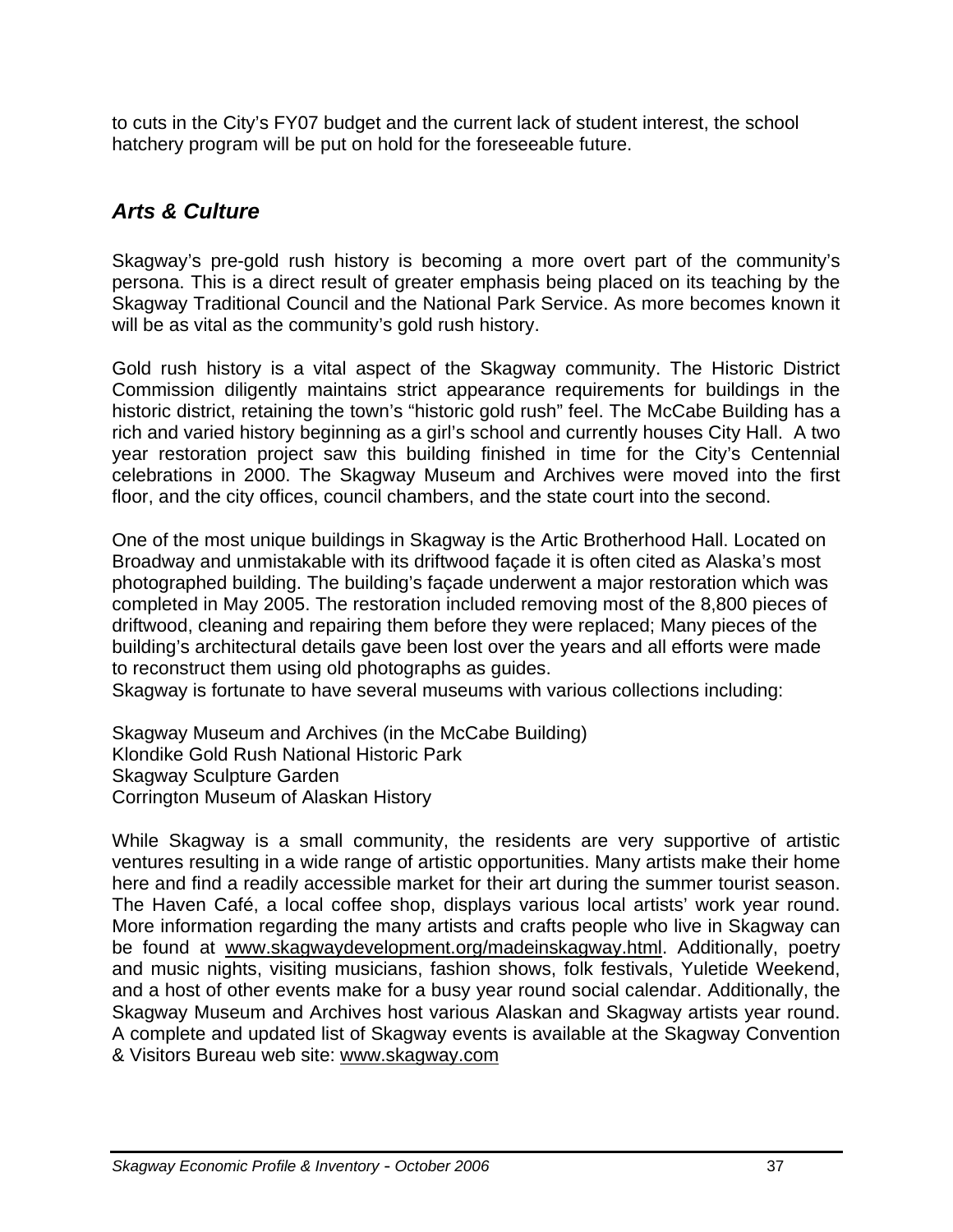## *Sports & Recreation*

Skagway is near the start of the historic Chilkoot Trail that follows the path of the stampeders on their way to the Klondike goldfields in Dawson City, Yukon Territory back in 1897-99. While starting in Dyea (9 miles from Skagway) the 33 mile trail ends on the shores of Lake Bennett in British Columbia, Canada. The Chilkoot Trail is administered by the National Park Service and is a unit within the Klondike Gold Rush National Historic Park. This trail is a must for experienced and novice hikers alike; or those looking to trace the Stampeder's route and experience close up the incredible diversity of environments along the way (from coastal rainforest to alpine passes and glaciers). The Klondike National Historic Park was designated an International Historic Park in 1998

In addition to the Chilkoot Trail, Skagway has a wide range of hiking trails with varying difficulty. Most of the trails in Skagway are accessible year round. The best known trails in the immediate Skagway vicinity include: Denver Glacier, Laughton Glacier, Lost Lake, Dewey Lakes Trail System, A.B. Mountain, and Yakutania Point. Within a three hour drive from Skagway there is limitless hiking, canoeing, biking, fishing, and other outdoor recreational activities in the Yukon and British Columbia. During the winter months, skiing, snowshoeing, ice climbing, and snowmobiling opportunities abound around town and nearby on the passes and Canadian side of the border.

In addition to hiking trails, Skagway contains numerous parks within the city. Following is a list of Skagway public parks and attractions:

**Skagway Centennial Park** – 1st and Broadway – Statue of Tlingit Packer, Rotary Snowplow #1, time capsule, monuments, orientation signs, native plants, and a covered waiting area with benches.

**Klondike Gold Rush National Historical Park** - Skagway Historic District – Seven block corridor along historic Broadway Street containing many restored private and park-owned structures used by business.

**National Park Service Visitor Center** - 2nd and Broadway - houses many gold rush exhibits and railroad photos.

**Mascot Saloon** – 3rd and Broadway – an exhibit about city life in 1898 **Moore House** – 5th and Spring Street – homestead of first white settlers William and Bernard Moore.

**Pullen Creek Park** – Located between small boat harbor and the railroad depot. Fishing and picnicking are favorite activities and it is also used to rear salmon to enhance Skagway's salmon population.

**Mollie Walsh Park** – Located on 6th Avenue across from the Eagles Hall – a small playground - great for kids.

**Seven Pastures Ball Park Complex** - 2 softball fields, soccer field, BMX track (in the planning stage), ATV trails and riverside viewing.

Opportunities are plenty for fishing (salmon, grayling, pike, and Dolly Varden), shrimping, hunting (goat, black bear), berry picking (blueberries, salmonberries, raspberries).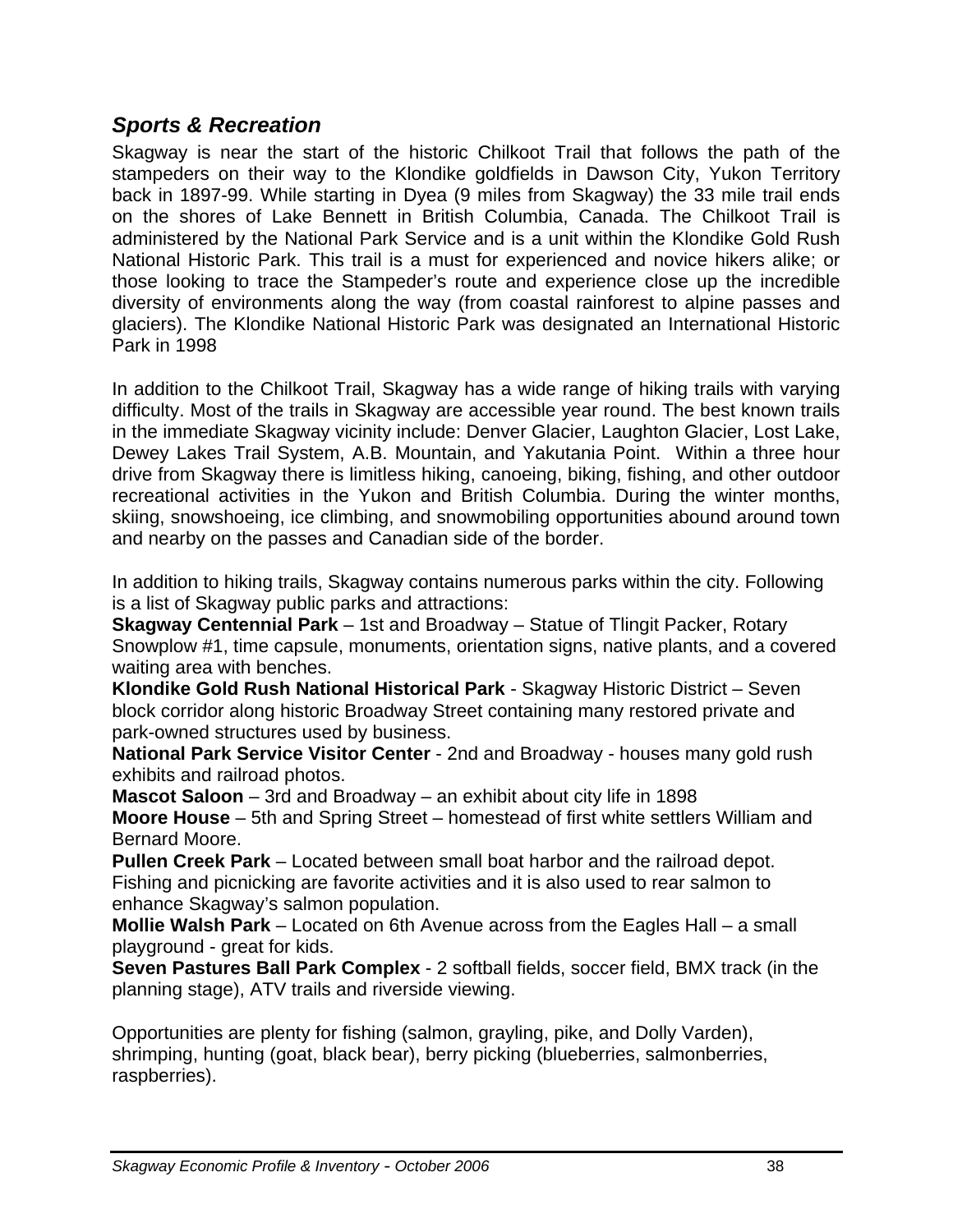For the sports enthusiast, Skagway provides many outlets for recreation. Skagway is graced with excellent sports facilities including a skate park, outdoor ice rink, three softball fields as well as a <sup>3</sup>/<sub>4</sub> sized soccer field. The summer softball league is a favorite pastime among seasonal and year round residents alike. Skagway hosts a  $4<sup>th</sup>$  of July international softball tournament, with teams from Haines, Juneau, and Whitehorse. In turn, Whitehorse hosts a yearly tournament that is heavily attended by Skagway softball players.

In addition to softball, there are several foot and bike relay races throughout the year hosted by Skagway, Whitehorse, and Haines. These include the Klondike Road Relay, Kluane to Chilkat International Bike Relay, and the Yukon River Trails Marathon. These annual events have continued to grow in popularity and participation (both relays have over 1200 participants) and attracting competitors from around the world.

## **Skagway Recreation Center**

The Skagway Recreation Center provides multiple outlets for physical fitness and recreation. The Recreation Center houses a gymnasium with a full sized basketball court that may be used for volleyball, badminton, tennis, and roller blade hockey. In 2003, the Recreation Center opened to the public its new 1700 square foot climbing wall. The Recreation Center also has fully equipped weight and cardio-vascular rooms, a multi purpose room with a kitchen, and a dance/yoga studio. Furthermore, the Recreation Center offers a wide variety of fitness classes including yoga, spinning, step aerobics and more. For kids there is an outdoor skate park, playground, and a basketball court that is converted to an ice skating rink during the winter months. There are also programs designed for children of all ages throughout the year.

Everyone is welcome to use the Recreation Center for a nominal day fee, and longer memberships may be purchased. Class descriptions and times are published by the recreation center, and may be viewed on the Skagway Recreation Center web site (www.skagwayrecreation.org). The Skagway Recreation Center is funded by the City of Skagway and up to 40% of its operating costs are recouped through membership fees. The annual user numbers continue to grow and in 2005 the total number was over 15,000 visits. The Recreation Center operates with 2.5 full time equivalent employees and a number of contract laborers and volunteers.

## *Environmental Organizations*

There are several organizations in Skagway and SE Alaska that promote environmentally friendly practices as well as emergency containment.

In October of 2000, the Skagway Traditional Council initiated the Skagway IGAP Program, which has now developed into the Tribal Environmental Protection Program (TEPP). The goals of the TEPP are: to promote environmental education and collaboration within the boundaries of the Tribe; to serve as a consultation resource for the Tribal Staff and Board of Directors; to cooperate with regional and statewide Tribal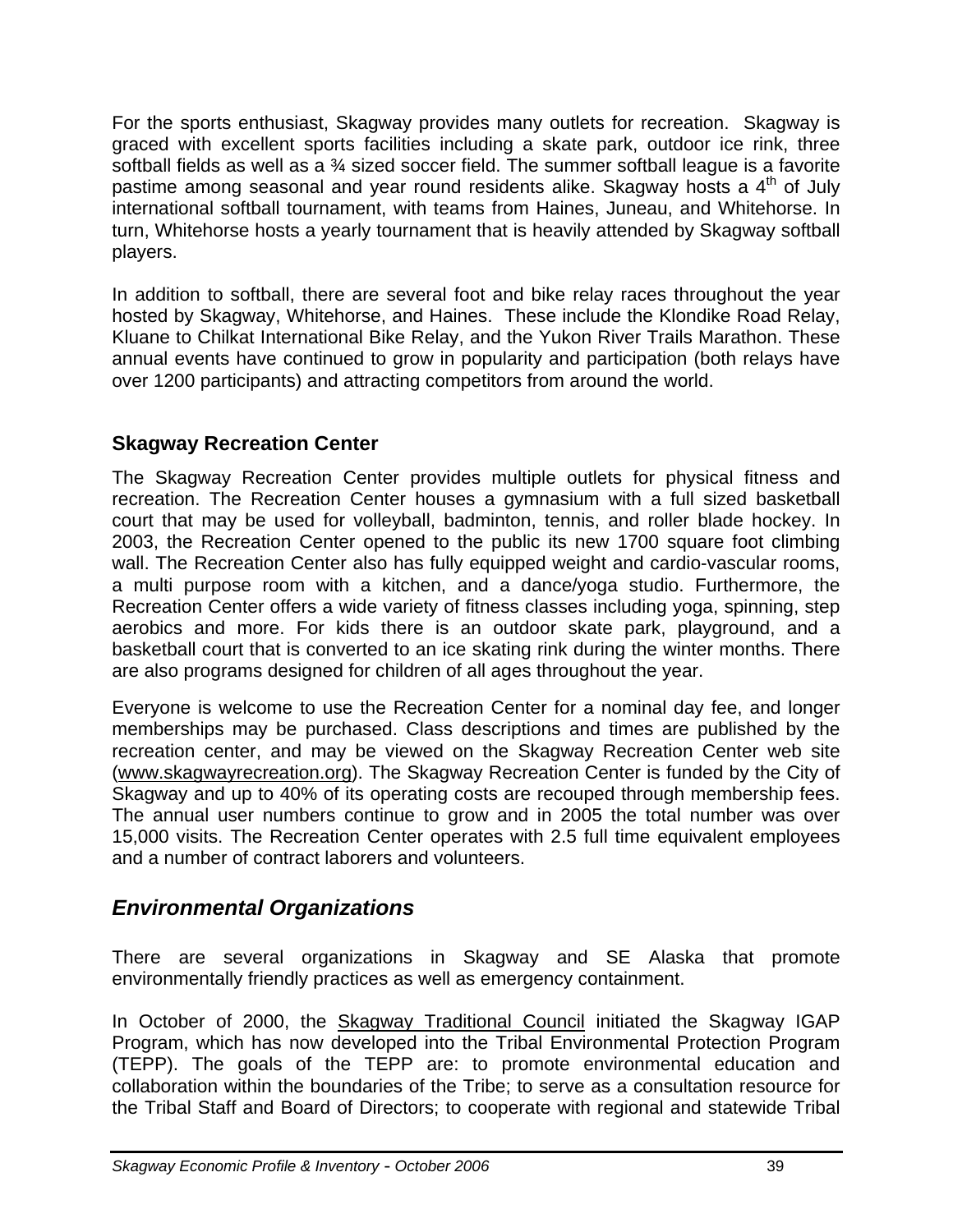Environmental Programs and help determine the best possible solutions to problems that exist at such scales; and to develop into a community resource that responds to environmental hazards and assists with the coordination of clean up and prevention efforts.

The Taiya Inlet Watershed Council was formed in 2003 and was granted 501(c)(3) taxexempt status in 2004. The Taiya Inlet Watershed Council is concerned with the health and vitality of Upper Taiya Inlet streams and rivers including the Skagway and Taiya Rivers, Burro Creek, Kasidaya Creek, and Pullen Creek.

Land ownership in these watersheds is a complex mix of private property and public lands administered by the City of Skagway and various state and federal agencies. The main watersheds extend from tidewater to nearly 6,000' elevation, and contain two of the three passes into the Interior in this part of Alaska—the White Pass (2,900') and the Chilkoot Pass (3,525'). Except for the Skagway and Taiya river valleys, most of the land is very steep and mountainous, carved by glaciers and dissected by the Skagway and Taiya Rivers and many streams.

The objectives of the TIWC are:

- To Develop an Effective Citizen's Organization to assist the Skagway community in attaining the knowledge and skills required to balance and sustain a diverse economy within a healthy watershed.
- To Promote Education and Outreach Programs in hydrology, stream ecology, fisheries management, aquatic habitat enhancement, and the science of watershed management to enable the Skagway community to make informed decisions in sustaining healthy watersheds and coastal environments.
- To Encourage Economic and Community Development projects that provide for the community's needs while promoting and sustaining a healthy watershed system.
- To Develop Restoration and Enhancement Projects that support salmonspawning habitats, salmon runs, and improved water quality within the watershed system which provides economic, recreational, subsistence, and educational benefits to the community.

Southeast Alaska Petroleum Resource Organization (SEAPRO) is Southeast Alaska's Response Action Contractor and Oil Spill Removal Organization. It is a cooperative nonprofit corporation serving the needs of various facilities and vessels throughout the Southeast Alaska region. SEAPRO's mission is to provide oil spill response resources to any of its member companies in a spill. The organization's corporate offices are located in Ketchikan, Alaska.

SEAPRO's certifications and expertise include being:

- A Response Action Contractor (RAC) in accordance with the State of Alaska, Selected Oil and Hazardous Substance Pollution Control Statutes and Regulations, Section 18 AAC 75.500
- A State of Alaska Non-Tank Vessel (NTV) Cleanup Contractor.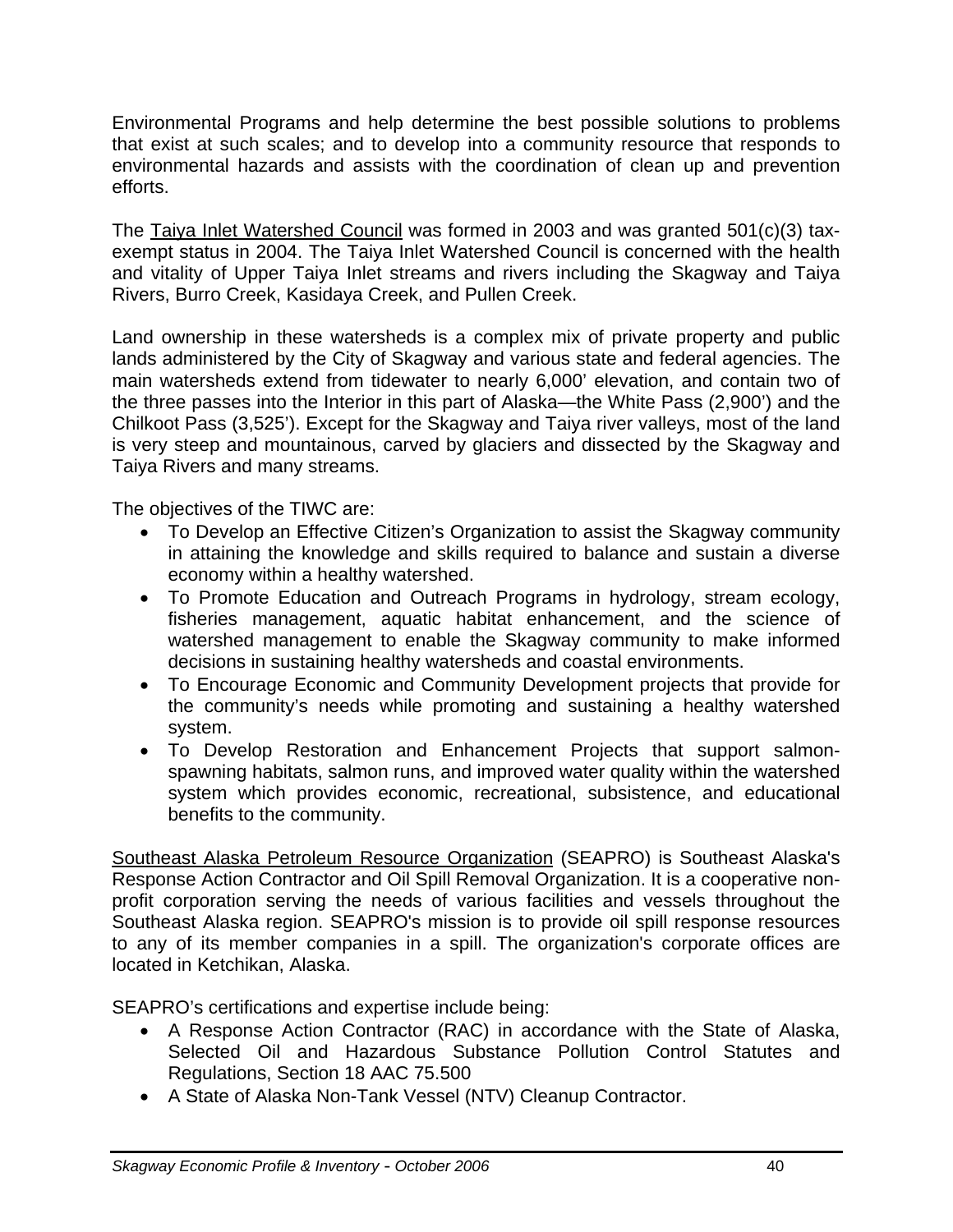- Classified by the U.S. Coast Guard as a MM, W1, W2 and W3 Oil Spill Removal Organization (OSRO) for Rivers/Canals for vessels and facilities; and holding
- An Inland classification of MM, W1 and W2 for facilities and vessels. SEAPRO expects to soon receive W3 Inland classification for facilities and vessels.

SEAPRO was established as a cooperative in 1990 as a result of passage of the Oil Pollution Act of 1990. In 1992, SEAPRO was incorporated and established private, nonprofit status. As of January 2001, 37 companies that store, transport or transfer petroleum products in Southeast Alaska make up the cooperative's membership.

## *Pollution*

Skagway is lucky to be free of the pollution that plagues many other Alaskan and US communities. The issues that Skagway does face are well under way to being identified and mitigated. Skagway has seen a lot of historic contamination due to its roles as a railroad terminus, silver, lead, and zinc ore terminal, oil pipeline terminus, and as an army supply town during the construction of the Alaska Highway (1942-43).

## **Air**

Overall, the state of Alaska has high air quality with the EPA Air Quality Index Summary Report stating zero (0) unhealthy days in the AQI. Skagway maintains a high level of air quality, receiving a letter grade of "B" in the US Air Quality Grade Book - Alaska Air Pollution Sources. The community's air quality is another aspect that adds to the overall quality of life for Skagway's residents.

In 2004-05 the City of Skagway, Skagway Traditional Council, and the Alaska Department of Environmental Conservation (ADEC) partnered on a yearlong air qualitymonitoring project. This project was designed to measure the amount of 2.5 micron particulate matter in Skagway's air. This project's preliminary results show no readings which constitute a concern. There were 11 days with readings over 10 ug/m<sup>3</sup> with the highest value being 44 ug/m<sup>3</sup> (summer of 2004 was the worst fire season on record for AK). The current standard for fine particulate is 65 ug/m<sup>3</sup> although EPA will revise the standard in late September 2006 to around 35 ug/m<sup>3</sup>. The study also found no impact from cruise ships or other summer related activities. This project was instigated because of incidents of smoke from open burns been trapped in the valley by inversion layers which produced situations where people with respiratory ailments would suffer some discomfort. This has been addressed somewhat by a moratorium on the open burning of large piles of brush and construction debris.

## **Land**

Skagway has seen some issues arise around its role as a terminal for lead, silver, and zinc ore concentrate from mines in the Yukon Territory. Much of this contamination was due to the ore being transported in open cars by the railroad. Over the years this ore dust accumulated on the ground etc. and caused some local concern. In 1988, a major effort was made to clean the community of this dust. VECO Alaska Construction Group was contracted to vacuum the town and remove the surface ore residue. The practice of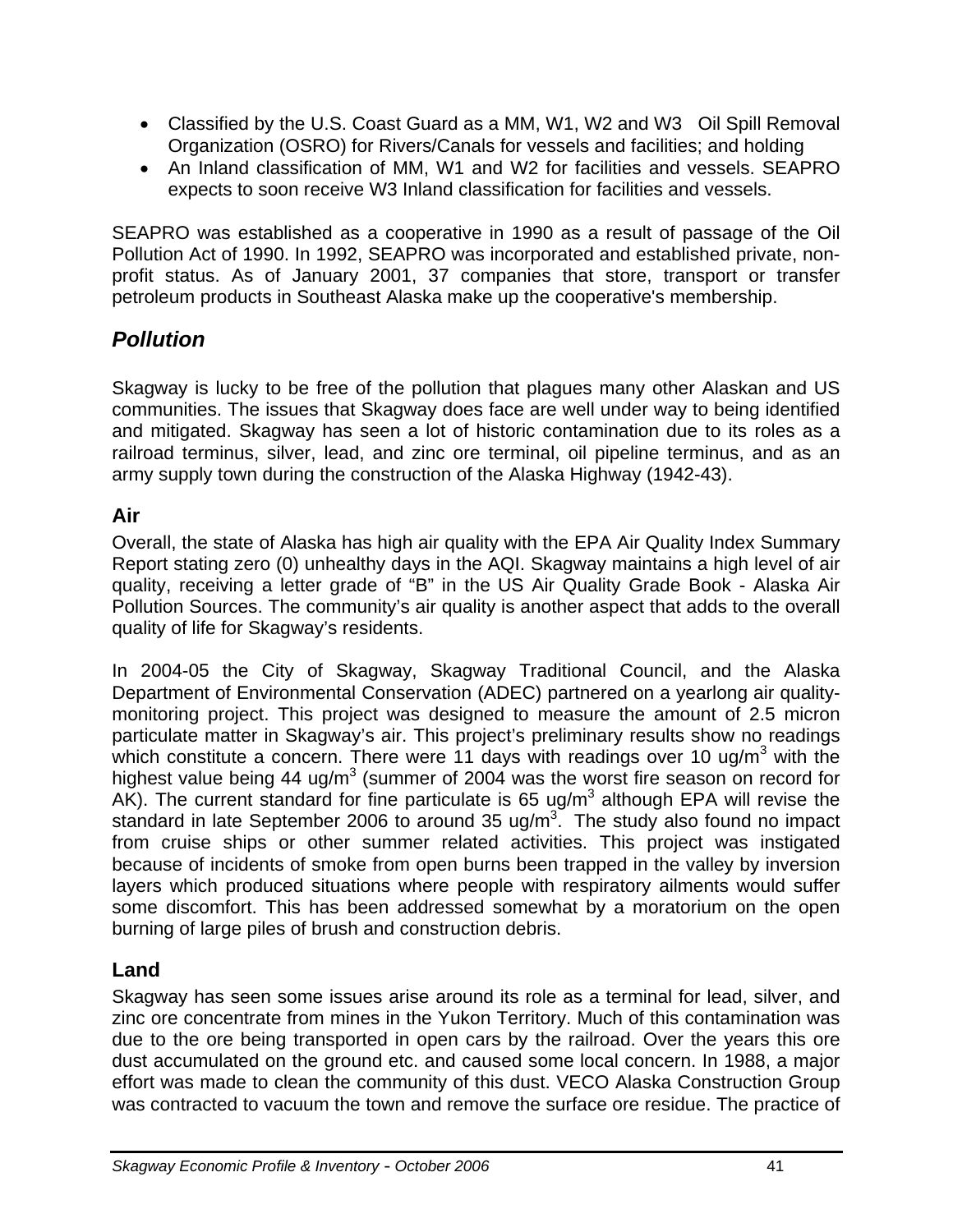shipping ore in open cars was discontinued many years ago and was transported in closed containers, either by train or truck, until ore shipments stopped in 1998.

In November 1988 and September 1989 Skagway residents voluntarily participated in blood test programs to measure levels of lead and *erythrocytic protoporphyrin*. The investigation was conducted by the State of Alaska and the Centers for Disease Control with the final report published October, 1989. According to the bulletin released (10/26/1989) by the State of Alaska Epidemiology Department, Skagway residents have much lower lead levels than the U.S. population tested in the survey. Additionally, the community of Skagway does not have a serious health problem from lead. While the risk from exposure to lead ore cannot be said to be zero, the contribution from ore to the body burden of lead among Skagway residents is so low as to constitute no basis for public health concern.

Following are the results of the blood tests conducted in 1988 and 1989: Of 48 children tested, none had blood lead levels exceeding 15mg/dl. Of 116 adults, only one had a blood lead level higher than 21mg/dl.

Nationally, only 22.1% of the 9,933 persons tested had blood lead levels less than 10mg/dl compared to 78.4% of Skagway residents.

Nationally, 85% of those tested had blood lead levels less than 20mg/dl compared to 97.4% of Skagway residents.

Skagway is fortunate not to have had any further major contamination of its land surface.

### **Water**

Skagway's contamination issues have been most prominent in its ground and surface waters.

1. Groundwater

The majority of the groundwater contamination has resulted from activities in the past. The most significant being the old tank farm site. This was the site of several fuel storage tanks that formed the terminus of a 110 mile pipeline from tidewater to Whitehorse YT. Over the years leaks and poor monitoring procedures led to fuel contamination of the soil and especially the groundwater.

The tanks were dismantled in the mid-nineties and the land belonging to Russell Metals Inc. was ordered to be remediated and the contaminants removed. The land, approximately 70 acres, was systematically excavated, remediated, and replaced. Currently, a 10 acre holding cell is still being worked while the rest of the land has been replaced. There are 42 wells on this property that are monitoring the groundwater for contaminants. This process is expected to last another 3-5 years, at which time, if the land is given a clean bill of health, 70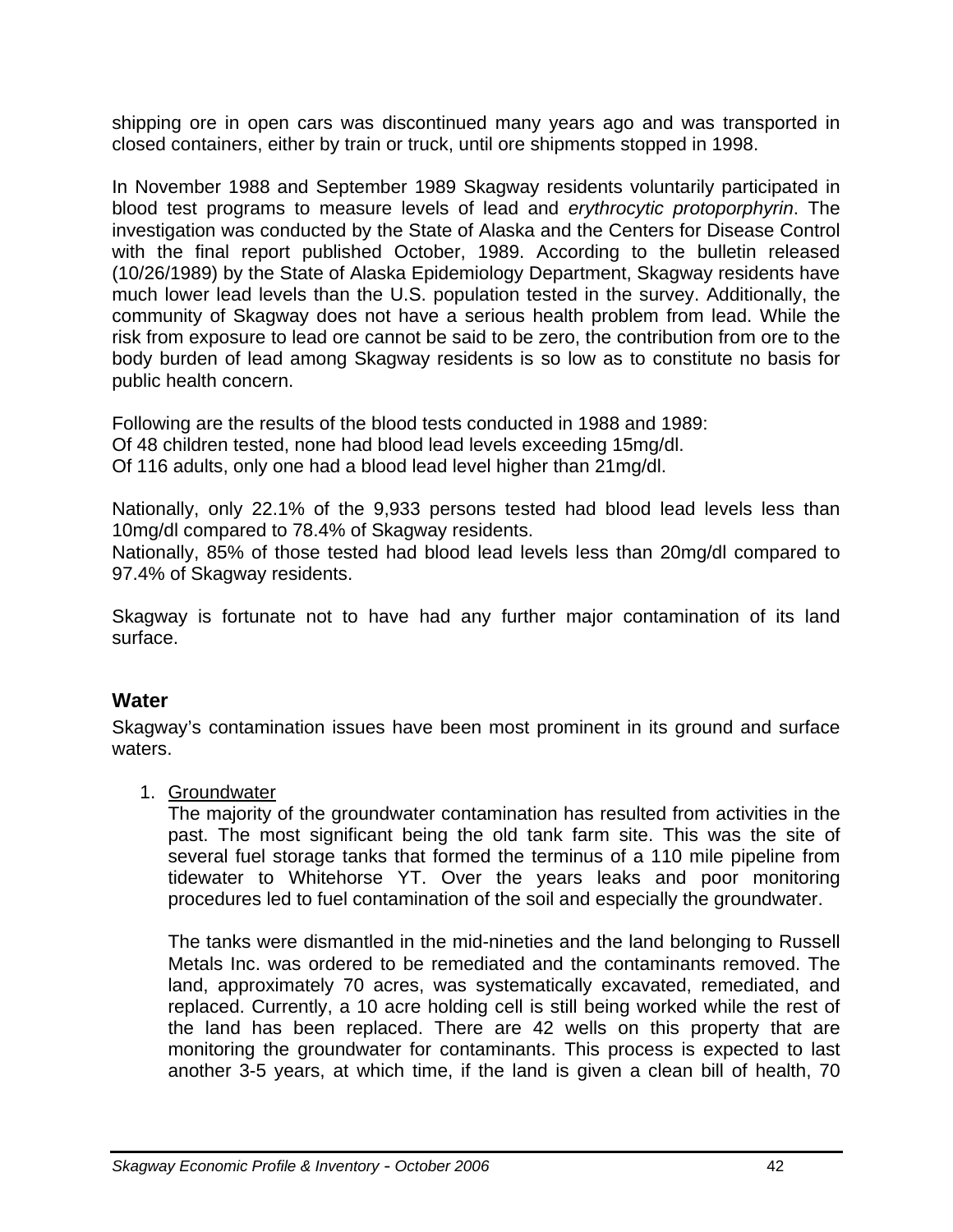acres of prime real estate will be available for residential, commercial, light industrial and industrial activity.

Other sources of groundwater contamination have also been identified and have been addressed. The railroad yards were a source of contaminants, again remediation has been in place for some time and wells are used to monitor the groundwater at the yards.

Skagway's drinking water source is 3 deep wells, with the upper intake depths ranging from 45-60 feet and extending down an additional 30 feet. This water is monitored closely and an annual water quality report is released to the community. The water source is clean and of excellent quality. The ADEC has determined that the water is a true ground water source and therefore no treatment such as filtration or disinfection is required.

The EPA finalized the Ground Water Rule (GWR) in October 2006. The purpose of the rule is to provide for increased protection against microbial pathogens in public water systems that use ground water sources. EPA is particularly concerned about ground water systems that are susceptible to fecal contamination since disease-causing pathogens may be found in fecal contamination.

The GWR will apply to public water systems that serve ground water. The rule also applies to any system that mixes surface and ground water if the ground water is added directly to the distribution system and provided to consumers without treatment.

The risk-targeting strategy incorporated into the rule provides for:

- regular sanitary surveys of public water systems to look for significant deficiencies in key operational areas;
- triggered source water monitoring when a system that does not sufficiently disinfect drinking water identifies a positive sample during its Total Coliform Rule monitoring and assessment monitoring (at the option of the state) targeted at high-risk systems;
- implementation of corrective actions by ground water systems with a significant deficiency or evidence of source water fecal contamination to reduce the risk of contamination; and,
- compliance monitoring for systems that are sufficiently disinfecting drinking water to ensure that the treatment is effective at removing pathogens.

In compliance with the GWR, a source water assessment was conducted for the Skagway water system in October 2004<sup>[18](#page-67-0)</sup>. The water system received a natural susceptibility rating of Very High. This rating is a combination of a susceptibility rating of Very High for the actual wellhead and a High rating for the aquifer from

 $\overline{a}$ 

<span id="page-67-0"></span><sup>18</sup> *A Hydrological Susceptibility and Vulnerability Assessment for the Skagway Water System, Skagway Alaska.* Alaska Dept. of Environmental Conservation. October 2004.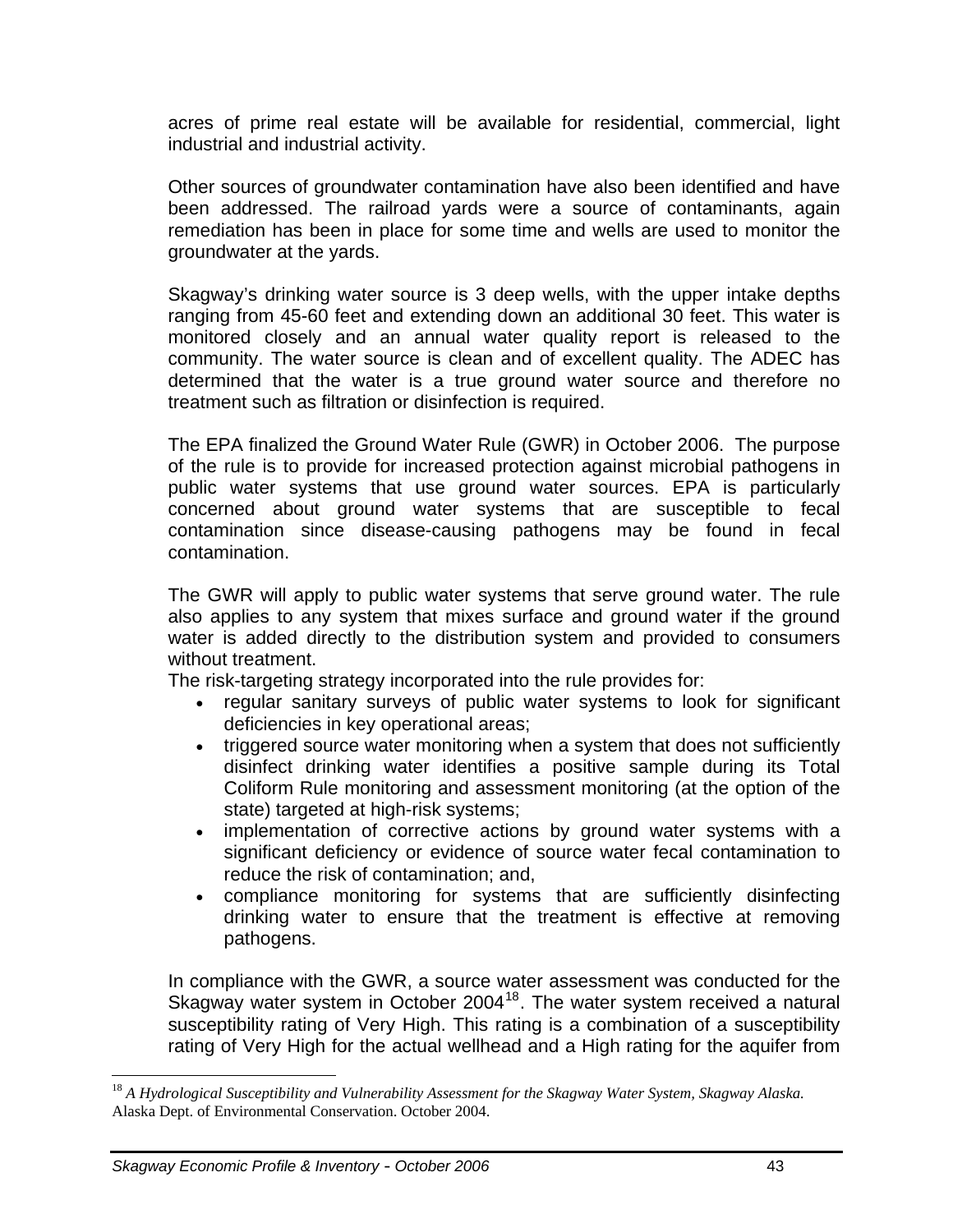which the well is drawing water. Combining the natural susceptibility of the well with the contaminant risk, the Skagway water system received an overall vulnerability rating of Very High for bacteria and viruses; High for nitrates and/or nitrites, VOCs, and other organic chemicals; and Medium for heavy metals, and other inorganic chemicals.

As the rule is now just being implemented the City of Skagway is partnering with the Alaska Rural Water Association to develop a water source protection plan which will identify drinking water protection areas to protect Skagway's groundwater capture zones. This plan and the protection areas will be implemented in Skagway by May 1, 2007.

#### 2. Surface Water

The two main bodies of water that have issues are the Port of Skagway and Pullen Creek. All other bodies of surface water show no signs of contamination.

"Skagway Harbor and Pullen Creek were on the Section 303(d) [Impaired Water Bodies List] list since 1990 for non-attainment of the Toxic & Other Deleterious Organic and Inorganic Substances standard for metals. No additional information was evaluated by DEC since then. An undated draft report from the U.S. Fish and Wildlife Service titled Trace Metals Contamination at an Ore Loading Facility in Skagway, Alaska indicated that trace metals contamination is due to an ore loading facility in Skagway. Elevated levels of lead, zinc, cadmium, copper, and mercury in marine sediments were found to exceed the values of the control area. Additionally, infauna found in the marine sediments were much reduced and diversity was correlated with the concentration of lead and zinc in the sediment; an adverse effect to the aquatic life designated use."<sup>[19](#page-68-0)</sup>

Pullen Creek was added to the list without an assessment and based on inference. The Taiya Inlet Watershed Council and the Skagway Traditional Council are currently assessing the creek. This assessment is a collaborated effort to have this stream removed from the list. It is hoped that in the very near future a  $TMDL<sup>20</sup>$  $TMDL<sup>20</sup>$  $TMDL<sup>20</sup>$  for the creek will be determined and the creek monitored for future removal from the list.

#### **Noise**

 $\overline{a}$ 

Noise can be an issue from 7:00am to 5:00pm during the summer tourist season (May to September). During this time there may be airplanes, helicopters, buses, vans, other vehicles, cruise ships, and trains all contributing some degree of noise. Although short lived, it represents a marked increase from the winter months when you can hear a pin drop in town. Night-time noise is not an issue at any time of the year.

<span id="page-68-0"></span><sup>&</sup>lt;sup>19</sup> Alaska's Final 2002/2003 Integrated Water Quality Monitoring and Assessment Report, December 2003 - ADEC

<span id="page-68-1"></span><sup>&</sup>lt;sup>20</sup> Total Maximum Daily Load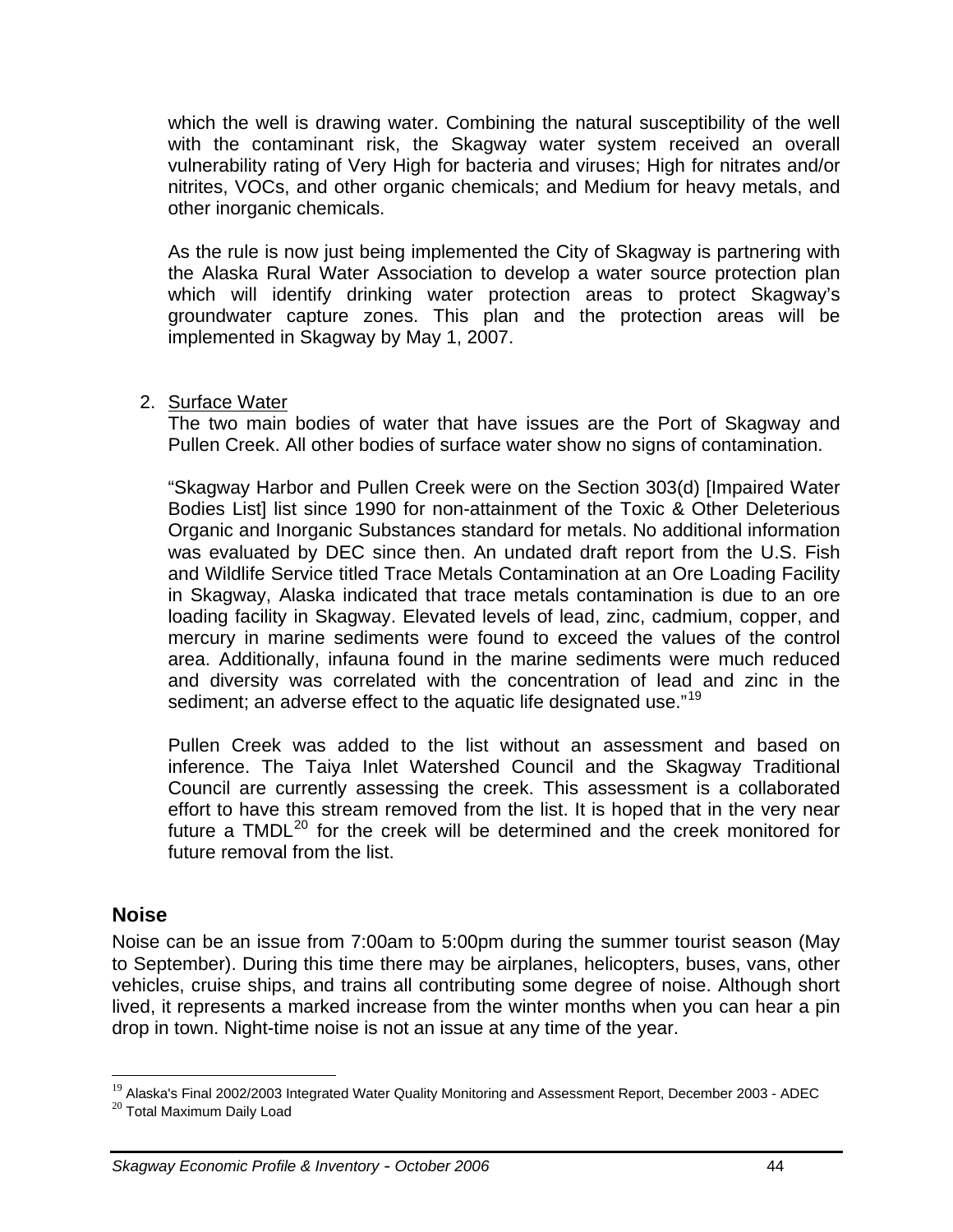

# **APPENDIX A Skagway Employment 2000-2004**[21](#page-69-0)

<u>.</u>

<span id="page-69-0"></span><sup>&</sup>lt;sup>21</sup> Data Source: Alaska Dept of Labor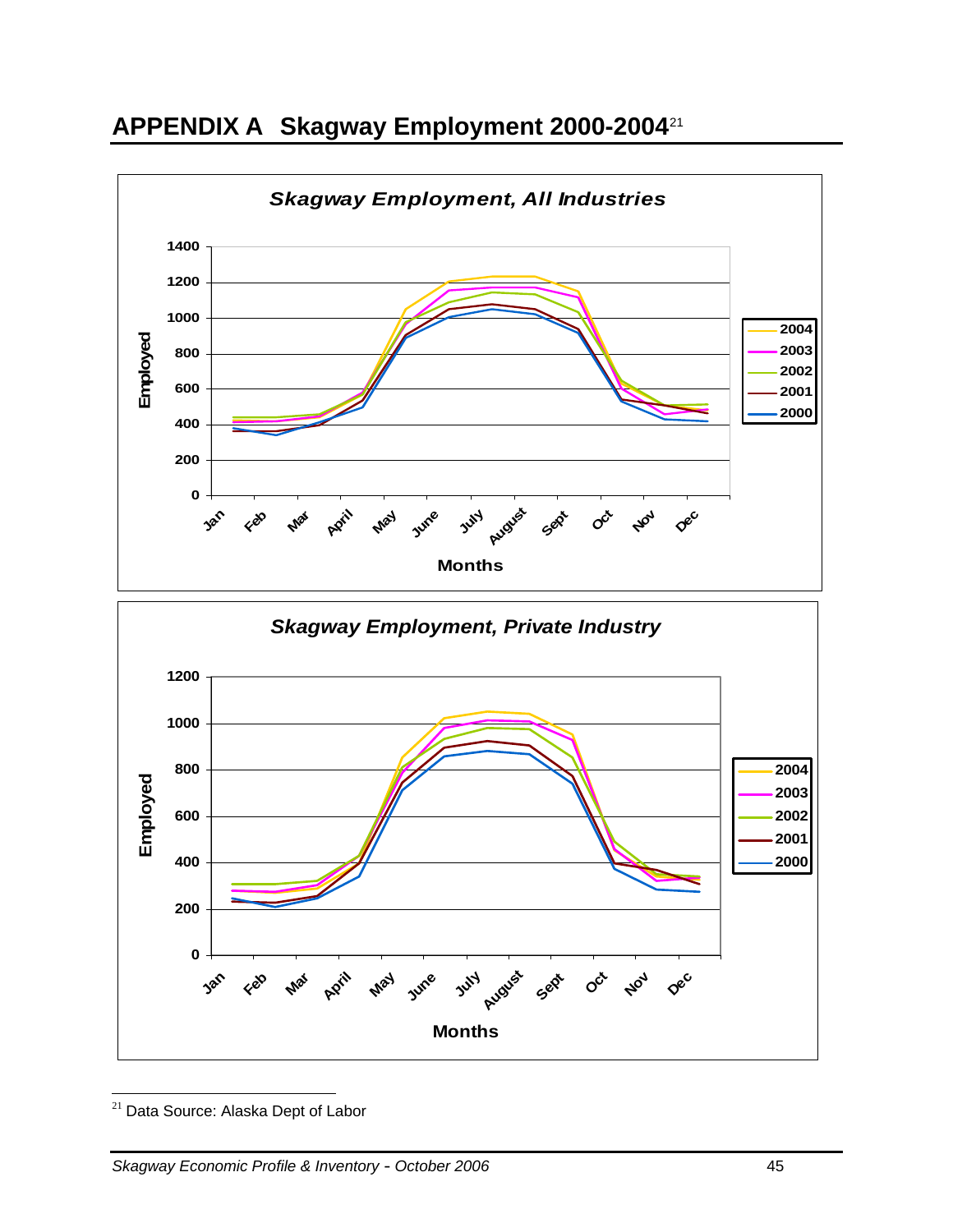## **APPENDIX A (cont.)**

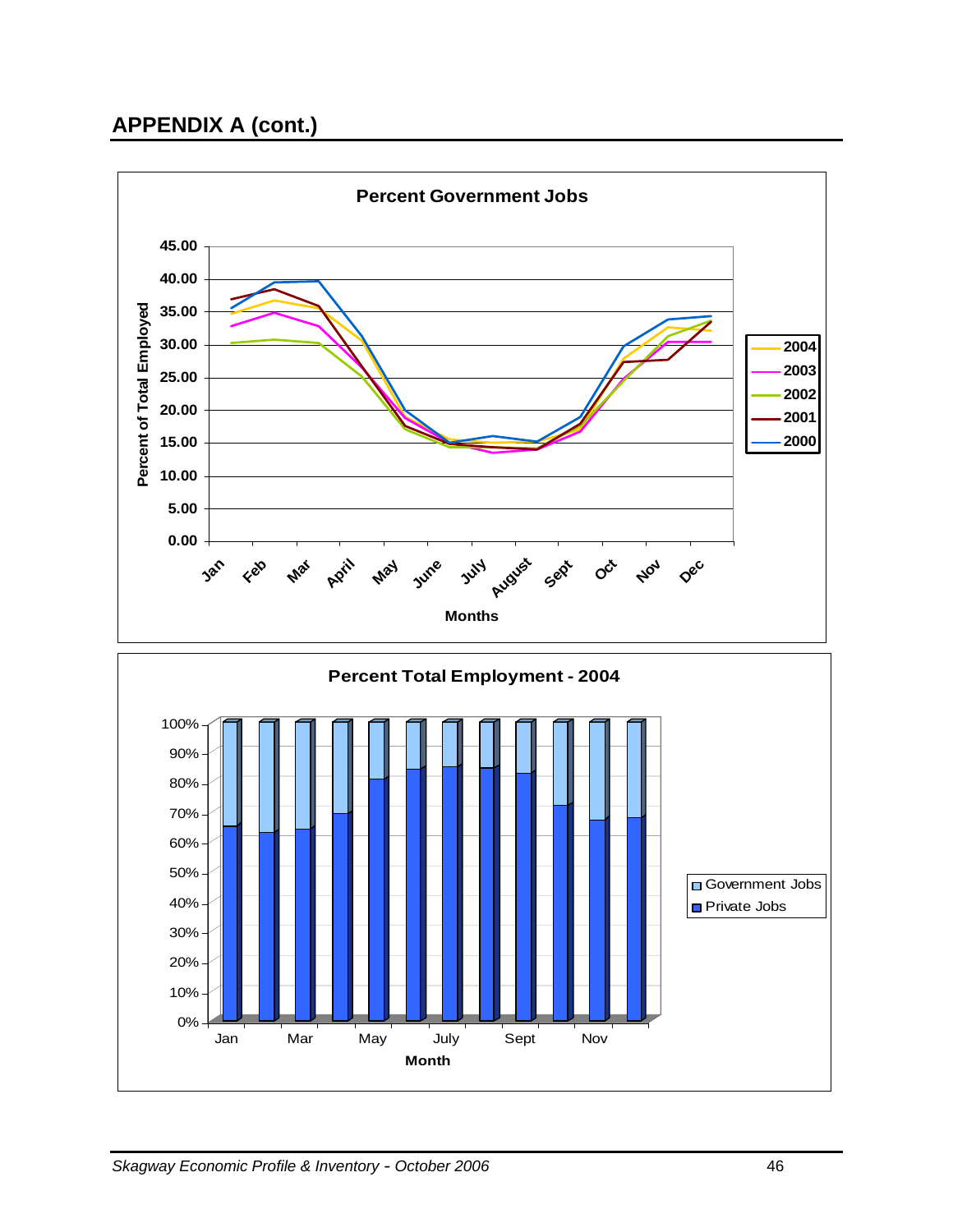# **APPENDIX B Skagway Winter Employment 2000-2004**[22](#page-71-0)





<span id="page-71-0"></span> $\overline{a}$ Data Source: Alaska Dept. of Labor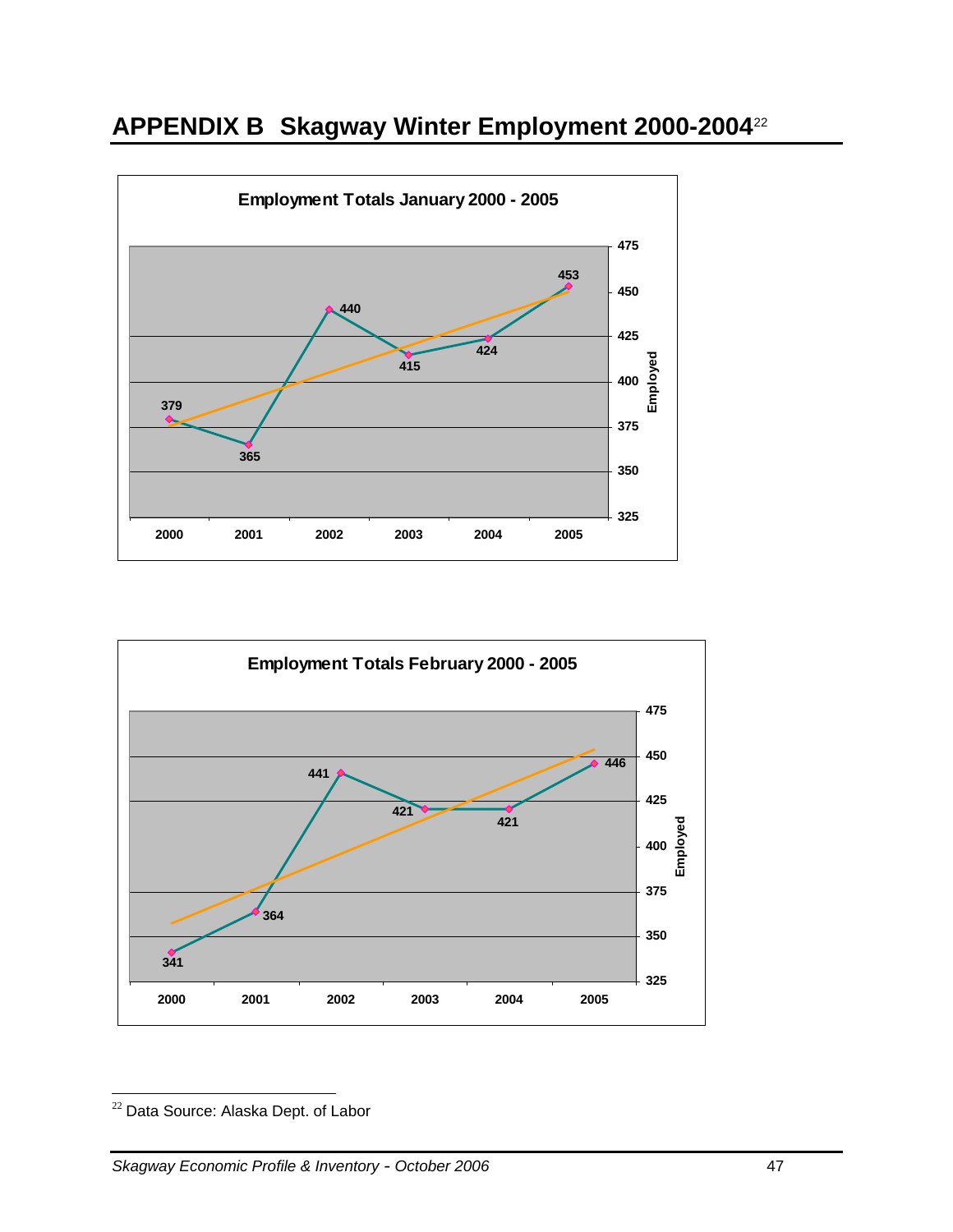## **APPENDIX B (cont.)**



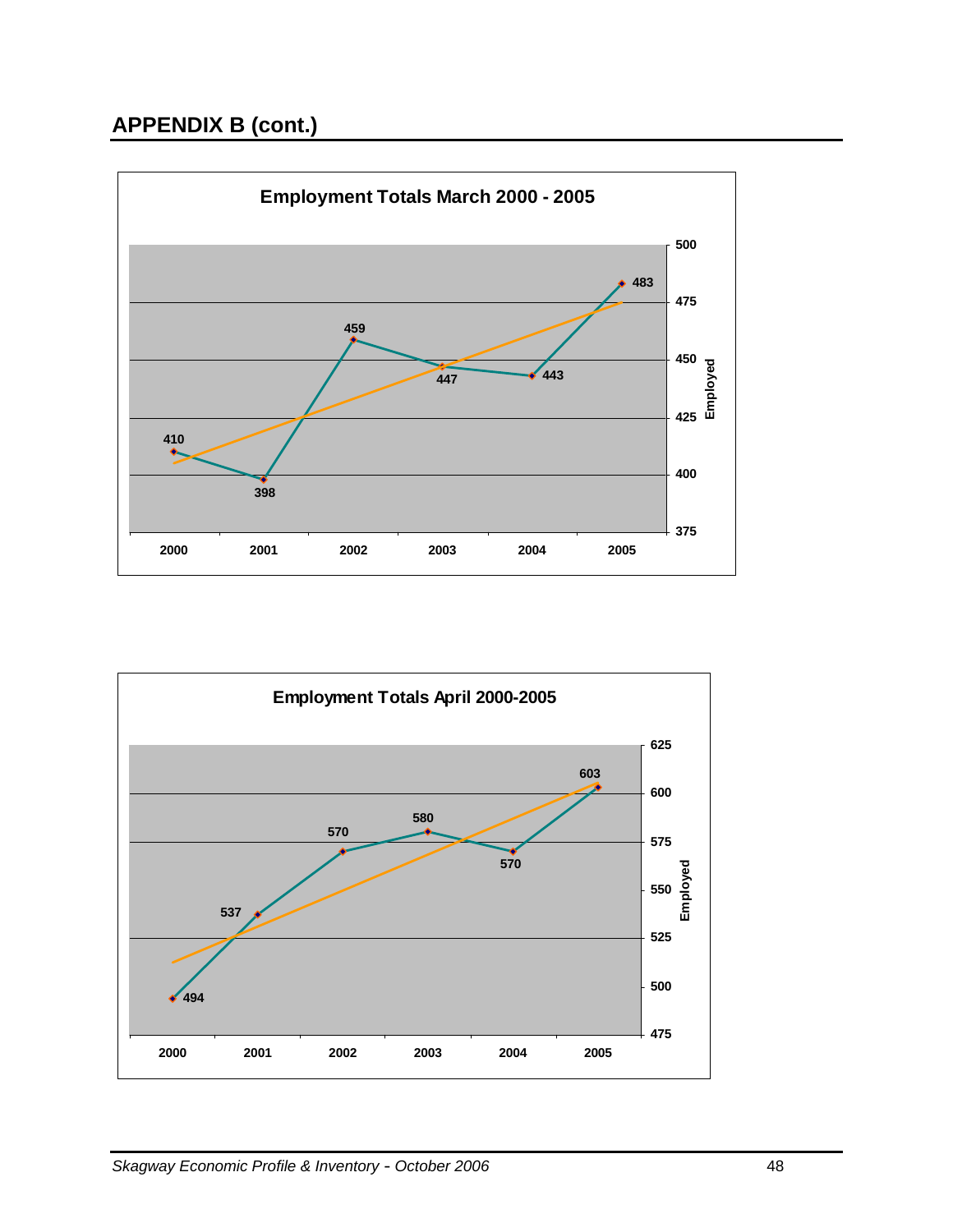## **APPENDIX B (cont.)**



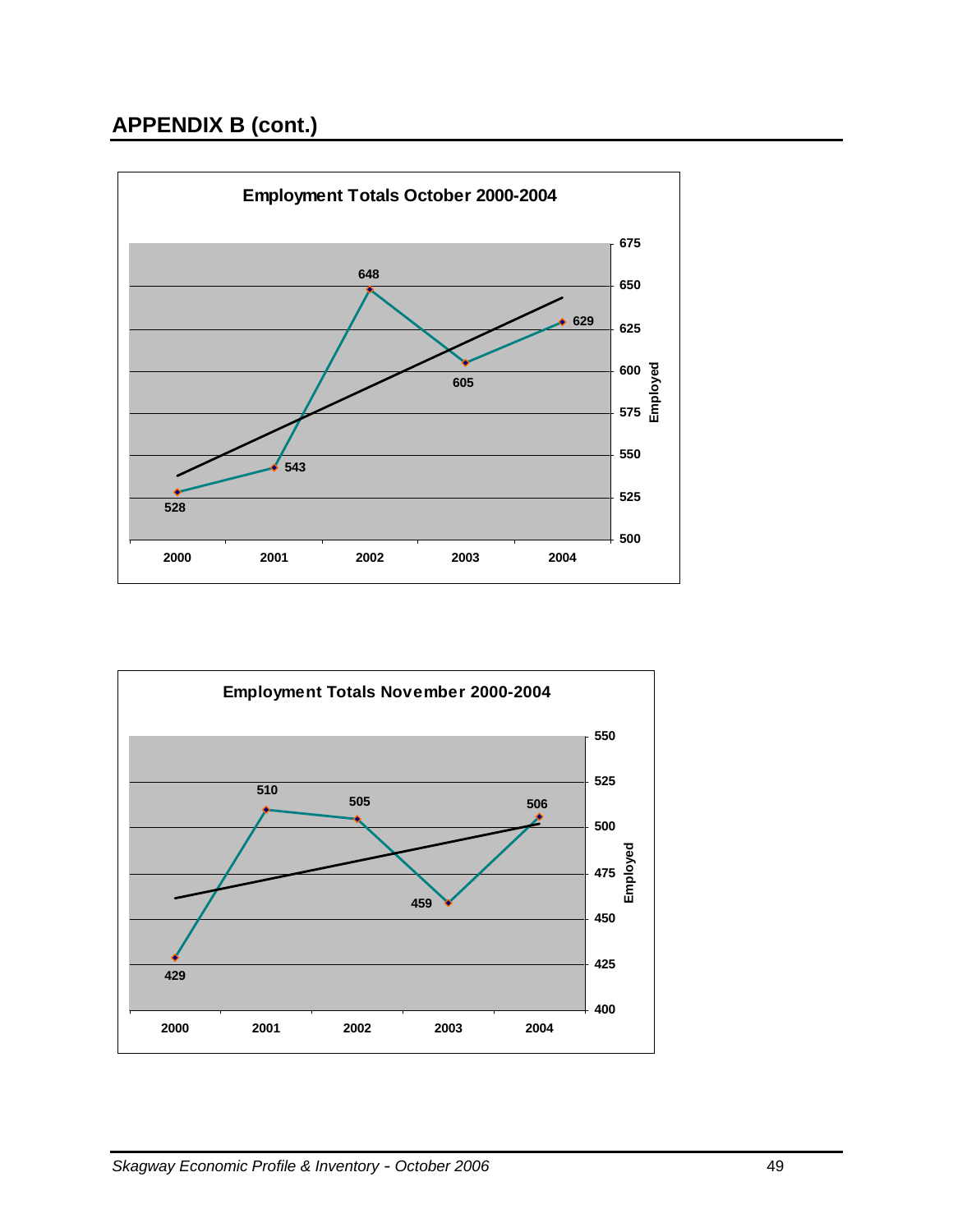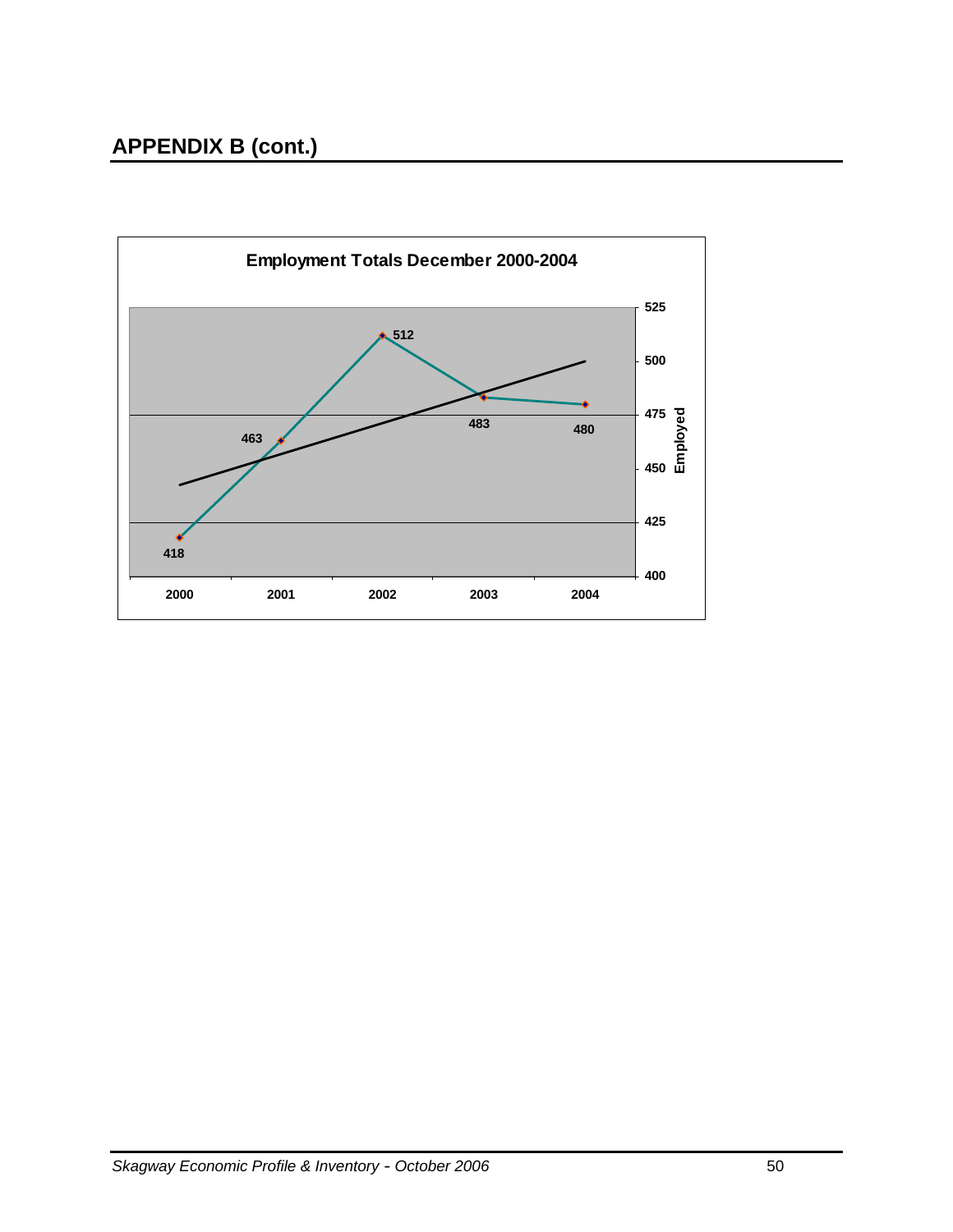**APPENDIX C Skagway Sales Tax Receipts 1st & 4th Quarters (Winter) 1988-2005[23](#page-75-0)**



<span id="page-75-0"></span><sup>&</sup>lt;sup>23</sup> Source: City of Skagway

<u>.</u>